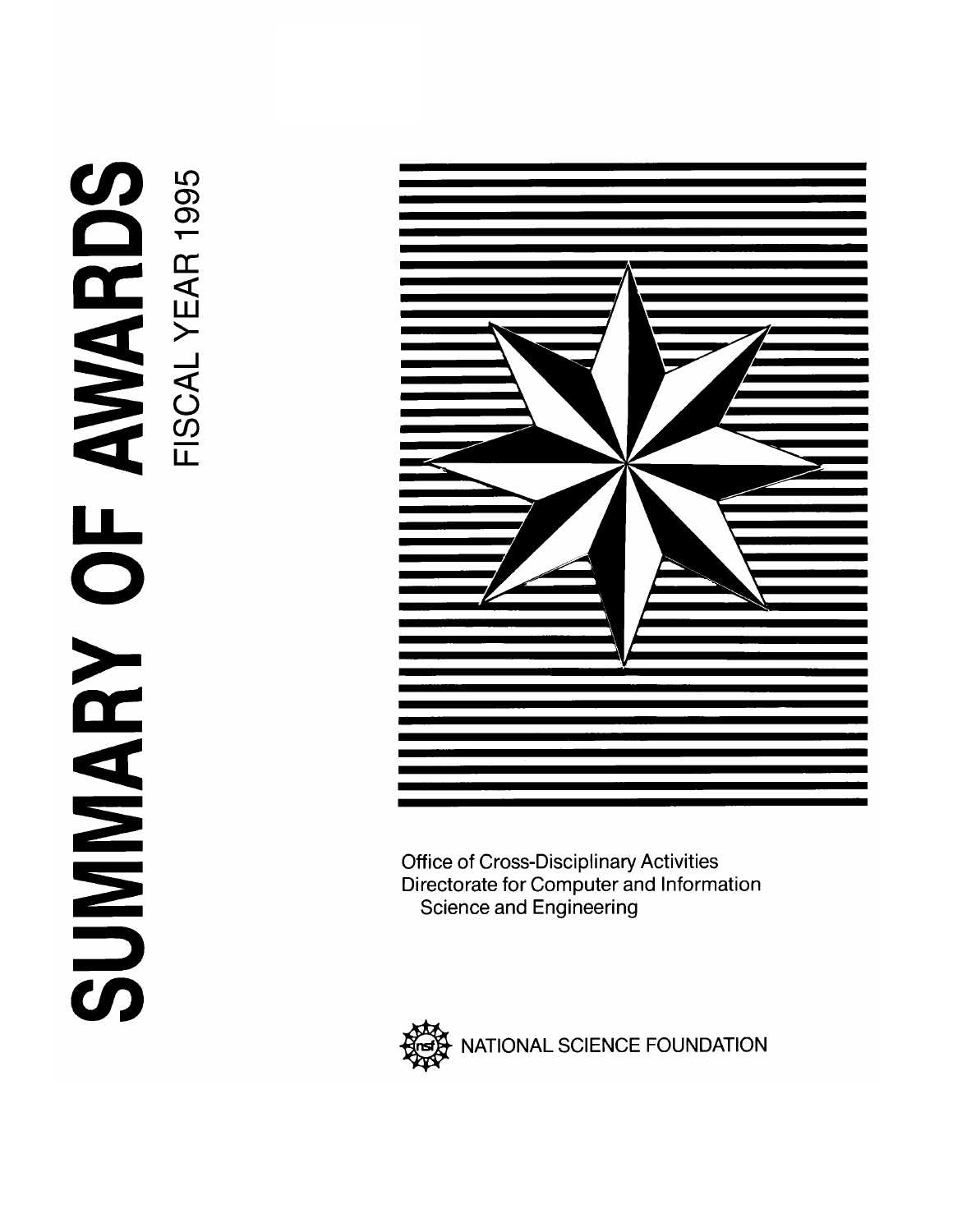# **SUMMARY OF AWARDS**

FISCAL YEAR 1995

Office of Cross-Disciplinary Activities Directorate for Computer and Information Science and Engineering

NATIONAL SCIENCE FOUNDATION 4201 WILSON BOULEVARD ARLINGTON, VA 22230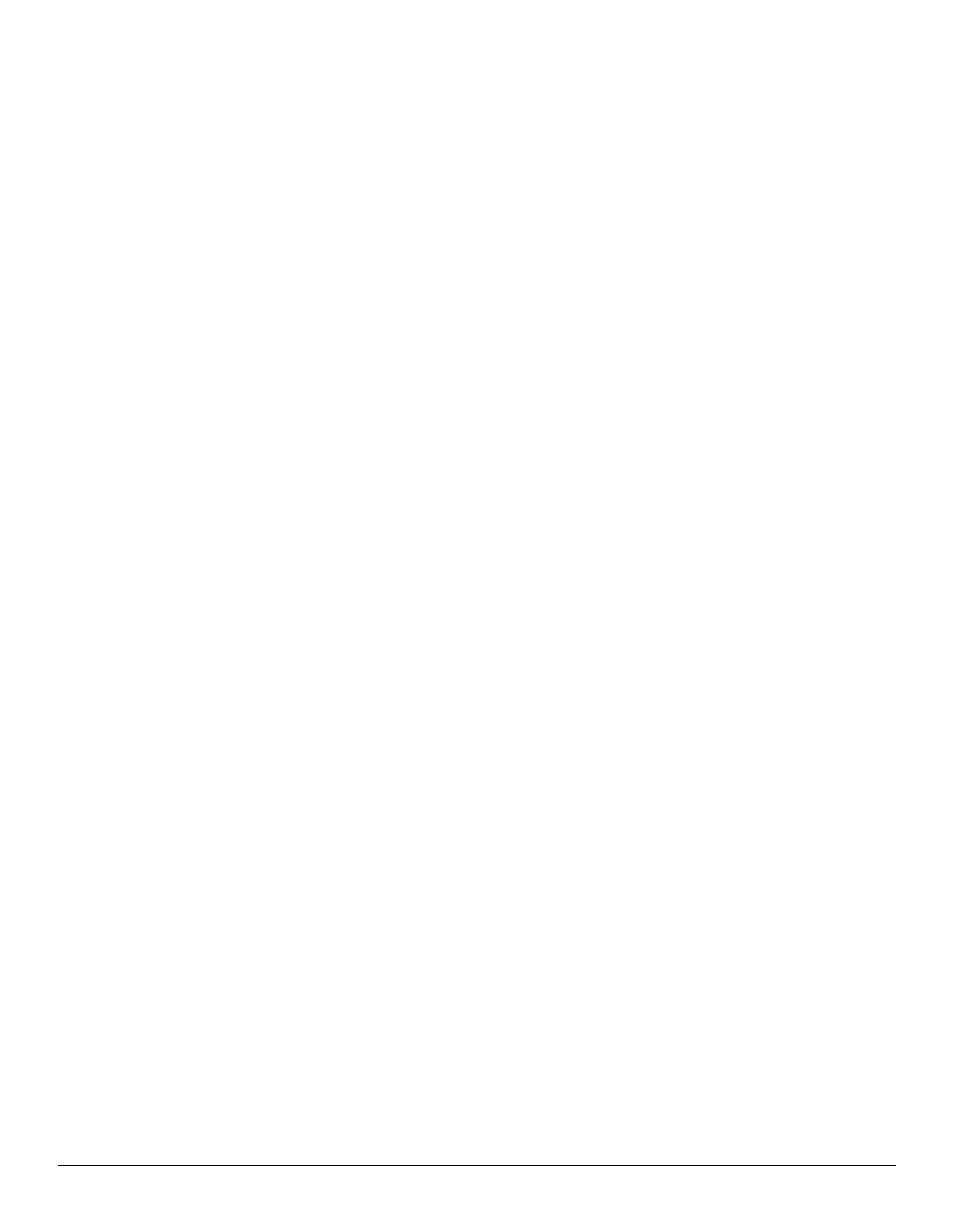# **Preface**

<span id="page-3-0"></span>The Computer and Information Science and Engineering (CISE) Directorate, consists of the following six divisions and office: Advanced Scientific Computing (ASC) Division; Computer and Computation Research (CCR) Division; Cross-Disciplinary Activities (CDA) Office; Information, Robotics and Intelligent Systems (IRIS) Division; Microelectronic Information Processing Systems (MIPS) Division; and the Networking and Communications Research and Infrastructure (NCRI) Division.

The *Office of Cross-Disciplinary Activities (CDA)* supports the building and strengthening of infrastructure in all CISE areas through the CISE Institutional Infrastructure and the CISE Instrumentation Programs. It also administers various special projects and coordinates activities aimed at directorate- and Foundation-wide goals including increasing the participation of women, minorities, and the disabled in science and engineering, encouraging new investigators to initiate research, developing undergraduate curricula in CISE areas and encouraging the participation of undergraduates in research. The CISE Institutional Infrastructure Program had five components: Institutional Infrastructure-Research Infrastructure, Institutional Infrastructure-Large Scale, Institutional Infrastructure-Small Scale, Institutional Infrastructure-Minority Institutions, and Educational Infrastructure.

The CISE Institutional Infrastructure-Large Scale Program was discontinued in Fiscal Year 1993 and no new awards have been made. However, continuing grants in this program, whose initial awards were made prior to Fiscal Year 1993, are listed in this Summary of Awards.

The purpose of this Summary of Awards is to provide the scientific and engineering communities with a summary of those grants awarded in Fiscal Year 1995 through the Office of Cross-Disciplinary Activities (CDA). This report lists projects including continuing grants funded using Fiscal Year 1995 dollars and hence does not list multi-year standard awards made prior to Fiscal Year 1995.

Awards are grouped together by Programs for reader convenience. However, projects may bridge several programs or deal with topics not explicitly mentioned herein. Thus, these categories have been assigned administratively and for the purpose of this report only.

In this document, award identification numbers, award amounts, and award durations are identified first. Grantee institutions and award titles are enumerated after the principal investigators' name. Within each category, the awards are listed alphabetically by principal investigator.

Readers wishing further information on a particular project described in this report are advised to contact the principal investigator directly.

> John C. Cherniavsky Head Office of Cross-Disciplinary Activities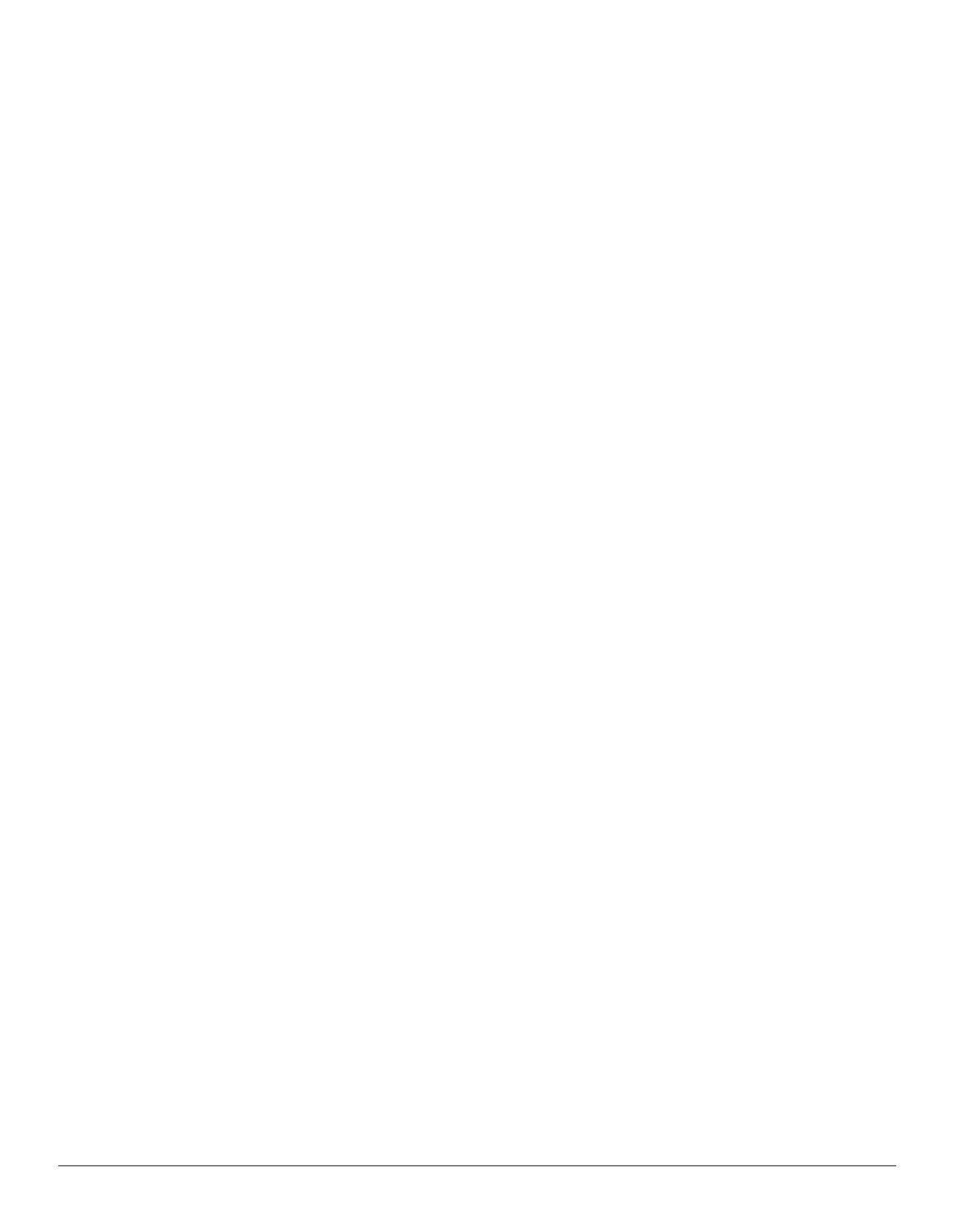# **Table of Contents**

### **Page**

| CISE Postdoctoral Research Associates (etc.) (a) and the control of the second section of the second section of the second section of the section of the section of the section of the section of the section of the section o |
|--------------------------------------------------------------------------------------------------------------------------------------------------------------------------------------------------------------------------------|
|                                                                                                                                                                                                                                |
|                                                                                                                                                                                                                                |
|                                                                                                                                                                                                                                |
|                                                                                                                                                                                                                                |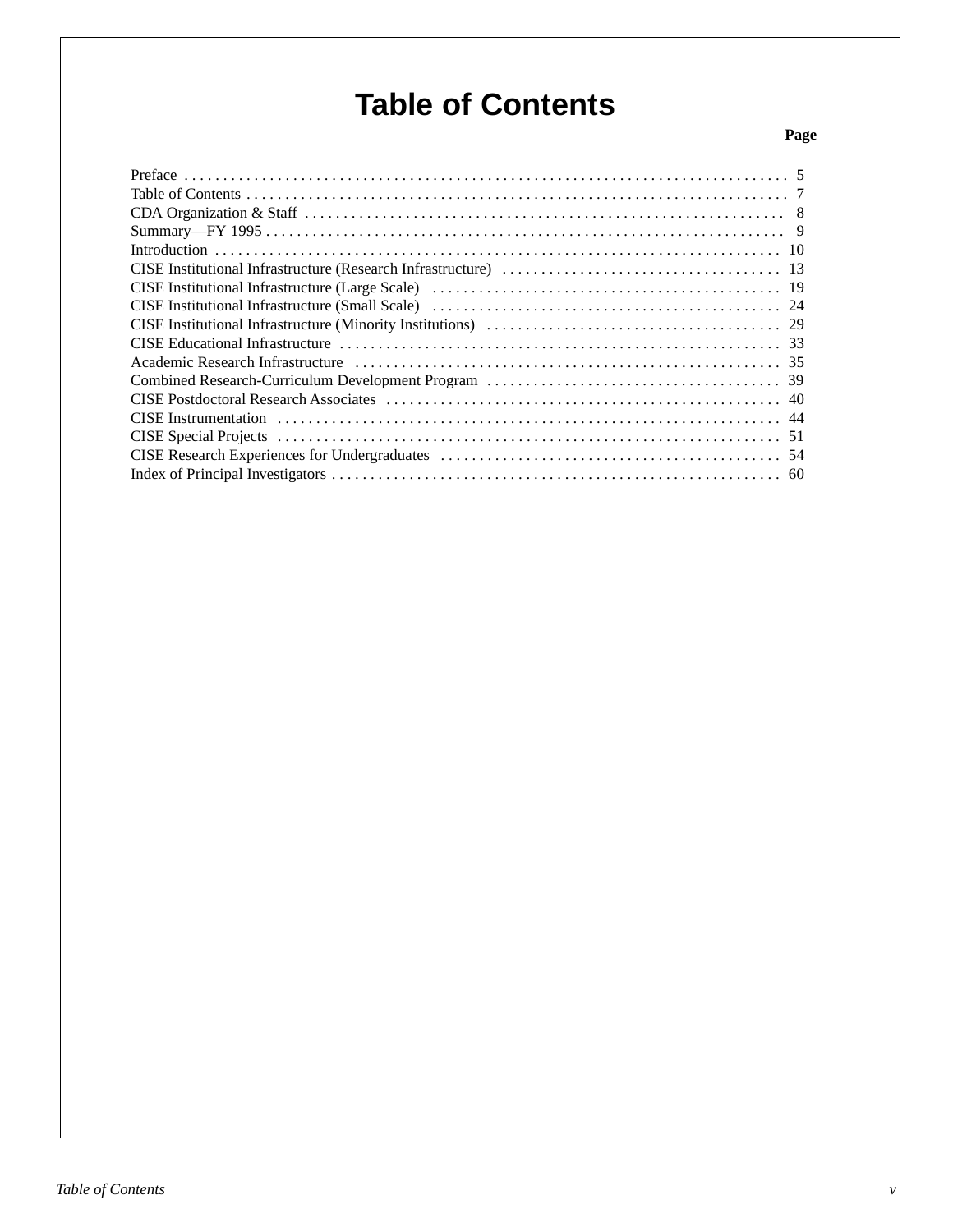# <span id="page-6-0"></span>**NATIONAL SCIENCE FOUNDATION DIRECTORATE FOR COMPUTER AND INFORMATION SCIENCE AND ENGINEERING**

### **Office of Cross-Disciplinary Activities**

### **CDA Staff**

### **FY 1995**

John C. Cherniavsky, Head jchernia@nsf.gov

### **PROGRAMS PROGRAM DIRECTOR(S) E-MAIL**

CISE Research Infrastructure Tse-yun Feng tfeng@nsf.gov CISE Minority Institutions Infrastructure Rita V. Rodriguez rrodrigu@nsf.gov CISE Educational Innovation **Harry G. Hedges** hhedges hhedges hhedges hhedges hhedges hhedges hhedges help and the metal of the metal of the metal of the metal of the metal of the metal of the metal of the metal of the met Academic Research Infrastructure John C. Cherniavsky ichernia@nsf.gov CISE Postdoctoral Research Associates Rita V. Rodriguez rrodrigu@nsf.gov CISE Instrumentation Rita V. Rodriguez rrodrigu@nsf.gov

Cross-Directorate Rita V. Rodriguez rrodrigu@nsf.gov Special Projects **Harry G. Hedges** hhedges hhedges hhedges hhedges hhedges hhedges hhedges have help and the Harry G. Hedges have help and the Harry G. Hedges have help and the Harry G. Hedges  $\omega$  has been allowed the Har Administrative Manager Barbara H. Palmer bpalmer@nsf.gov

Tuz C. Ting tting@nsf.gov

**The address and telephone number for all of the above: National Science Foundation 4201 Wilson Boulevard, Room 1160 Arlington, VA 22230 (703) 306-1980**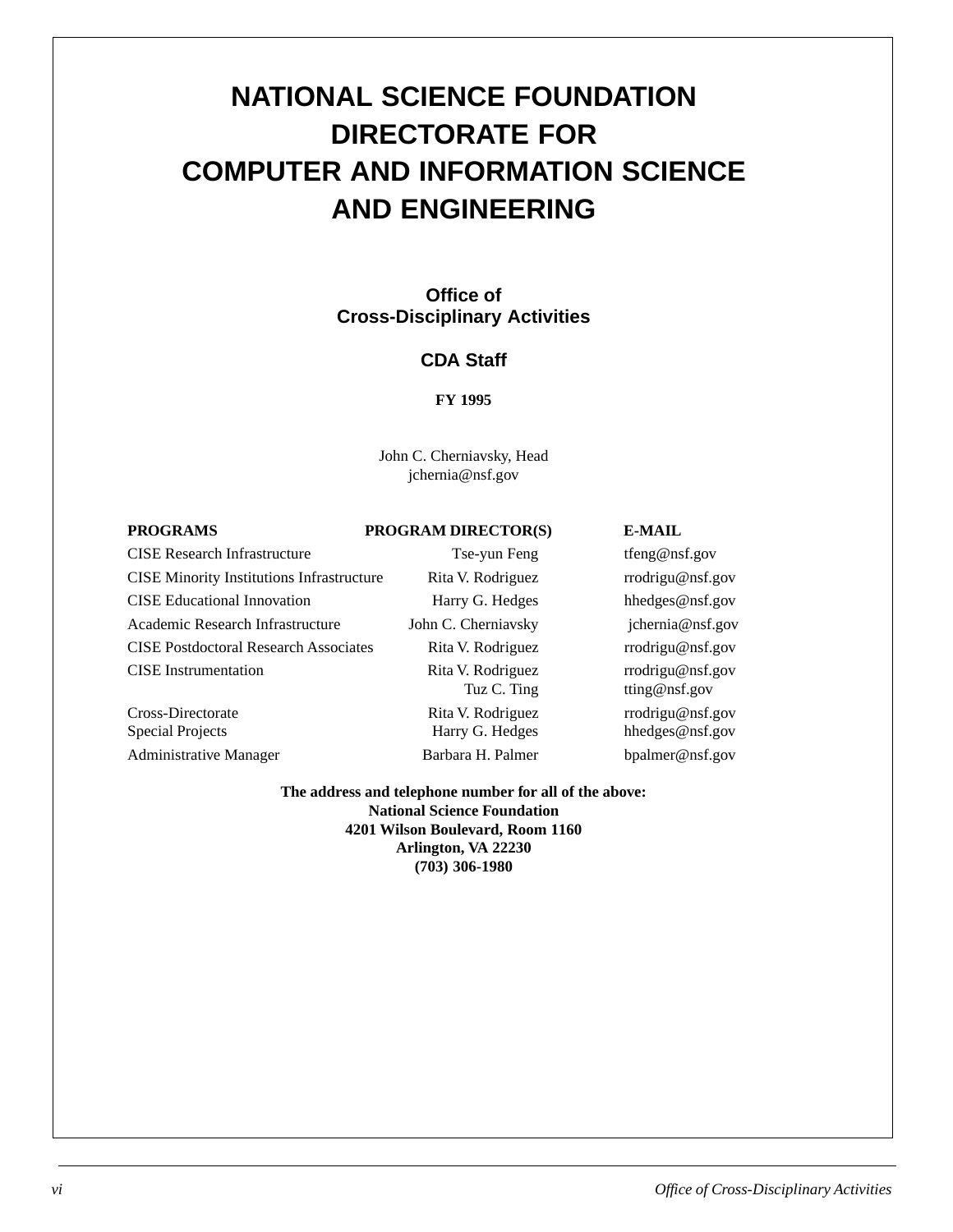# **Summary—FY 1995**

<span id="page-7-0"></span>

|                                                                | Number of<br><b>Projects</b> | <b>Value of</b><br><b>Awards</b> |
|----------------------------------------------------------------|------------------------------|----------------------------------|
| CISE Institutional Infrastructure—Research Infrastructure      | 23                           | \$8,622,572                      |
| CISE Institutional Infrastructure—Large Scale                  | 14                           | \$3,804,161                      |
| CISE Institutional Infrastrouture—Small Scale                  | 15                           | \$1,945,909                      |
| <b>CISE</b> Institutional Infrastructure-Minority Institutions | 14                           | \$2,498,168                      |
| <b>CISE</b> Educational Innovation                             | 6                            | \$1,464,007                      |
| Academic Research Infrastructure                               | 15                           | \$9,254,063*                     |
| Combined Research-Curriculum Development                       | 2                            | \$487,075                        |
| <b>CISE Postdoctoral Research Associates</b>                   | 12                           | \$542,224                        |
| <b>CISE</b> Instrumentation                                    | 28                           | \$2,105,799                      |
| <b>CISE</b> Special Projects                                   | 13                           | \$1,212,787**                    |
| CISE Research Experience for Undergraduate-Site Grants         | 19                           | 870.647<br>S                     |

These data include the totals of the awards listed in this document including special Foundation initiatives and may not agree with official NSF budget records for CDA.

\*Funds from the Office of Science and Technology Infrastructure

\*\*Funds from Director's Opportunity Fund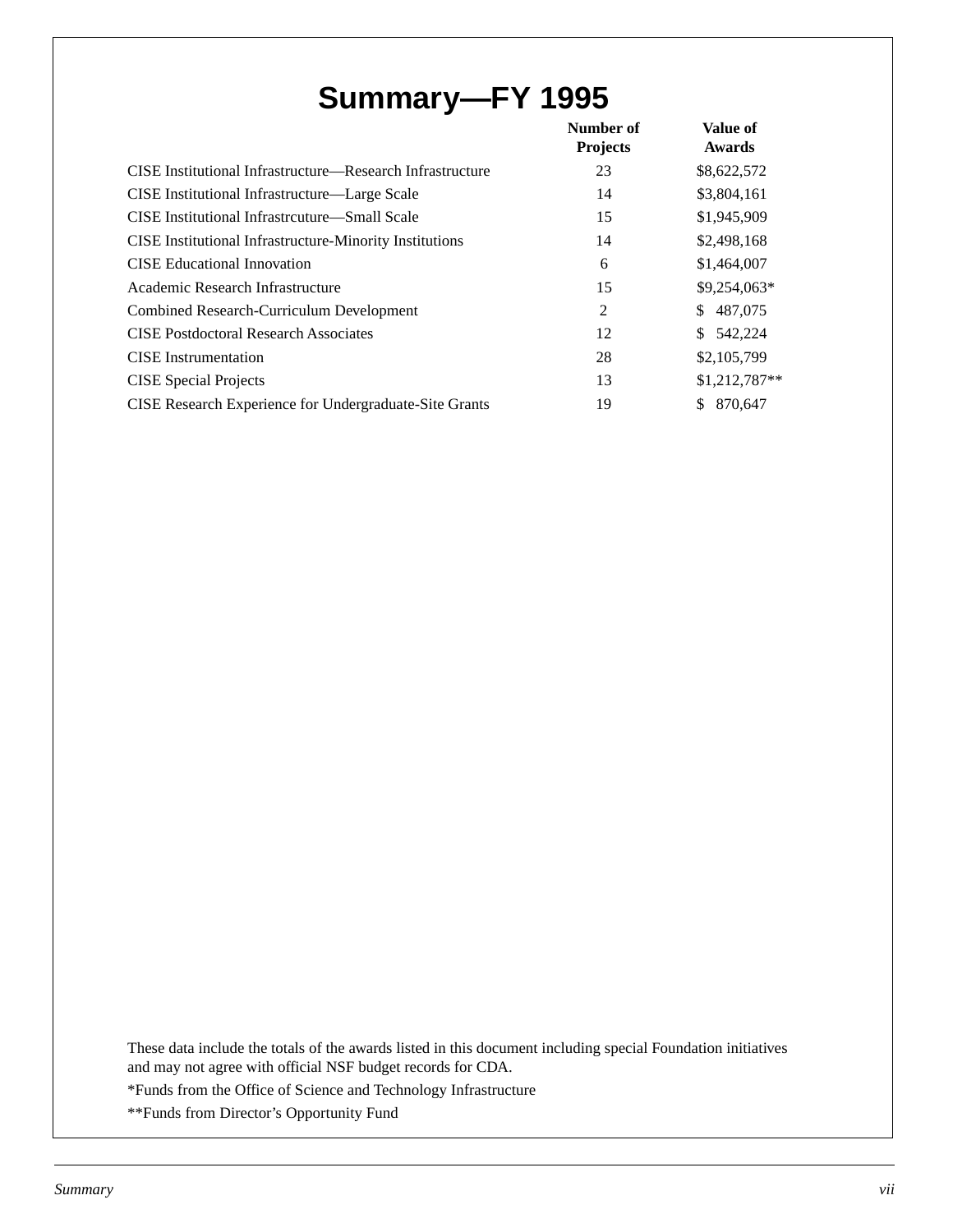# **Introduction**

<span id="page-8-0"></span>This report provides summaries of awards made in Fiscal Year 1995 by the National Science Foundation (NSF) through the Office of Cross-Disciplinary Activities (CDA) of the Computer and Information Science and Engineering (CISE) Directorate. The programs conducted by the Office are:

### **CISE Institutional Infrastructure-Research Infrastructure**

The Research Infrastructure component of the CISE Institutional Infrastructure program integrates the prior CISE Large Scale and Small Scale components of this program. The Research Infrastructure Program provides support to aid in the establishment, enhancement, and operation of major experimental facilities planned to support research in all CISE areas. It recognizes the emergence of research groups requiring infrastructure strengthening in a variety of environments-those solely within a single academic department, those drawing from several departments in a single institution, and those which may span several different institutions.

### **CISE Institutional Infrastructure-Large Scale (discontinued in Fiscal Year 1993)**

This program has provided support to aid in the establishment, enhancement and operation of major experimental facilities supporting research activities in the areas of computer and information science, computer engineering, or computational science supported in the CISE Directorate. In general, support has been provided for equipment, maintenance, technical support staff, and other appropriate costs.

### **CISE Institutional Infrastructure-Small Scale (discontinued in Fiscal Year 1994)**

This expansion of the Institutional Infrastructure Program was established in Fiscal Year 1988 with the acceptance of proposals for five-year awards to support the establishment, enhancement and operation of experimental research facilities of a smaller scale than those encompassed by the Large-Scale Program. As in the Large-Scale program, awards are made for equipment, maintenance, technical support staff, and other appropriate costs for facilities supporting research activities in the CISE research areas.

### **CISE Institutional Infrastructure-Minority Institutions**

Both one-year planning grants and five-year continuing awards are included in the Minority Institutions program. The program includes both research and educational components and provides funds to aid in the establishment, enhancement, and operation of experimental computing facilities at predominantly minority institutions to support activities in the areas of computer and information science, computer engineering, or computational science supported in the CISE Directorate.

### **CISE Educational Infrastructure Program**

The objective of the Educational Infrastructure program is to stimulate innovative educational activities at the undergraduate level in CISE disciplines by encouraging the transfer of research results into the undergraduate curriculum.

### **Academic Research Infrastructure**

The Academic Research Infrastructure Program (ARI) is designed to improve the condition of research equipment and facilities in our Nation's academic institutions in all disciplines. This program responds to needs identified by the academic science and engineering community. Funding is provided by the Office of Science and Technology Infrastructure.

### **Combined Research-Curriculum Development (jointly with the Engineering Directorate)**

This program is managed jointly with the Directorate of Engineering. The program emphasizes the need to incorporate exciting research advances in important technology areas into the upper level undergraduate and graduate engineering curriculum. The objective of the program is to stimulate faculty researchers to place increased value on quality education and curriculum innovation in the context that education and research are of equal value and complementary parts of an integrated whole.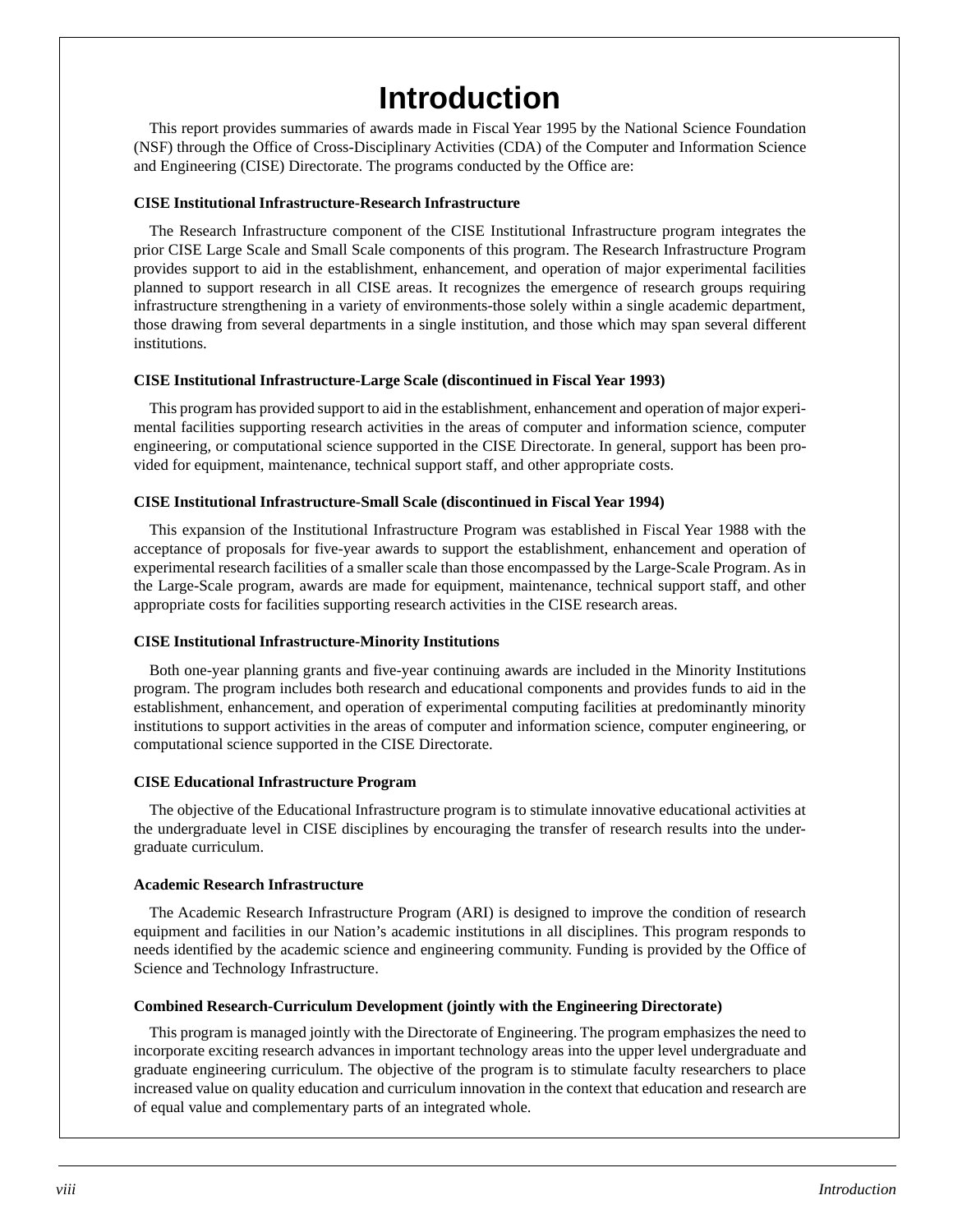### **CISE Postdoctoral Research Associates**

These awards provide opportunities for recent Ph.D.'s to broaden their knowledge and experience and to prepare them for significant research careers on the frontiers of contemporary computational science and engineering, and experimental science. It is assumed that CS&E Associates will conduct their research at academic research institutions or other centers or institutions which provide access, either on site or by network, to high performance, scalable parallel computing systems and will conduct their research in academic research institutions or other institutions devoted to experimental science in one or more of the research areas supported by the CISE Directorate.

### **CISE Instrumentation**

Awards in the CISE Instrumentation program are made for the purchase of special-purpose equipment or software to be used for research programs in the areas of computer and information science, computer engineering, or computational science supported in the CISE Directorate. The instrumentation is to be used by more than one project and is not intended to provide general computing capacity.

### **CISE Special Projects**

The Office of Cross-Disciplinary Activities makes several awards in the Special Projects category and, in addition, coordinates and is responsible for funding cross-directorate projects. Projects include special activities related to women, minorities, graduate research fellows (honorable mentions) and persons with disabilities. In FY93 CISE established, as part of the NSF Graduate Research Fellowship Program, an Award for Women. Ten awards were made in FY93. Since these awards were made through the Directorate for Education and Human Resources, they are not listed in this document.

### **CISE Research Experience for Undergraduates**

Research Experience for Undergraduates (REU) provides undergraduates with hands-on training experience in active research in science and engineering. There are two categories of projects: (1) *REU Sites* and (2) *REU Supplements*. *REU Sites* are based on independent proposals to initiate and conduct undergraduate research projects for a minimum of six students. *REU Supplements* are intended to provide research experiences for one or two undergraduate students by adding support for them to existing NSF projects. *REU Supplements* are listed after the ongoing NSF grant they are supplementing.

### **Additional Information**

For additional information on any of the projects, please contact the principal investigators directly.

The Foundation provides awards for research in the sciences and engineering. The awardee is wholly responsible for the conduct of such research and preparation of the results for publication. The Foundation, therefore, does not assume responsibility for such findings or their interpretation.

In accordance with Federal statutes and regulations and NSF policies, no person on grounds of race, color, age, sex, national origin, or disability shall be excluded from participation in, denied the benefits of, or be subject to discrimination under any program or activity receiving financial assistance from the National Science Foundation.

The National Science Foundation has TDD (Telephonic Device for the Deaf) capability which enables individuals with hearing impairment to communicate with the Division of Human Resources for information relating to NSF programs, employment, or general information. This number is (703) 306-0090.

Facilitation Awards for Handicapped Scientists and Engineer (FAH) provide funding for special assistance or equipment to enable persons with disabilities (investigators and other staff, including student research assistants) to work on an NSF project. See the program announcement, or contact the program coordinator for more information at (703) 306-1697.

The Foundation welcomes proposals on behalf of all qualified scientists and engineers, and strongly encourages women, minorities, and persons with disabilities to complete fully in any of the research and research-related programs described in this document.

Catalog of Federal Domestic Assistance Number 47.070, Computer and Information Science and Engineering.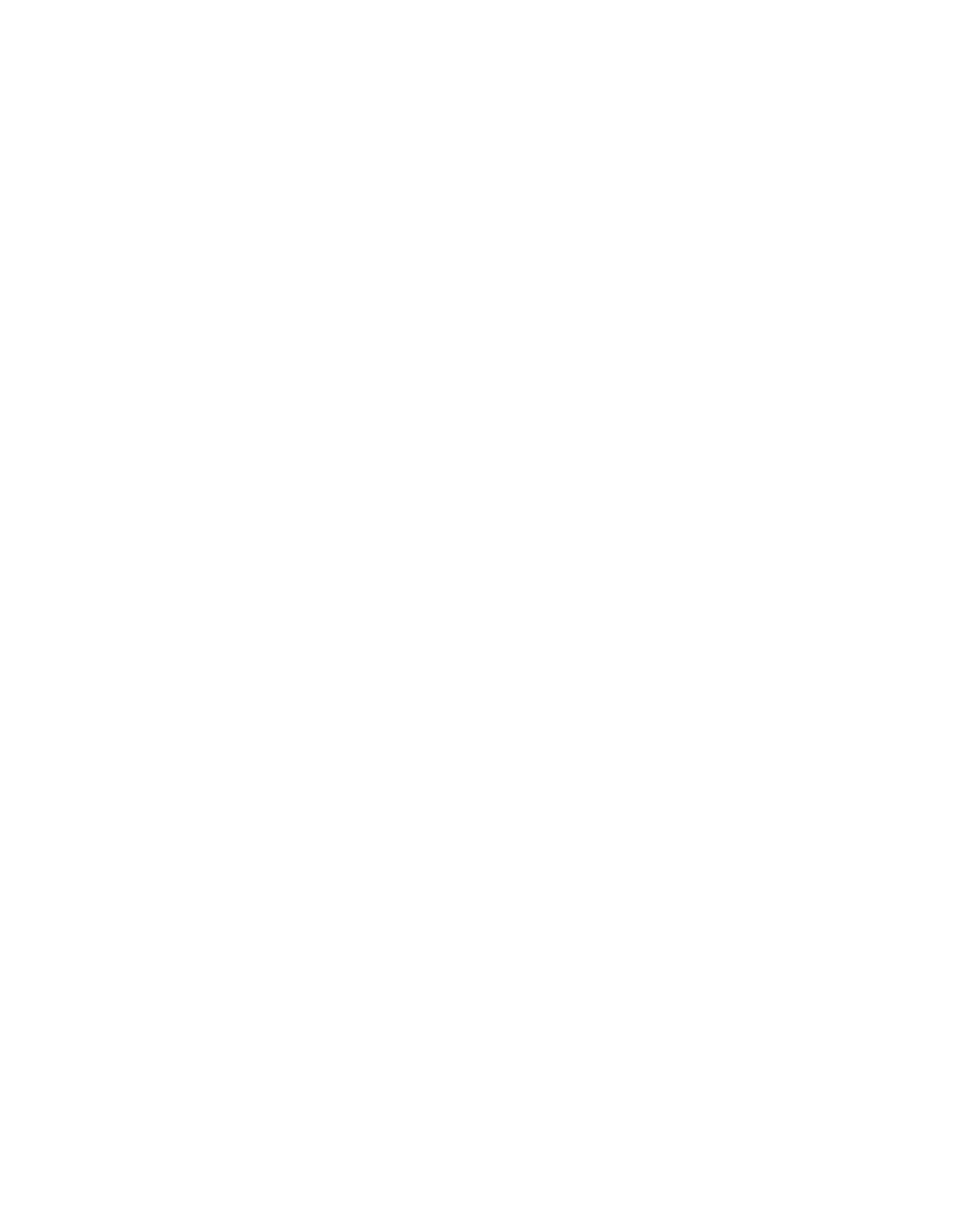# <span id="page-11-0"></span>**CISE Institutional Infrastructure (Research Infrastructure)**

CDA-9401021 \$254,526—12 mos Ambler, Allen L. University of Kansas Center for Research **DesignLab**

> This award provides support for the establishment of the Design Technologies Laboratory, or DesignLab. The laboratory will stimulate experimental research in technologies fundamental to building design support tools. Many such design support technologies are inherently nonprocedural and ill-suited to von Neumann uni-processor architectures. Efficient implementation strategies demand parallel and distributed computing environments with large shared memories and/or ultra high-speed interconnections. The requested equipment includes a 16-processor SGI Challenge and a very high speed network. The research topics to be explored include intelligent information databases for multimedia and 3D drawings; computer vision, modeling and visualization; declarative design specification languages; collaborative multi-agent design; meta-languages for defining reasoning systems; implementation strategies for non-procedural design technologies; and applied design technologies.

CDA-9401124 \$348,850—12 mos Campbell, Roy H. University of Illinois, Urbana-Champaign (Split funded with the Division of Computer and Computation Research \$100,000) Total award \$448,850 **Broadband Network Infrastructure and Data Storage for Research and Education**

This award provides support for an experimental, high-speed network infrastructure that would interconnect parallel systems, large-capacity secondary and tertiary storage devices, and multi-media workstations capable of supporting high-quality digital audio and video. The network architecture is based on a broadband ISDN backbone of Asynchrounous Transfer Mode (ATM) switches and fiber optics links. A high-bandwidth, gigabit/second HIPPI network would interconnect an Intel Paragon distributed memory parallel system and a tertiary storage system. The research spans three basic areas: system software infrastructure for managing highspeed networks, data pre-fetching and staging policies for high-latency, high-capacity secondary and tertiary data stores, and information access and multimedia collaboration software.

### CDA-9303150 \$150,000—12 mos

### Cohen, Jacques Brandeis University **Parallel Computing and Complex Systems**

This award is for the acquisition of a parallel computer and several high performance work stations to support research in the Computer Science Department of Brandeis University. The department is engaged in three major areas of research: Parallelism and Languages, Data Compression, and Artificial Intelligence. The department is part of the Brandeis Center forComplex Systems and the theme of parallelism and the study of large complex systems is common to all three groups. The research topics to be explored by the parallel programming group include the design and analysis of parallel algorithms; and the design and implementation of high level parallel languages which facilitate the rapid construction of programs that can easily be verified to be correct and which can be compiled to run efficiently on MIMD and SIMD machines. Research topics of the data compression group include adaptive vector quantization with variable size vectors, adaptive video compression, issues in coding theory that include error resilient communication, the design of high speed data compression hardware, and context prediction for lexicography. Research topics for the AI group include data extraction from existing databases and text corpora, the role of memory in storing extracted data, and the construction of integrated agents that are data driven and exhibit goal directed behavior.

CDA-9541267 \$14,781—06 mos Davis, Larry University of Maryland, College Park **Systems and Software Tools for High Performance Computing**

In 1994, the University of Maryland received a 3 year Research Infrastructure award to support the acquisition of a distributed memory parallel computer together with support hardware for scientific visualization and storage of large image databases. The research topics to be explored span a broad range of applied research in high performance computing in three general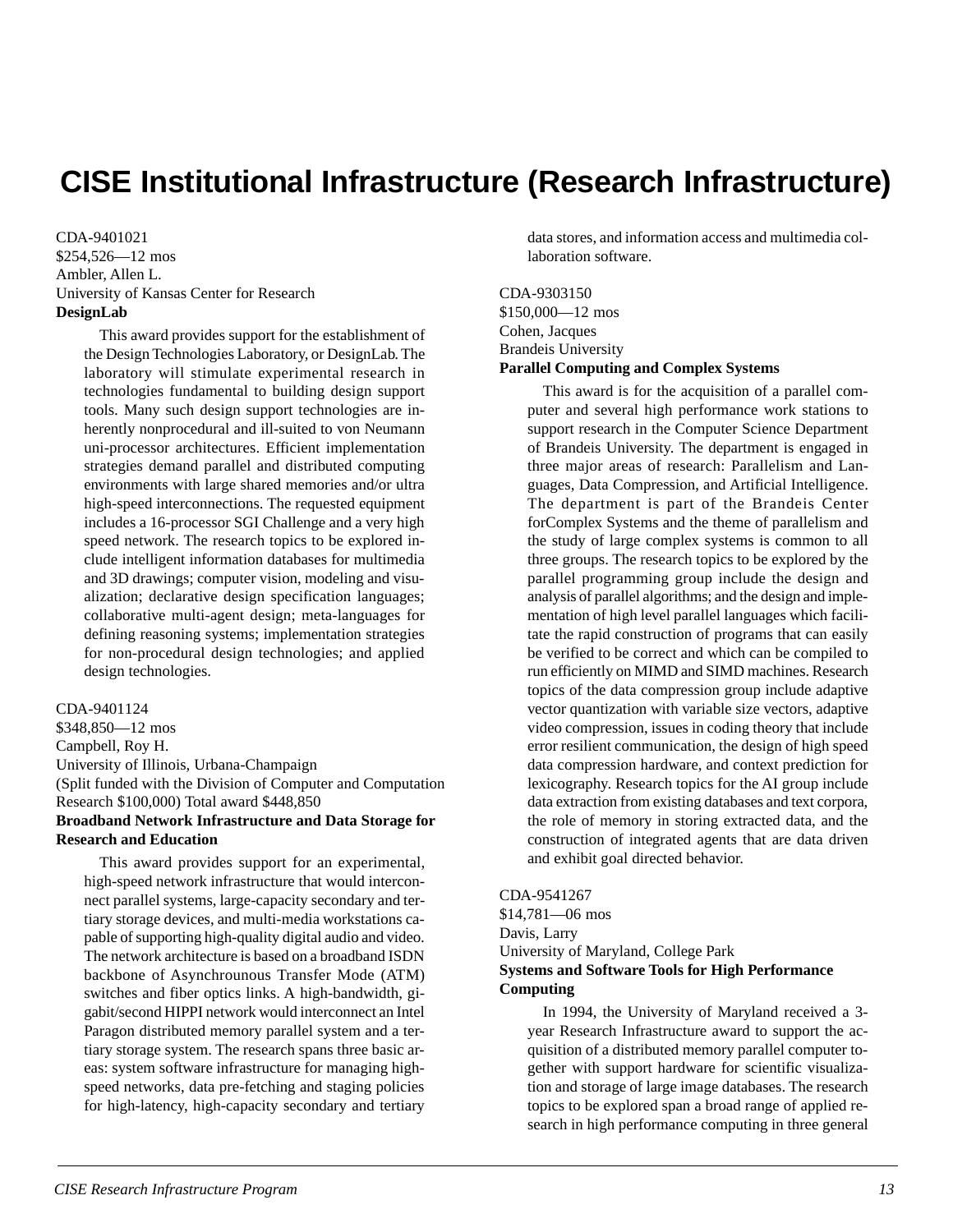<span id="page-12-0"></span>categories: programming tools for HPC systems, parallel algorithms for scientific computing, and symbolic coding.

This ROA award will provide 2 months of salary support for Dr. Ruth Silverman to spend her sabbatical year at the University of Maryland. Dr. Silverman is a faculty member at the University of the District of Columbia (UDC), a Minority University. Dr. Silverman will be pursuing research in the development of efficient parallel algorithms for geometric problems.

### CDA-9303433

\$400,000—12 mos DeFanti, Thomas A. University of Illinois, Chicago **CISE Research Infrastructure**

> This award is for the establishment of a laboratory for research on the design, implementation, dissemination, and use of highly interactive computing technologies for the benefit of computational, biomedical and engineering sciences. The application areas share the need for very high-speed data capture and presentation facilities, very high bandwidth communication, and very large information stores. The research topics to be explored by this laboratory include the design and implementation of virtual reality environments; the storage, retrieval, and navigation of very large information stores; the design and evaluation of user-centered domain-specific, multi-media applications; and the remote, shared access to specialized instrumentation resources. The researchers come from the ComputerScience Department, the School of Art and Design, the Department of Electrical Engineering, the Department of Bioengineering, and the Laboratory for Biomedical visualization. Extensive collaborations are in place with the National Laboratories. The award provides for the acquisition of instrumentation to match this research. The laboratory will consist of the CAVE Virtual Reality Theater, a Database Computing Facility, an Interactive Multimedia laboratory, and a Networked Remote User Facility. The instrumentation provided consists of high performance visualization computers, mass storage devices, and high speed communications equipment.

CDA-9541981

\$20,000—06 mos DeFanti, Thomas A. University of Illinois-Chicago **CISE Research Infrastructure**

> In 1993 the University of Illinois at Chicago was awarded a Research Infrastructure grant to support the establishment of a laboratory for research on the design, implementation, dissemination, and use of highly interactive computing technologies for the benefit of computational, biomedical and engineering sciences. The research topics to be explored by this laboratory include the design and implementation of virtual reality environments; the storage, retrieval, and navigation of

very large information stores; the design and evaluation of user-centered domain-specific, multi-media applications; and the remote, shared access to specialized instrumentation resources. The laboratory includes the CAVE Virtual Reality Theater, a Database Computing Facility, an Interactive Multimedia laboratory, and a Networked Remote User Facility.

This REU supplement provides support for four undergraduate students to work with Dr. Thomas DeFanti on research in Virtual Reality. The students will be able to choose from projects in hardware integration and development associated with building a scalable workstation, system software architecture design, human/ computer interaction and navigation, virtual environment documentation tools, and virtual environment library and emulators.

### CDA-9542704

\$790,500—12 mos

DeFanti, Thomas A. University of Illinois

**A National Scale Distributed Computing Environment--A National Testbed for Security Conscious Distributed Scalable Computing and Shared Visual & Virtual Environ Applications**

This award to the University of Illinois at Chicago is under the direction of Dr. Thomas DeFanti and entitle "A national Scale Distributed Computing Environment." This project is part of a multi-year ongoing effort of the Electronic Visualizations Laboratory (EVL), in partnership with the National Center for Supercomputing Applications (NCSA) and the Mathematics and Computer Science Division of Argonne National Laboratory (ANL), to develop highly leverage national collaborations using HPCC technologies, virtual reality, and scientific visualization. Thegoals are to encourage developments of teams, tools, hardware, system software and human interface models on an accelerated schedule to enable national-scale, multi-site collaborations to facilitate solutions to National Challenge and Grand Challenge problems. It is expected that new paradigms for networking and scalable computing interoperability and optimization will result, as well as methods for graphical user interaction. The project will also be involved with the development of the Information Wide Area Year (I-Way), an experimental high-performance network linking dozens of the country's fastest computer and advanced visualization environments. The network will be based on Asynchronous Transfer Mode (ATM) technology, an emerging standard for advanced telecommunication networks. This network will provide wide-area high-performance backbone for various experimental networking activities at Supercomputing 95. Users will be those groups submitting projects to the NII Tested and High Performance Computing Challenge events (which is part of the Supercomputing 95 Call for Participation) to develop and demonstrate large-scale simulation, interactive CAVE applications. Other users will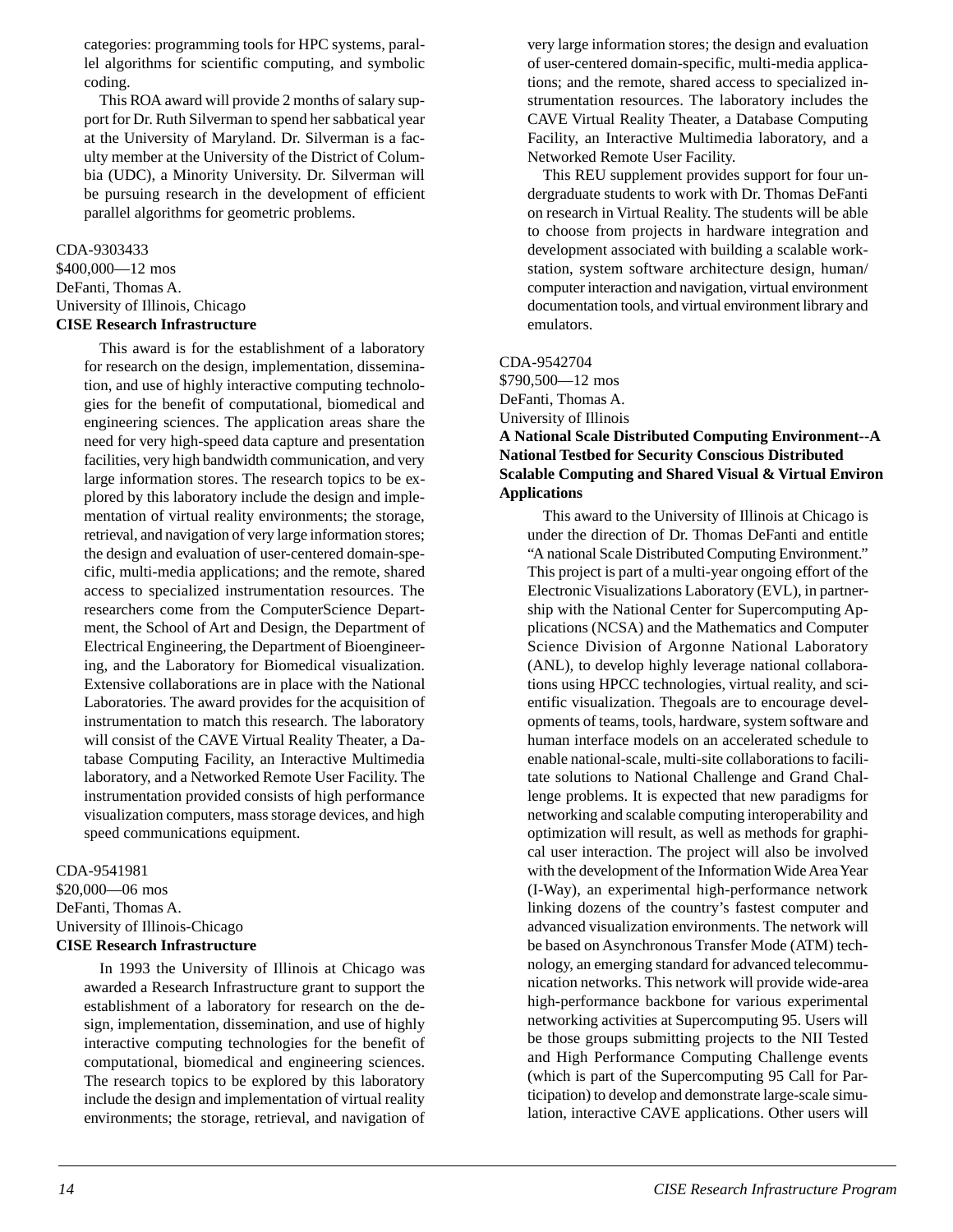<span id="page-13-0"></span>include those viewing live and recorded video across the network for video server demonstrations. The Advanced Research Projects Agency (ARPA) co-funded this award along with other NSF divisions.

### CDA-9502979

\$665,368—12 mos Du, David H.

University of Minnesota-Twin Cities CISE Research Infrastructure: Application Over High-Speed

network: A Pilot Project for the NII.

This award provides support to develop a prototype distributed computing, storage and scientific visualization facility for the National Information Infrastructure (NII). Key elements of the facility include a distributed parallel storage system with several physically distributed RAID systems with high speed ATM connections and a high-bandwidth disk system with direct connection to a FIBER Channel switch, a distributed computing server with clusters of high-end workstations and multiprocessors, a high resolution display unit, and a high-speed local, metropolitan, and wide area network infrastructure.

Projects include technology development in the areas of multimedia servers and database servers; network research in the areas of network design, control and performance; and research in parallel architecture and system software. Applications areas to be supported include manufacturing, healthcare, scientific computing, and scientific visualization.

### CDA-9303152

\$304,001—12 mos Ehrich, Roger W. Virginia Polytechnic Institute & University **Interactive Accessibility: Breaking Barriers to the Power of**

**Computing** This award provides infrastructure for the support of

laboratories for research in interactive computing, especially as it relates to human/computer interface studies. The principalinvestigators are drawn from the department of Computer Science and the department of Industrial and Systems Engineering. In addition, there are substantial collaborations with the Naval Research Laboratory and the Blacksburg Electronic Village. The laboratories are a Usability Methods Research Laboratory, an Interaction Technology Laboratory, and an Information Access Laboratory. This award is being jointly funded by the Cross Disciplinary Activities(CDA) Office and the Information, Robotics, and Intelligent Systems(IRIS) Division. The Instrumentation for the laboratories is being supported by CDA while the research is being supported by IRIS. The specific research performed in the laboratories includes identifying and over coming usability and conceptional barriers to computing, the development of evaluation methodologies for determining the effectiveness of human/computer interfaces, development of environments for performing human/computer interface experiments, the development of expert-based information systems, the development of systems for access to computers for disabled users, and development of several domain based interfaces for large data base systems.

### CDA-9401156 \$548,206—12 mos Ferrari, Domenico University of California, Berkeley **A Next Generation Infrastructure for Integrating Computing and Communications**

This award provides support for the development of Titan, a computing system consisting of an integrated ensemble of computing and communication elements, organized to provide the user with a number of services. These services will include multimedia capabilities in delivery vehicles; storage and communication; large computing power; large storage space; innovative parallel languages, debuggers, and libraries; and high accessibility from both mobile and fixed locations. The experimental facilities requested include workstations and servers constituting the backbone of the distributed system providing cycles to the user, ATM switches for linking workstations and servers, a video editing system, a massive storage unit, and equipment for linking the network to the currently available CM-5 parallel computer. The proposed research projects fall into three areas: network and communications; distributed supercomputer projects which are mainly concerned with providing parallel computing to every user through a combined architecture, operating systems, and programming language effort; and multimedia services which requires integrating systems support, software support, and artificial intelligence tools to create, store, play, edit, search, input, and output multimedia objects. The networking, multimedia, and computing aspects of Titan will form the infrastructure for a number of computationally intensive applications.

### CDA-9501637

\$661,050—12 mos Fujimoto, Richard Georgia Tech Research Corporation—GIT **CISE Research Infrastructure: Distributed Laboratories**

This award provides support for infrastructure at Georgia Institute of Technology in the form of three distributed laboratories where individuals at geographically distinct locations can interact with each other on-line using powerful, distributed computational tools, to solve shared problems. The infrastructure will include a multigranular compute server and ATM switch, a video server with high-performance multi-media workstations, and network equipment. The research topics to be explored include interactive steering, distributed simulations, collaborative systems; large-scale community, ATM and wireless networks.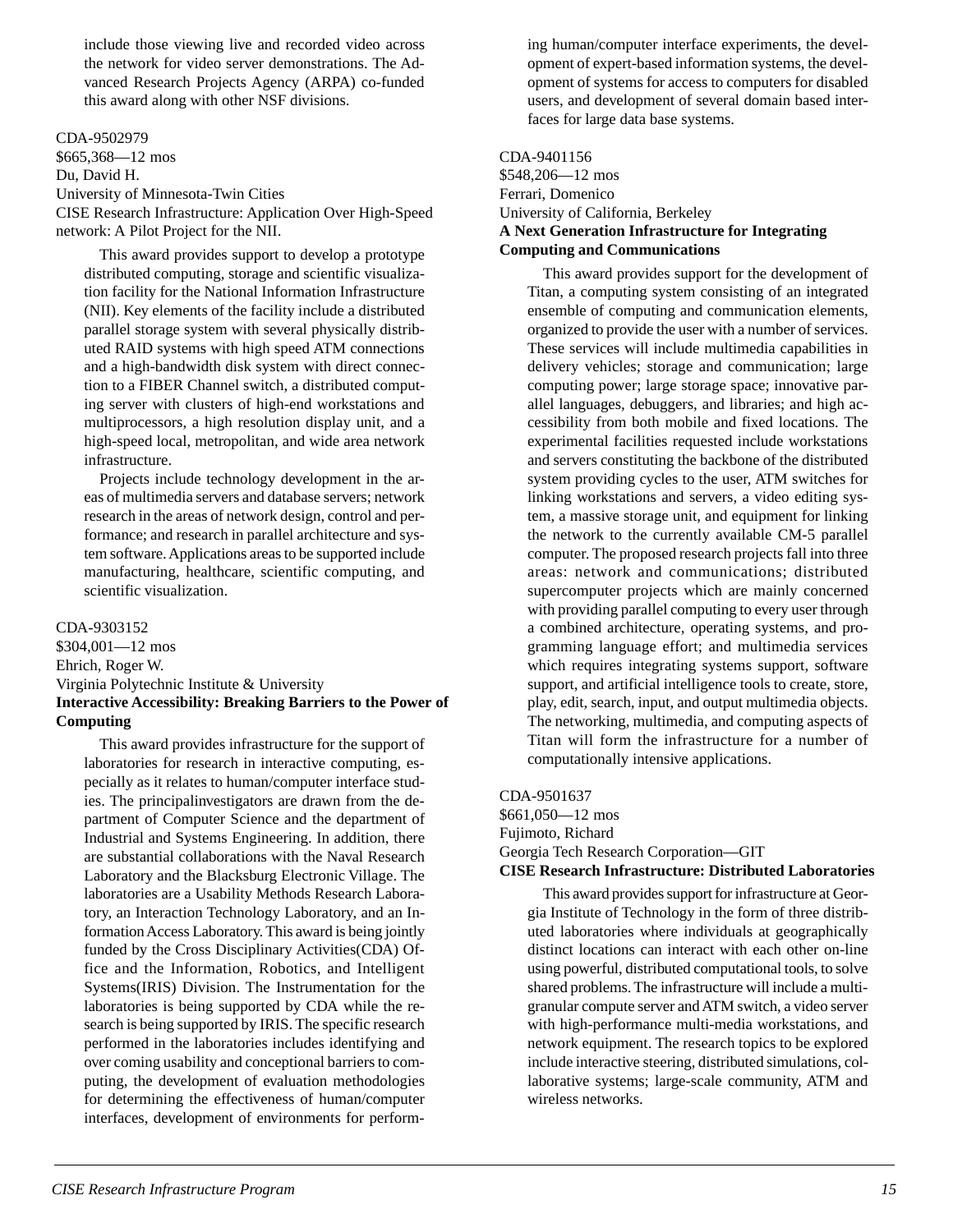### <span id="page-14-0"></span>CDA-9401024 \$309,564—12 mos Grosz, Barbara J. Harvard University **Infrastructure for Research towards Ubiquitous Information Systems**

This award provides support for the development of a new generation computing facility to support experimental research in ubiquitous information systems. The equipment infrastructure includes Asynchronous Transfer Mode (ATM) networks, file servers capable of handling video, and graphics workstations with advanced human interface capabilities. The research topics to be explored span the development of new technologies that support rapid transmission of large amounts of data between computer systems to the development of more flexible and adaptable systems for human-computer communication.

### CDA-9542908

\$4,500—0 mos Grosz, Barbara J. Harvard University **Infrastructure for Research towards Ubiquitous Information Systems**

This award provides support for the development of a new generation computing facility to support experimental research in ubiquitous information systems. The equipment infrastructure includes Asynchronous Transfer Mode (ATM) networks, file servers capable of handling video, and graphics workstations with advanced human interface capabilities. The research topics to be explored span the development of new technologies that support rapid transmission of large amounts of data between computer systems to the development of more flexible and adaptable systems for human-computer communication.

### CDA-9502631

\$563,000—12 mos Hanrahan, Patrick Stanford University **CISE Research Infrastructure: High Performance Graphics and Imaging**

This award provides support for a high performance giga-flop compute server, a high performance 3D graphics server, a high performance image/video/data server, and a high bandwidth network to couple these machines together. The requested equipment will contribute to the computational infrastructure of a new computer graphics laboratory.

Many national challenges such as health care, education, manufacturing, and crisis management, require graphics and imaging technologies. The investigators will be working in the areas of graphics systems and algorithms, involving research in efficient rendering algorithms, high-performance graphics architectures, and coupling compression and graphics; in scientific visualization with research in volume rendering for scientific and medical applications; in vision and graphics withresearch in the digitization of 3D models; and in imaging and video with a focus on the manipulation of image and video databases.

### CDA-9503064 \$347,836—06 mos University of New Mexico Hollan, James **CISE Research Infrastructure: Effective Information Access: Computer Science Research Fundamental to Creation of a National Information Infrastructure**

This award provides support for visualization facilities, servers to support distributed simulation, and a highspeed cluster network. In addition the University of New Mexico will establish a National Information Infrastructure (NII) Experimental Laboratory in the Science and Engineering Library to serve as a shared research testbed, as well as to facilitate efforts in distributed simulation and research collaborations in Biology, with the Santa Fe Institute and the National Laboratories. The Laboratory equipment will include graphics workstations connected via a high-performance local area network to high-end symmetric multiprocessing systems, an SGI Power Onyx and Power Challenge, and to remote highperformance facilities at the Maui High Performance Computing Center's IBM SP-2, the Sandia National Laboratory's Intel Paragon, and the Los Alamos National Laboratory's CM-5.

The University will build on its existing strengths in adaptive computation, human computer interaction, information analysis, and simulation to focus on adaptive multiscale interfaces; distributed computation, communication, and security for network-based applications; data mining and filtering; and improved access to distributed simulation.

### CDA-9502639

\$395,000—12 mos Kurose, James F. University of Massachusetts, Amherst

### **CISE Research Infrastructure: Infrastructure to Support Research on Networked Multimedia Information System**

This award provides support to equip a networked, experimental testbed to enable research in the development of the operating system, I/O, networking, object management, and information retrieval components of future networked multimedia information systems. The testbed will consist of two shared-memory multiprocessor facilities attached to several parallel mass storage I/O devices and a high-speed ATM network.

The research team will be developing several key hardware and software technologies needed to support future networked, multimedia information systems. Specific research areas include operating systems, I/O, networking, object management and information retrieval.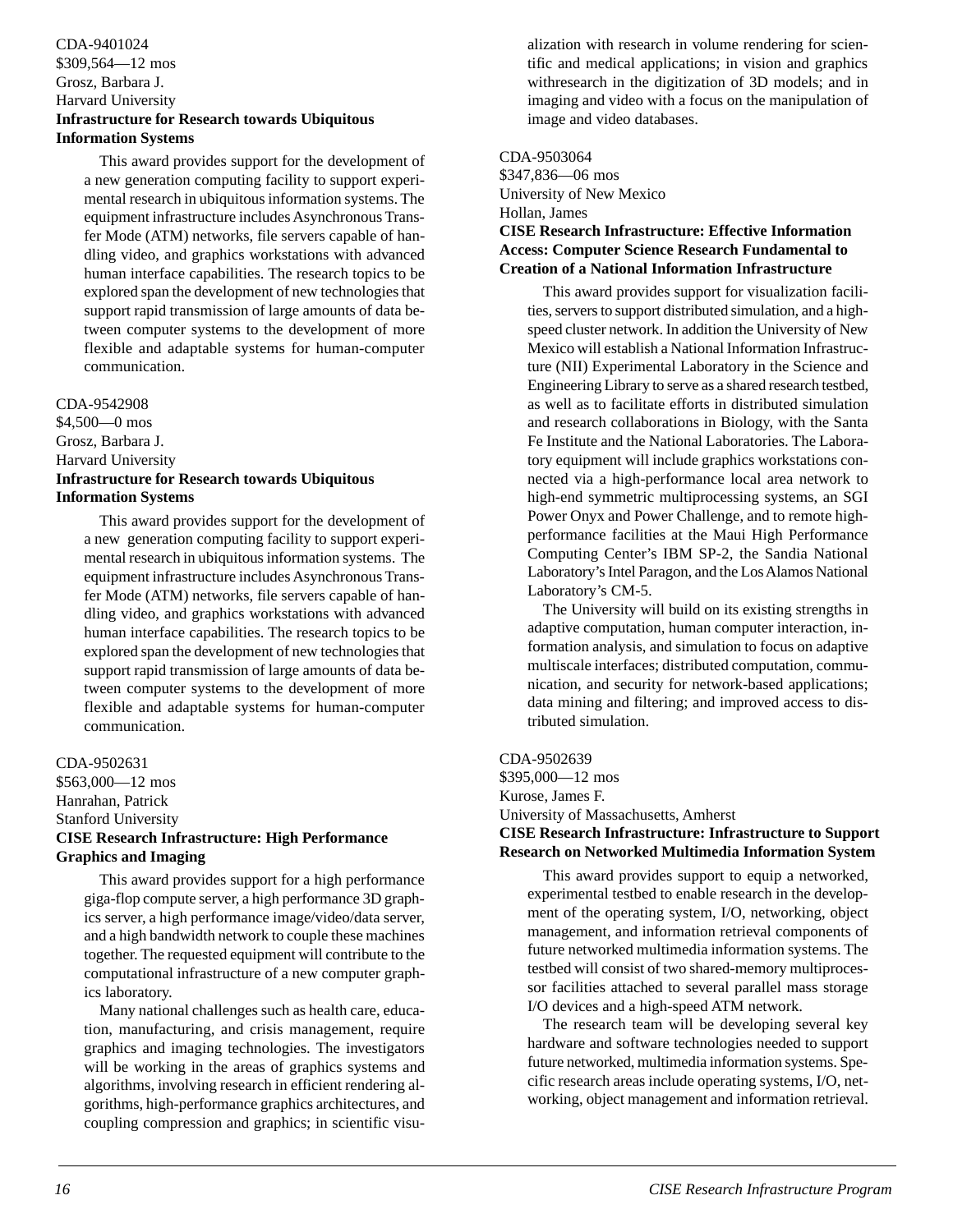### <span id="page-15-0"></span>CDA-9401142 \$298,059—12 mos LeBlanc, Thomas J. University of Rochester **Rapid Prototyping of Parallel Robot Vision Systems Using**

**VirtualReality and Systems Simulation**

This award provides support for the establishment of a laboratory that uses two types of simulation technologies in the design of visually controlled robotics systems. The first type of simulation technology is the simulation of sensory interaction with physical environments, popularly known as "virtual reality". Virtual reality can replace the real world in testing and debugging a system. The second is execution-driven simulation of complex parallel algorithms at the level of individual messages and memory accesses, which can address the performance and low-level real-time problems of interacting processes. The experimental facilities requested include a Silicon Graphics Reality (SGI) Engine for scene generation in the simulated world, an upgrade of an existing SGI Challenge multiprocessor for simulation of the virtual world and control software, a computational engine for performing real-time intermediate to highlevel vision, a hydraulic robot arm for real-time manipulation, a small-scale multi-processor for device control and medium-level vision, and general purpose workstations. The focus of the proposal is the development of simulations to aid in the development of real-world robotic systems. Research topics to be explored include the development of principles for constructing complex physical autonomous systems; the development of new modes of simulation for virtual reality, and simulation and implementation of robotic control algorithms.

### CDA-9500991

**Systems**

\$389,999—12 mos Myers, Eugene University of Arizona **CISE Research Infrastructure: A Laboratory for Scalable**

This award provides support for the research infrastructure necessary to investigate the viability of building scalable systems from commodity components. Hardware components will include workstations and ATM switches. Research topics to be conducted include the design of an operating system that scales with processor performance; and the design, implementation and experimentation of five different scalable systems: DNA Assembly Server, Scalable Storage Server, Cluster-C\* applied to remote sensing, a general computing environment based on an efficient fine-grain parallelism on multiple processors, and a parallel simulator.

### CDA-9502956 \$621,752—12 mos Schnabel, Robert B. University of Colorado, Boulder **CISE Research Infrastructure: High Performance Infrastructure for Computational Science**

This award provides support for high-speed networking equipment, high-performance multiprocessor workstation servers, a high-speed disk array, and multimedia devices for collaboration, exposition and visualization. The University of Colorado Department of Computer Science will be addressing issues of data movement in Grand Challenge and National Information Infrastructure (NII) applications. This in conjunction with thefloating point needs of Grand Challenge computations, leads to their request for high-speed computation, and communication infrastructure.

The research associated with the infrastructure falls into four inter-related projects in the area of scientific computing, distributed systems, and resource discovery. These four projects are data movement in Grand Challenge computing, global optimization algorithms for molecular configuration problems, compiler-assisted network runtime systems, and resource discovery and information sharing.

### CDA-9502645

\$130,000—12 mos Truszczynski, Miroslaw University of Kentucky Research Foundation (Split funded with the Office of Systemic Reform \$500,000) Total award \$630,000 **CISE Research Infrastructure: A Laboratory for Research in High Performance Distributed Computing**

This award provides support for the acquisition of a high-performance distributed cluster-based computing system consisting of a number of high-performance multiprocessor workstations interconnected by a high-speed LAN. These LAN-connected clusters will themselves be interconnected by a high-speed ATM backbone network. The Computer Science Department will thus build a distributed multicomputer based on a scalable, distributed shared memory paradigm which will facilitate the Department's research efforts in distributed and parallel computing, distributed multimedia, vision and scientific computation, and distributed control for manufacturing.

### CDA-9401159

\$368,852—12 mos Turner, Jonathan S. Washington University

### **A Research Infrastructure for Fast Image and Visualization Distribution**

This award provides support for extending and enhancing a broadband multi-media network to support a set of closely related collaborative research activities in the area of distributed imaging and visualization. The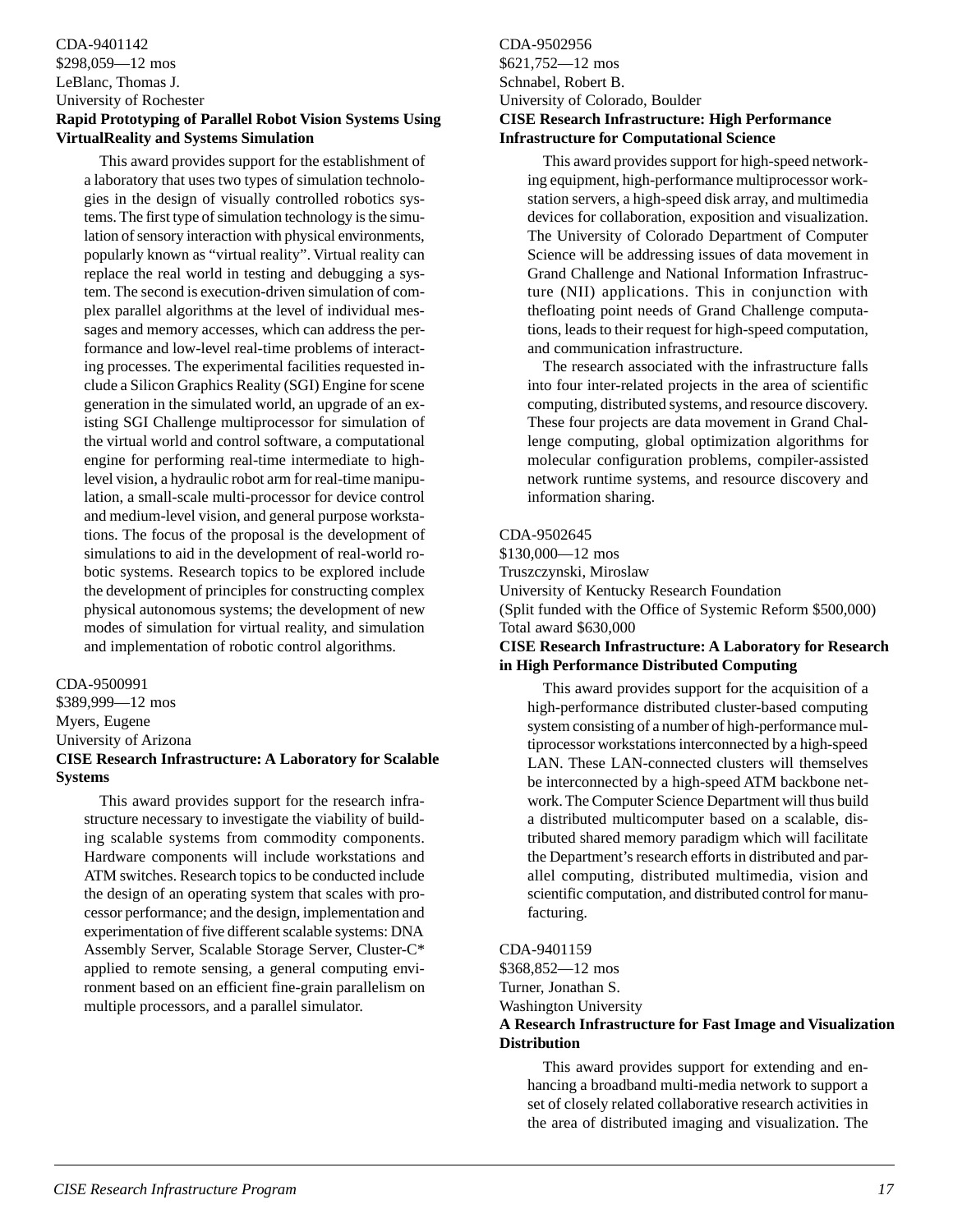<span id="page-16-0"></span>network will utilize Asynchronous Transfer Mode (ATM) technology for the fast distribution of high-resolution images, visualizations, studio-quality video and multi-rate data. The research topics fall into two categories: research on enabling technologies such as scalable networks, host/network interfaces supporting multimedia applications, design and analysis of large-scale multimedia information servers, protocols and operating systems, scalable parallel processing and declarative visualization. And secondly, research on the application of these technologies to real distributed imaging and visualization systems.

### CDA-9303181

\$327,968—12 mos Warren, David S. SUNY, Stony Brook **PROUD: Parallel Resources on User's Desks**

This is an award for equipment to investigate the development and scalability of algorithms and systems for parallel computers. The instrumentation to be acquired include a number of high performance parallel workstations, a scalable distributed memory multiprocessor, and a high speed network. The research supported by this infrastructure includes organic chemical synthesis, automated theorem proving, very high speed transaction processing, parallel prolog, 3-D graphics and volume visualization, and simulations of massively parallel computers.

### CDA-9303189

\$173,674—12 mos Wise, David S. Indiana University, Bloomington

### **An Infrastructure for Conceptualization and Visualization**

This award provides infrastructure for the support of Conceptualization and Visualization of Computation. The equipment supported includes high performance graphical workstations, a parallel computer, and high speed networking facilities. The faculty involved in the project are drawn from the Department of Computer Science but have substantial collaborations with computational scientists and engineers at Indiana University. The research supported by this infrastructure includes automated theorem proving, circuit validation, parallel functional programming, scientific visualization, visualization of Monte Carlo methods, visualization of processor utilization on scalable architectures, visual programming, and visual performance monitoring and analysis.

### CDA-9502791

\$539,586—12 mos Zwaenepoel, Willy William Marsh Rice University **CISE Research Infrastructure: Multi-processor Cluster Computing (A Research Infrastructure Proposal)**

This award provides support for the acquisition of a cluster of shared-memory multiprocessor nodes interconnected by a high-speed network to support research in parallel programming systems, and algorithms and applications from a wide variety of disciplines. The infrastructure will be used as a research vehicle for computer systems designers as well as computational scientists.

Research projects to be supported include work on compiler and runtimes for multiprocessor clusters, highperformance I/O, and performance visualization; and algorithms and applications in mixed integer programming, molecular dynamics, reservoir simulation, genetic linkage analysis, and seismic modeling. The infrastructure will also be used in new graduate and undergraduate courses in multidisciplinary design optimization, and parallel computing.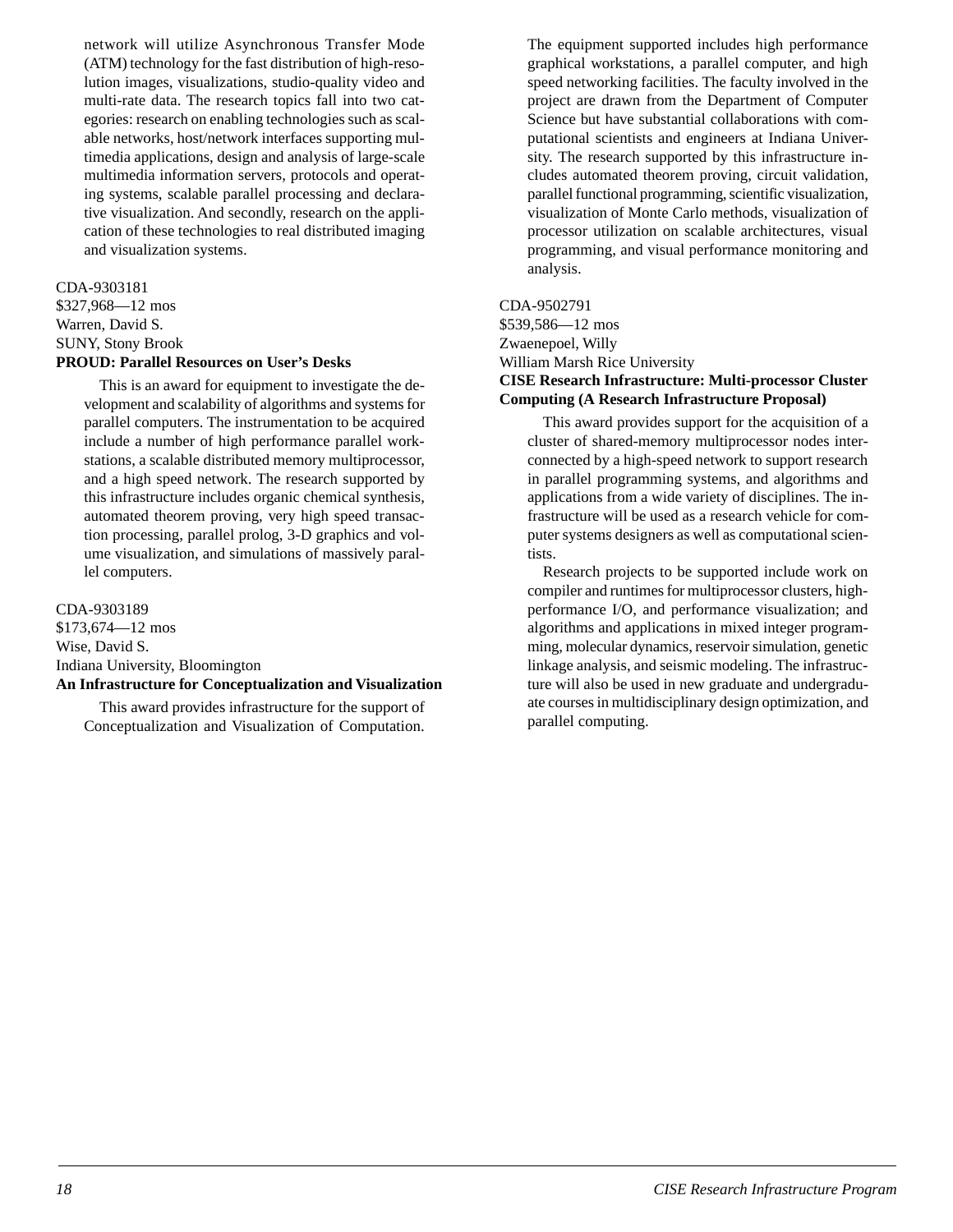# <span id="page-17-0"></span>**CISE Institutional Infrastructure (Large Scale)**

CDA-9024735 \$273,744—12 mos Galil, Zvi Columbia University **Infrastructure for Computer Science**

> This is an infrastructure award to support the acquisition of a high speed network of data servers, computation servers, parallel processors, and workstations for the support of research in software, artificial intelligence, and parallel algorithms. The software research is in operating systems, wireless distributed systems, parallel processing, and software engineering. The artificial intelligence research is in intelligent multimedia interfaces and vision and robotics. The parallel algorithms research is in parallel string matching with applications to genome matching. New networking technologies make it possible to support computation intensive activities distributed across networks. This support requires new software tools that will support distributed and parallel computing. This award is for the infrastructure necessary to test this new software and also for the infrastructure necessary for research in robotics and parallel algorithms for large information system searches. The operating system research concentrates on a high performance operating system for distributed and parallel computers. The distributed systems research is for research in wireless distributed computing in which the transmission medium consists of radio waves. This research promises the true portable workstation in which no wires whatsoever are needed in order to access the network. Both the parallel processing and the software engineering research involve rule based systems. The parallel processing research uses rule based systems to distribute computational tasks while the software engineering research uses rule based systems to coordinate cooperative work amongst multiple software developers. The multimedia research involves the construction of virtual realities for the manipulation of multi-dimensional data. The example application area is financial data. The vision and robotics research is aimed at processing multiple sources of spatial data in order to navigate a robot in a natural environment and to control robot manipulators. Finally, the parallel algorithms research is concentrated on string matching algorithms applicable to data arising from genome databases. This research is important for actually using large databases that will arise from the human genome project.

CDA-9024600 \$328,100—12 mos Hopcroft, John E. Cornell University **A Distributed Computing Facility**

> This infrastructure award is for the construction of a distributed computing facility. The network consists of desktop workstations connected over a medium speed network to back-end computation and data-storage servers on a high-speed network. The back-end resources consist of mid-speed compute servers, shared memory parallel multiprocessors, and massively parallel machines. The research supported by this infrastructure includes work in applied logic using the constructive type theory supported by Nuprl; in scientific computing in developing algorithms that effectively utilize distributed and massively parallel computing resources; in modeling and simulation for robotics applications; and in software for distributed computing. Many problems inexperimental computer science require peak resources not available on a single workstation. These resources could be computation cycles or memory. An emerging solution to this problem is to utilize idle processors in a network of workstations and compute servers. The realization of this solution still requires much research into mechanisms for breaking problem into pieces so as to minimize communication overhead while distributing the computation to make best use of the available processors. The distributed computing researchers at Cornell University will use their distributed computing facility as a testbed for distributed algorithms. Three active areas of research at Cornell will especially benefit from this facility. The applied logic group uses a system called Nuprl developed at Cornell to support constructive reasoning. With the use of this tool, open questions in combinatorics and programming language have already been answered. The scientific computing group is already involved in the construction of a software package called LAPACK for linear algebra routines that involves constructing new algorithms for parallel and distributed machine architectures. Finally the modeling and simulation group requires substantial computational resources to enable them to use the computing resources as an experimental testbed allowing designs to be tested without the expense of constructing a robot.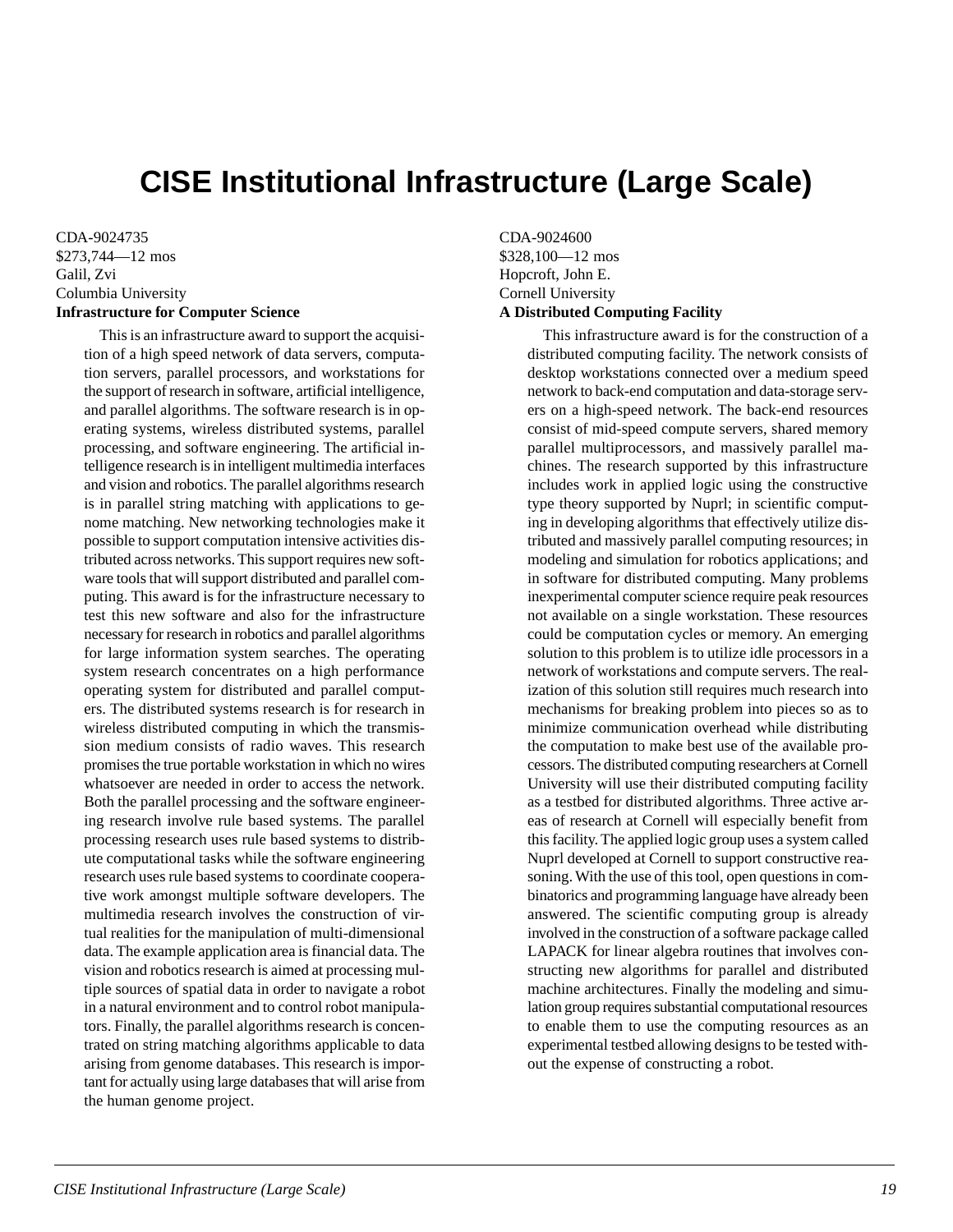### <span id="page-18-0"></span>CDA-9024721 \$171,513—12 mos Henderson, Thomas C. University of Utah **Computer Aided Prototyping**

This Institutional Infrastructure award is to support research in the general area of Computer Aided Manufacturing Engineering. The approach taken by the Utah group is computer aided prototyping of objects to be manufactured. The process is broken down into three separate areas of research: design, prototyping, and validation. The design aspect of the research involves enhancing the Alpha 1 computer aided geometric design system. This system is able to mathematically describe objects to be manufactured. It is enhanced by incorporating some commonly occurring manufacturing steps into the model as special elements (e.g., this hole is to be counterbored). The proto-typing aspect is to take the mathematical description of the object (say a gear) and generate the NC codes and the tooling sequences necessary to actually produce the item on a machine center. The University of Utah already possesses a five axis machine center, a CNC turning center, 3-D polymer equipment, and robotics equipment and so can experimentally validate their research. A long term goal is to optimize the tooling sequences and other necessary manufacturing activities in order to have the factory operate without human supervision. This prototyping facility would also be used in collaborative work with Dr. Jacobsen's Center for Engineering Design. This center designs and manufactures many prototype items. The use of computers to aid and guide manufacturing is more common in Japan and the European countries than in the United States. This Institutional Infrastructure award is for the support of an automatedmanufacturing laboratory that will allow the quick design and prototyping of manufactured items. Once the prototype is deemed acceptable, methods of improving the manufacturing of the item, particularly in small batch numbers, can be explored. The University of Utah has a long history of successful industrial collaborations and it is expected that the results of this research will be widely disseminated to the United States manufacturing industry.

CDA-9541030 \$49,955—12 mos Henderson, Thomas C. University of Utah **Computer Aided Prototyping**

> This supplement is for the development of a test set of physical objects defined by computer aided prototyping. This test set will be initially used as a benchmark suite for image understanding of man-made objects in order to compare and calibrate for image understanding systems used in conjunction with automated manufacturing.

### CDA-9542621 \$5,000—06 mos Henderson, Thomas C. University of Utah **Computer-Aided Prototyping**

In Fiscal Year 1990 the University of Utah received a 5-year award from the Institutional Infrastructure Program/Large Scale program, to support an automated manufacturing laboratory that would allow the quick design and prototyping of manufactured items.

This REU supplement requests support for one student, Shiryl White, a Mechanical Engineering student from North Carolina A&T University. Ms. White will be working on an identification and tracking system utilizing a state-of-the-art binocular robot head.

CDA-9123308

\$204,485—12 mos Levy, Henry University of Washington

### **High Performance Parallel/Distributed Computing**

This award supports infrastructure for research in high performance parallel/distributed computing. The award supports the purchase of a high performance distributed memory computer. The award also supports a programmer to develop, maintain, and distribute software developed on this computer. The research supported by this infrastructure is of two forms: compute intensive research and systems applications research. The computer intensive research includes computer vision, computer graphics, simulations, 3-D animation, and computational chemistry. The systems applications research includes developing fast operating system kernal service routines, programming models of parallel computation activities, software engineering environments, and fundamental research on parallel algorithms for distributed memory computers.

### CDA-9318145

\$200,000—12 mos

Messina, Paul

California Institute of Technology

(Split funded with Division of Advanced Scientific Computing \$133,000, Division of Networking and Communications Research and Infrastructure \$100,000, Division of Computer and Computation Research \$100,000 and Division of Electrical and Communications Systems \$75,000) Total award \$608,000 **Parallel I/O Methodologies for I/O Intensive for Challange Applications**

The Grand Challenge Application Groups competition provides one mechanism for the support of multidisciplinary teams of scientists and engineers to meet the goals of the High Performance Computing and Communications (HPCC) Initiative in Fiscal Year 1993. The ideal proposal provided not only the opportunity to achieve significant progress on (1) a fundamental problem in science or engineering whose solution could be advanced by applying high performance computing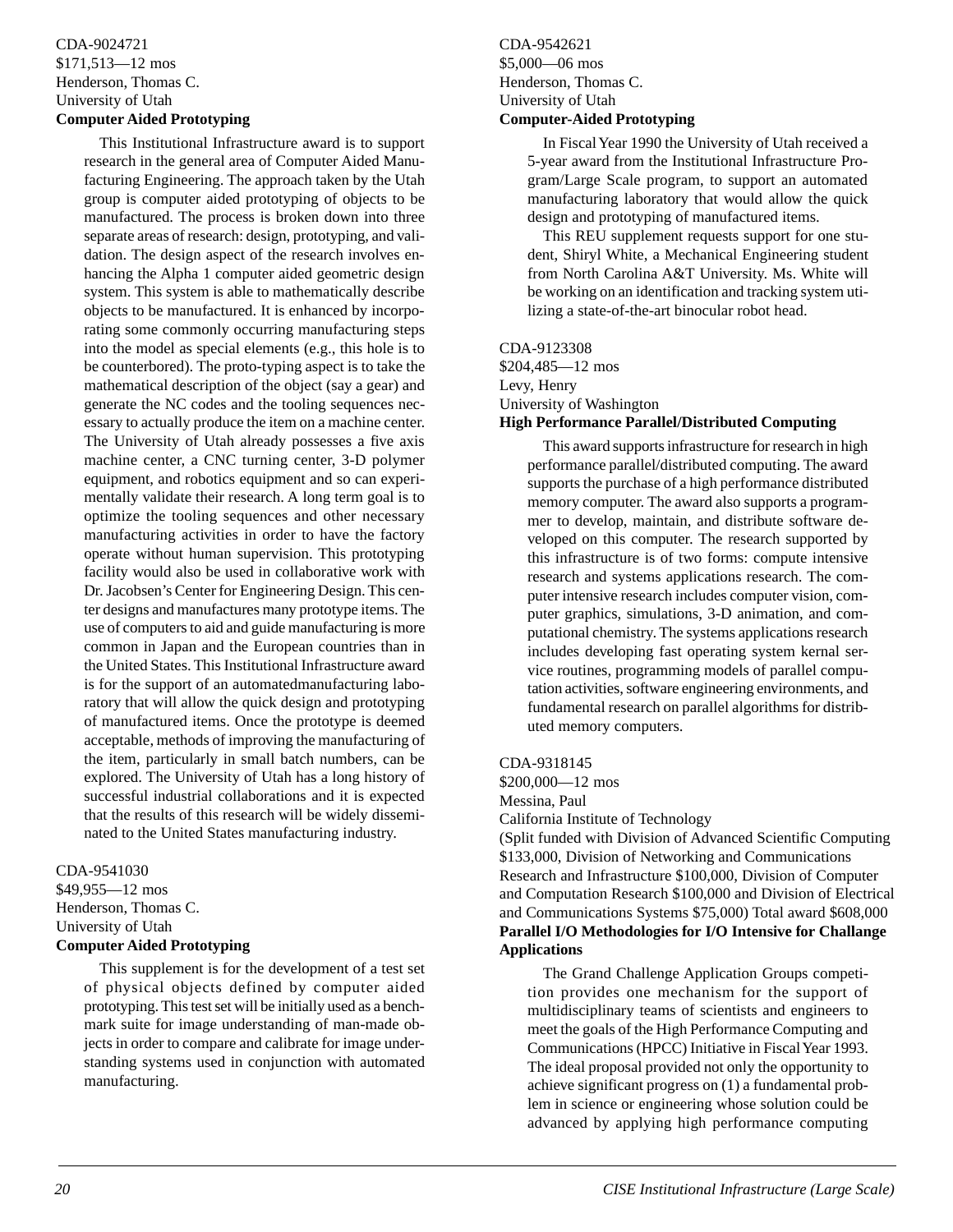<span id="page-19-0"></span>techniques and resources, (2) enabling technologies which facilitate those advances, but also significant interactions between scientific and computational activities, usually involving mathematical, computer or computational scientist, that would have impact in high performance computational activities beyond the specific scientific or engineering problem areas(s) or discipline being studied. This multi-disciplinary project will investigate and develop strategies for efficient implementation of I/O intensive applications in computational science and engineering. Scalable parallel I/O approaches will be pursued by a team of computer scientist and applications scientists who will work together to:

- Characterize the I/O behavior of specific application programs running on large massively parallel computers
- Abstract and define I/O models (templates)
- Implement and test application-level I/O tools on large-scale computations

The Pablo performance analysis environment will provide the foundation for the performance instrumentation and analysis. The application programs are already fully operational on advanced architecture systems and their authors are all co-investigators in this project. The principal computers used will be the Intel Touchstone Delta and Paragon systems at Caltech, each with over 500 computational nodes. Five application areas will be included: fluid dynamics, chemistry, astronomy, neuroscience, and modelling of materials-processing plasmas. The parallel programs for these applications cover a range of I/O patterns and volume, and the techniques that will be developed in this project will be of relevance to a broad spectrum of engineering and science applications. In addition, by overcoming their current I/O limitations, the specific applications targeted in this award will achieve significant new science and engineering results. By the end of the project, sustained teraFlops computers will become available. The project will devise and implement general methods for scalable I/O using today's advanced computers, immediately apply those methods to carry out unprecedented applications in several fields, and use the methods and experience gained in thefirst half of the project to tackle the I/O issues in future sustained teraFlops computers. This project will be carried out by a team of researchers who have many years of experience in using parallel computers for large-scale applications, in measuring and characterizing the behavior of applications on such computers, and in creating methods and tools that facilitate the use of such systems. Building on this considerable experience, the project will concentrate initially on exploring the I/O behavior of existing applications and on devising ways to get adequate and scalable I/O performance. The five application areas included in this award cover a wide range of I/O needs and behavior, including the use of out-of-core methods, reading data from high-speed instruments, interactive and irregular data flows in modelling, and pipelining of data from distributed computing resources on high-speed networks. A key part of the approach is an integration effort that will concentrate on ensuring close communication and synergy among the components of the project and on integrating the results. The primary objective of the project is to develop methods and insights that are as generally applicable as possible. This award is being supported by the Advanced Projects Research Agency as well as NSF programs in engineering and computer science.

### CDA-9415797 \$1,300,000—12 mos Messina, Paul California Institute of Technology **Scalable I/O Initiative**

This award supports the infrastructure for the Scalable I/O national project. This national project will investigate many of the issues surrounding the scalability of Massively Parallel Processing (MPP) System input and output systems. The national project consists of 18 application groups involving more than 30 researchers. The equipment provided by this award consists of I/O nodes for an MPP and a small MPP for crashable experimentation. The infrastructure will be available to all of the application groups for their experimental research needs.

CDA-9540767 \$10,000—12 mos O'Donnell, Michael University of Chicago **The University of Chicago Computer Science Laboratory**

In Fiscal Year 1989, the University of Chicago received a 5-year award from the Institutional Infrastructure-Large Scale program, to support the development of computing infrastructure for a wide variety of research projects. The primary research areas under investigation are equational logic, case-based reasoning, computer vision and graphics, numerical solution of partial differential equations, and computer science theory. This REU supplement provides support for two students to work on research projects concerning interface design and visual aspects of multimedia systems, and information retrieval and user interface.

CDA-9123502

\$330,000—12 mos Rice, John R. Purdue University Research Foundation **Softlab**—**A Laboratory for Computational Science**

This award is to support the building of Softlab, a laboratory that supports research in computational science and engineering. The facilities provided include:

1. High performance graphics processors for scientific visualization, geometric modeling, and multime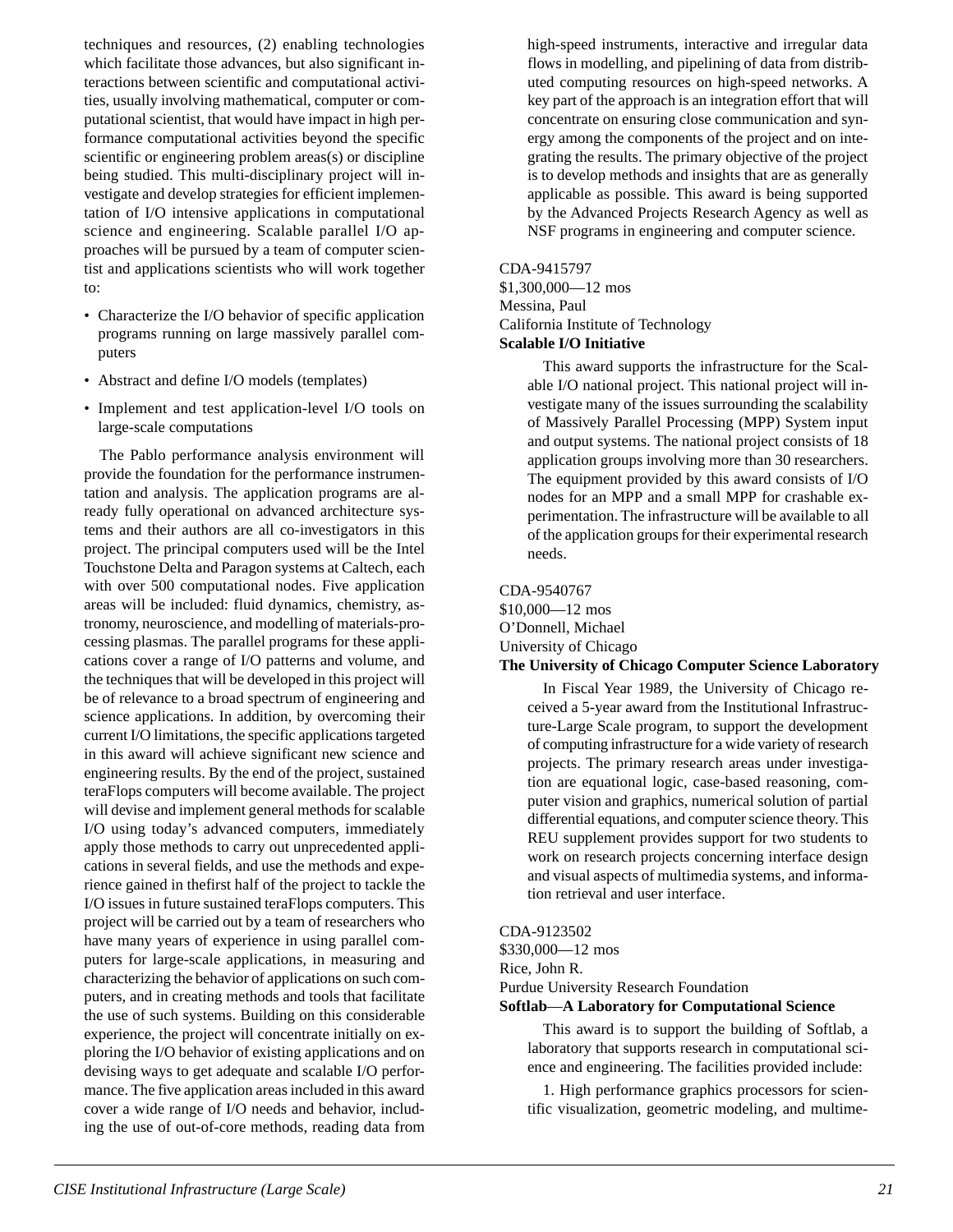<span id="page-20-0"></span>dia and graphical user interfaces for parallel programming in the large.

2. High-performance computing power, upgrading Purdues' parallel

3. Software and development support staff assisting application researchers in making full use of this facility comprising a rich spectrum of high-performance workstations, powerful parallel machines, and dedicated graphics processors.

4. A teaching laboratory providing exploratory course that migrate cutting-edge research into the curriculum with access to state-of-the-state facilities. This laboratory will be the principal facility of a proposed new interdisciplinary graduate degree program in Computational Engineering and Science.

### CDA-9542351

\$20,000—6 mos Schnabel, Robert B. University of Colorado

### **Effective Use of Parallel and Distributed Computing**

This REU Supplement requests support for four students, one to work on tuning a database consolidation program and measuring its suitability as a search filter, and the other three to work on projects chosen from building experimental networks and conducting performance measurements, and operating systems.

### CDA-9024618 \$136,467—12 mos

Vernon, Mary K. University of Wisconsin-Madison **PRISM: A Laboratory for Research in Future High-Performance Parallel Computing**

This infrastructure award is for the acquisition of a SIMD and a MIMD parallel computer for the support of research in the areas of parallel programming tools, programming languages, databases, parallel optimization algorithms, scientific computing, computer architecture, artificial intelligence, and models of parallel computation. The research will involve both the development of algorithms specific to the SIMD and MIMD architectures and the use of these computers as compute servers over the departmental network. The next development in high performance computing will be high speed parallel processors. There are currently two main classifications of these processors. Single Instruction Multiple Data (SIMD) and Multiple Instruction Multiple Data (MIMD)processors. SIMD computers execute a single sequence of instructions on all of its processing elements. Each processing element may have different data that it is processing. A MIMD computer may have a different program running on each ofits processing elements that may have their own data. In order to develop the software necessary to utilize these computers it is necessary to have in place software tools that support instrumentation, program development, and resource allocation. The development of such tools is supported by this infrastructure. It is also important to determine which problems run best on which type of processor. Thus these computers will be used in research in artificial intelligence, databases, and computer architecture in determining efficient algorithms for these problem domains. Finally, these computers are efficient numeric processors and will be used for both scientific computing and numeric optimization problems.

### CDA-9123483 \$150,000—12 mos Vitter, Jeffrey S. Duke University **Parallel Computing: Computational Theory, Scientific Applications and Systems Research**

This proposal supports the acquisition of a parallel computer capable of operating in both Single Instruction, Multiple Data mode and Multiple Instruction, Multiple Data mode. The computer will be used to support research in operating systems, scientific computing, parallel algorithms, VLSI design, and logic programming. Collaborations with other departments, particularly with computational physics and chemistry, will also be enabled by the acquisition of this computer.

### CDA-9542697

\$76,897—12 mos Vitter, Jeffrey S. Duke University **SIMD/MIMD Parallel Computing: Computational Theory, Scientific Applications and Systems Research**

Every year the Institutional Infrastructure program arranges a workshop for information sharing between its grantees. Each year, a different grantee institution volunteers to host the meeting. These meetings are very valuable since each meeting is the primary forum for exchange of research ideas, exchange of purchasing information and negotiation strategies, and exchange of information between CDA and its grantees concerning NSF programs and possible future opportunities to better serve the scientific community.

### CDA-9504389 \$548,000—12 mos Winner, Robert Enterprise Computing Institute **HyperEducation Consortium**

This cooperative agreement recommendation is for the Consortium for NII-Based Education, hereinafter referred to as the HyperEducation Consortium, with NSF acting as agent for ARPA in the Technology Reinvestment Program. The HyperEducation Consortium members are Enterprise Computing Institute, Inc., Digital Equipment Corporation, Digital Learning Services; and Aimtech. The proposal was reviewed by a multi-agency review panel in three stages. The first stage was a screen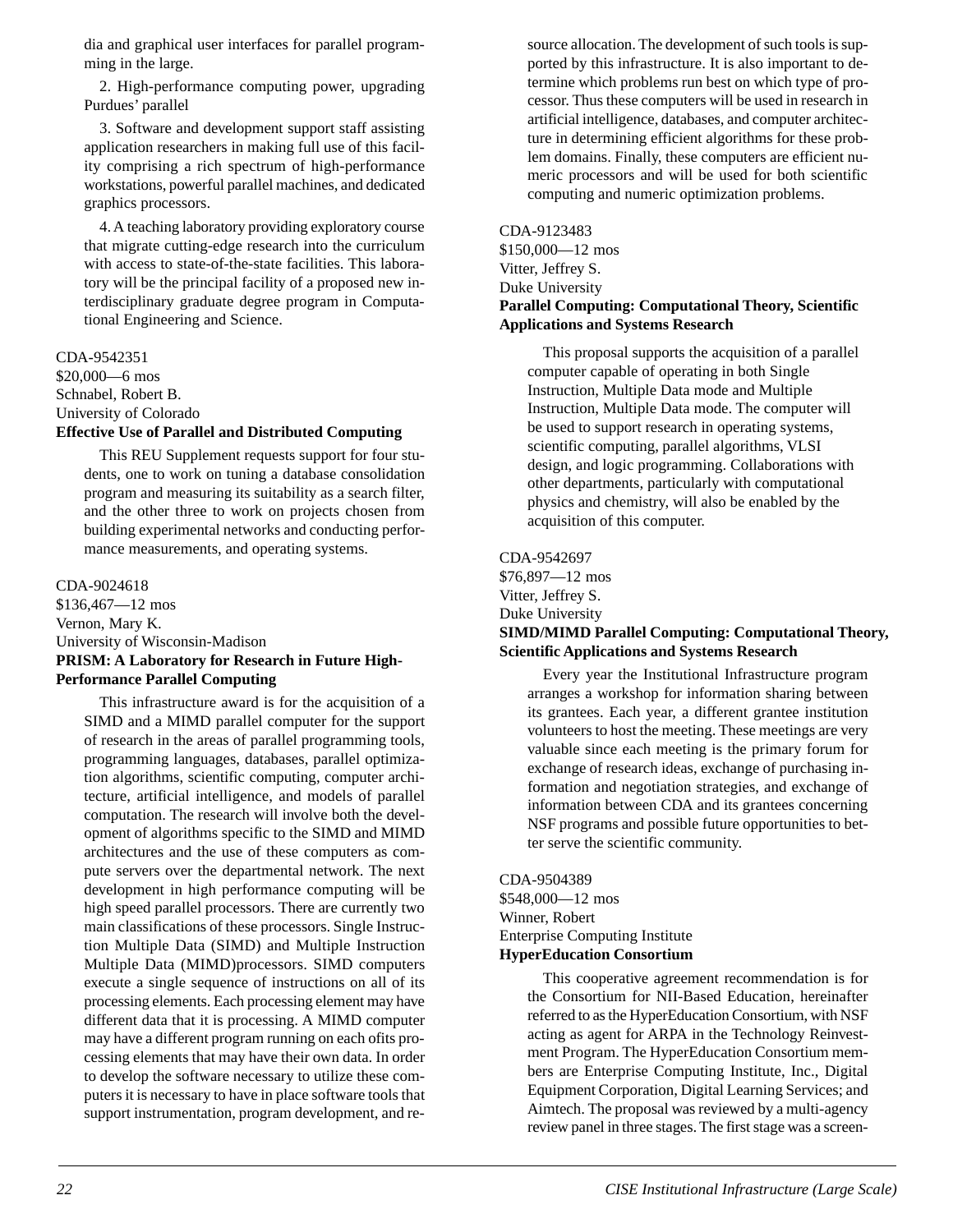ing review bygovernment program officers and knowledgeable government employees from interested agencies. The second review was of a collection of recommended proposals; a ranking of those proposals was put forward to an interagency review committee. This committee then chose the proposal that were to be negotiated and chose the agencies to act as ARPA's agent.

This TRP will be managed by a multi-agency team consisting of representatives from the RED Division of NSF/EHR, the EISE Division of NSF/EHR, the CDA Office in NSF/CISE, the IRIS Division in NSF/ CISE, and a representative from ARPA's Computing Systems Technology Office.

This HyperEducation proposal was recommended for negotiation and NSF was assigned as the agent. Negotiations commenced and a cooperative agreement was successfully negotiated.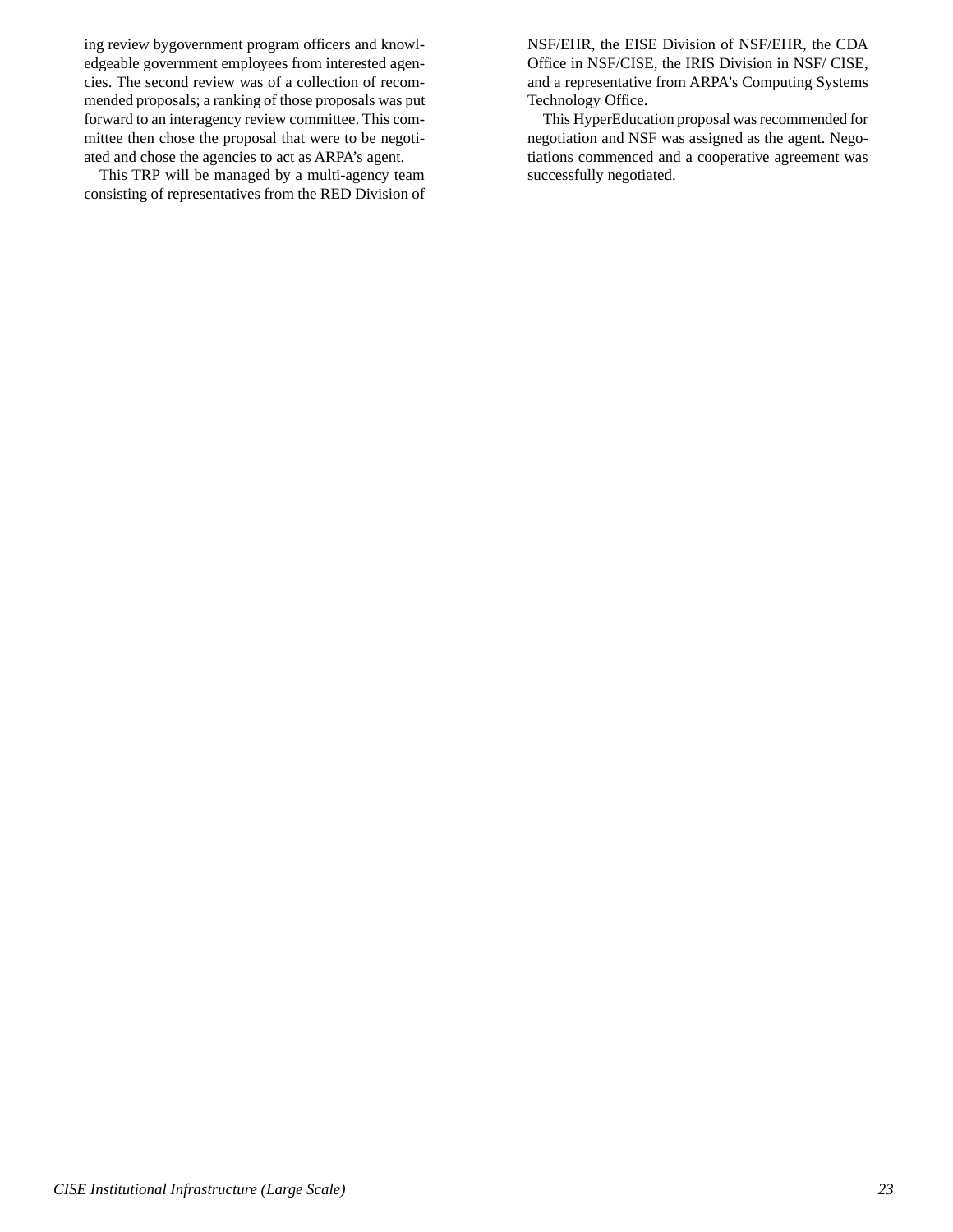# <span id="page-22-0"></span>**CISE Institutional Infrastructure (Small Scale)**

CDA-9216202 \$200,000—12 mos Bruno, John L. University of California—Santa Barbara **An Infrastructure Facility for Parallel Processing**

This Institutional Infrastructure award is for the support of research projects in experimental and implementation aspects of distributed and parallel computing. The funds will support the acquisition of a parallel computer and for the support staff to maintain it. The research supported includes systems and programming issues for parallel machines, parallel algorithms, and dynamic visualization. The High Performance Computing, Communications and Information Technology initiative recognizes as important to the nations future the development of new architecture computers to solve problems which now cannot be solved on computers. This infrastructure award gives the University of California, Santa Barbara the equipment necessary to participate in this research initiative.

CDA-9540814 \$62,975—12 mos Bruno, John L. University of California, Santa Barbara **An Infrastructure Facility for Parallel Processing**

The University of California, Santa Barbara received a 5-year Institutional Infrastructure award in 1993 to support the acquisition of a Meiko CS-2 parallel computer, and to enable research projects in experimental and implementation aspects of distributed and parallel computing. This supplement provides support for the purchase of 4 workstations compatible with the Meiko CS-2 scalar nodes but with large disks and an interconnection via a 155Mbit ATM network. Acquisition of the workstations will allow the investigators to examine the application of parallel algorithms developed on large parallel machines to networks of measurement, shaping and protocols, multi-dimensional index structure and content-based retrieval for image database. The investigators are working on two large-scale projects, one in the database area and one in distributed digital libraries. CDA-9115428 \$200,000—12 mos Dongarra, Jack J. University of Tennessee—Knoxville **An Experimental Research Facility for Parallel Computing**

The advanced Computing Laboratory in the Computer Science Department at the University of Tennessee has access to a number of new architecture high performance computers. This award is to upgrade the facility by the addition of a mixed mode Single Instruction Multiple Data (SIMD)/Multiple Instruction Multiple Data (MIMD) computer, increasing the number of processors in a shared memory MIMD computer, and providing partial support for a technician. The research supported by these computers include the design and development of portable, efficient numerical linear algebra algorithms; the development of non-numeric algorithms for parallel architectures; the development of parallel algorithms for genome sequencing; and the development of parallel discrete optimization algorithms using the genetic algorithm method.

CDA-9542990 \$75,000—12 mos Dongarra, Jack J. University of Tennessee—Knoxville **An Experimental Research Facility for Parallel Computing Supplement: Message Passing Interface Forum**

This supplement is for the organization of Working Group meetings for the definition of a Message Passage Interface (MPI) standard. The meetings will formalize an MPI definition, develop extensions to the MPI definition, and involve the High Performance Fortran group in the development of standard.

CDA-9216321 \$171,460—12 mos Horowitz, Ellis University of Southern California **The USC Experimental Networking Environment for Protocol and Database Research**

This award is for the acquisition of a network testbed for the experimental networking and distributed database research at the University of Southern California. The primary research activities are concentrated in two main areas: Network Control Protocols and Distributed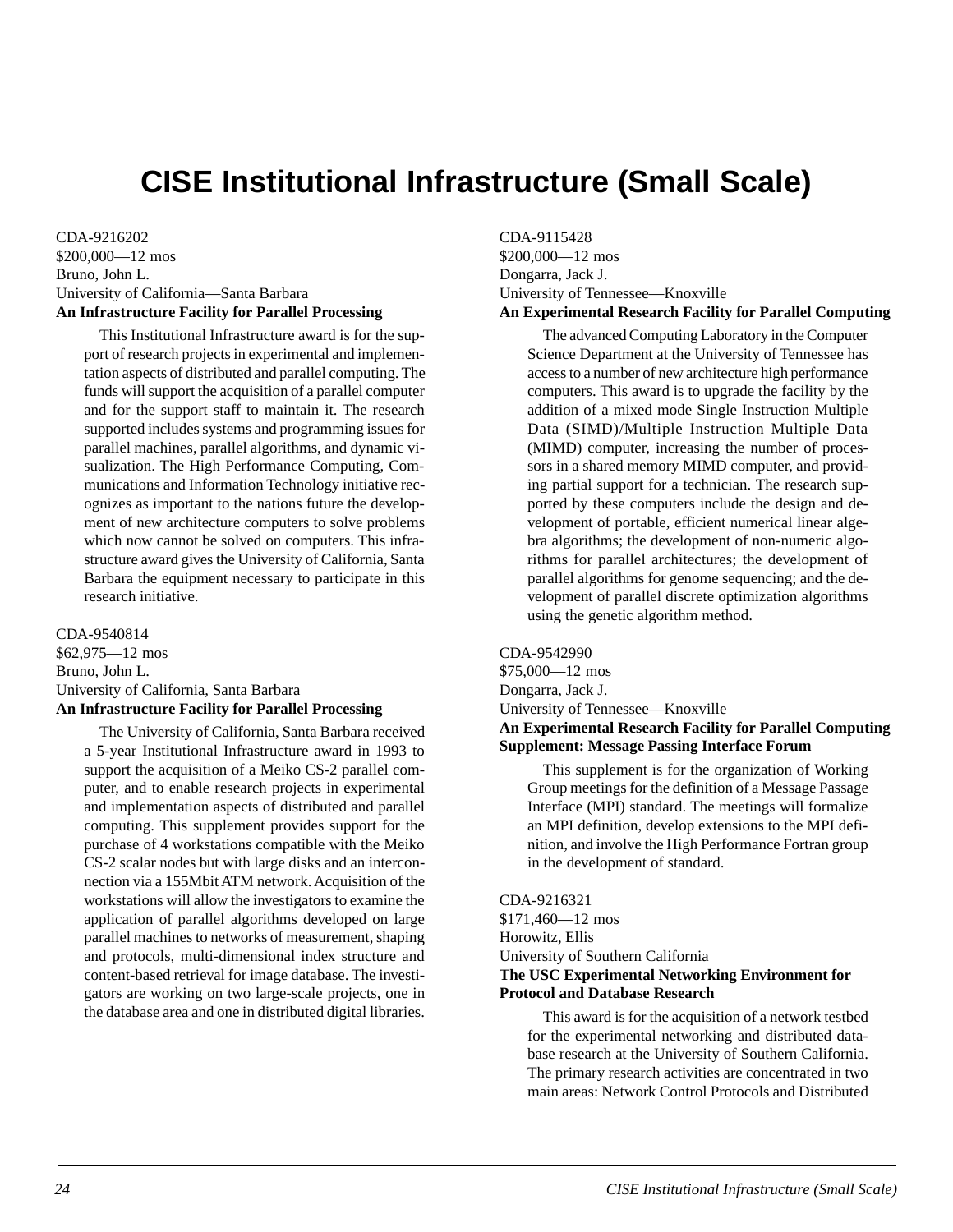<span id="page-23-0"></span>Databases. The main feature that these two diverse research areas share is a need to

(1) solve problems involving multiple nodes,

(2) complement existing modeling, simulation, emulation, and small scale implementations with multi-node prototypes,

(3) isolate the resulting network from the campus production network, and

(4) employ a support staff to maintain and operate the network.

The study of distributed networks is important because of the wide availability of inexpensive workstations that can be easily linked together. Not so easy is how to utilize these networks effectively. The study of network protocols is critical to this task as is the study of distributed databases. This award supports both areas.

### CDA-9115434

\$127,280—12 mos

Huang, Thomas S.

University of Illinois at Urbana-Champaign

**Laboratory for High-Resolution Dynamic Image Processing and Visualization**

This infrastructure award is for the development of an Imaging Laboratory that supports research in both dynamic imaging and in the processing of imaging data. Specific research projects supported by this laboratory include studies of human visual perception, video compression, three dimensional motion analysis, image reconstruction, adaptive filtering, and stereo vision. The award provides four years support for both equipment and maintenence.

CDA-9115268 \$199,874—12 mos Mantey, Patrick E. University of California—Santa Cruz **A Laboratory for Scientific Visualization and Experimental Machine Learning**

This infrastructure award is for the development of a visualization and machine learning laboratory. The laboratory consists of powerful graphics workstations, a parallel processor, a large file server, a fiber optics high speed data network, and support personnel to maintain the laboratory. The research supported by this equipment includes: statistical data analysis, pattern recognition, and machine learning; visualization of sample volume data; interactive steering of simulations; high speed switching; concurrent systems; and applications of electronic libraries. A major bottleneck to the utilization of scientific information is the massive amount of data now collected. Scientific visualization is the term that covers an emerging collection of new techniques for transforming multidimensional numeric data into understandable graphic images. These images can then be manipulated and explored by scientists and engineers who, sitting at

their workstations, create models and draw inferences from them. Machine learning includes a wide variety of techniques from the fields of pattern recognition, signal processing, statistical decision and control theory, and artificial intelligence that allow the machine itself to participate in the process of creating models and drawing inferences from data. It is anticipated that a new synergy between machine learning and scientific visualization will arise from this award and that substantial collaborations with scientists outside of the computer science department will occur.

CDA-9015667 \$154,133—12 mos Masson, Gerald John Hopkins University **Facility for Experimental Exploration and Validation**

This infrastructure award is for the purchase of a network of high speed workstations. This network of workstations is to support research in artificial intelligence, programming languages, geometric computing, and fault tolerant computing. The artificial intelligence research is concentrated in four areas:machine learning, constraint satisfaction networks, parallel logic programming, and knowledge representation. The research in programming languages involves the translation of CCS specifications to an implementation language which provably implements concurrency and provably satisfies real time constraints. The research in geometric computing is focused on computing higher-degree curves and surfaces, alternate representations for curves and surfaces, efficient methods for representing geometric modes, and motion planning. The research in fault tolerant computing is concentrated on self-monitoring systems. Johns Hopkins University will use its infrastructure grant to improve the environment for experimental research in computer science, information science, and computer engineering. Artificial intelligence is the generic name given to computer based research on performing actions normally described as "intelligent actions." Johns Hopkins researchers will explore learning and reasoning actions. Languages to instruct computers in their operations have been studied for many years. The goal of these languages is to succinctly describe the desired operation with as little error as possible. The programming language research at Johns Hopkins pursues this goal for systems that must respond in "real time". Computers are used extensively in robots. In order for reasoning to be performed about the environment in which the robot resides, a mathematical model of that environment must be constructed. Johns Hopkins researchers will be studying how to construct and use better mathematical models. Finally, the network as a whole will be used as a test bed for algorithms to detect faulty computers or links on the network.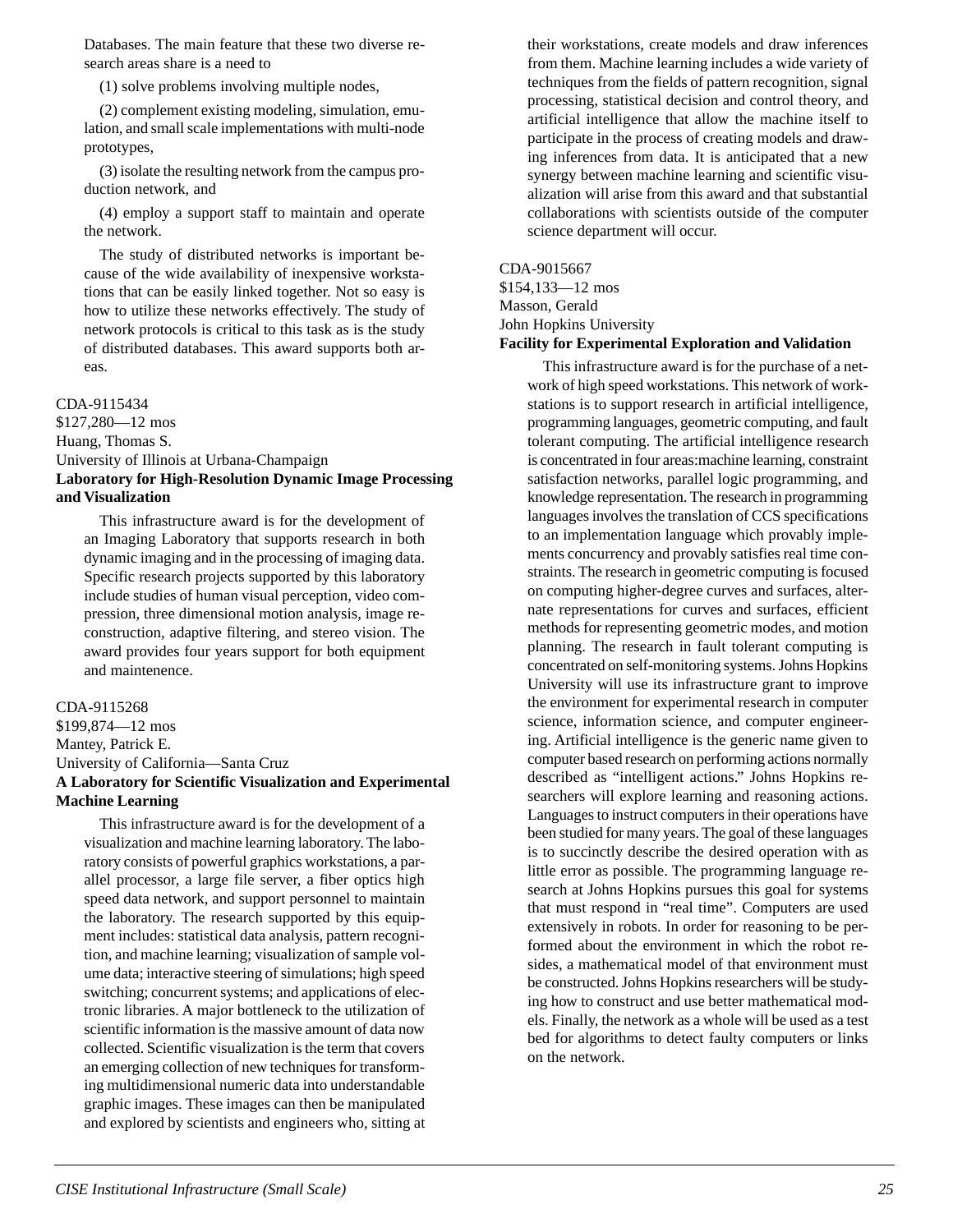### <span id="page-24-0"></span>CDA-9015692 \$177,267—12 mos Proakis, John Northeastern University **Research Instrumentation**

This Institutional Infrastructure award to Northeastern University is for the development of a networked environment of powerful workstations and servers linking the College of Computer Science and the Digital Signal Processing group in the College of Engineering. The infrastructure supports research in a number of areas, many of them collaborative. CDMA for mobile communications involves several activities including the design of pseudorandom sequences for minimizing communication interference, the design of efficient CPM signals with trellis coding, and determining the fundamental limits on the capacity of multiple user mobile channels. Research on neural nets involves both architectures for neural nets and learning algorithms. Communication network research involves studying protocols for communications in high speed LANs and MANs, bridging LANs, and packet radio networks. Research on more mathematical topics includes computational algebra and algebraic models for compiler correctness. Digital signal processing research involves studies of hearing, high order spectra, image processing, adaptive signal processing methods, and joint source coding theory. Signal processing is a natural collaborative area for computer scientists and electrical engineers. The replacement of analog techniques by digital techniques requires a much more intensive use of computation in order to interpret communications. The research supported by this infrastructure grant includes work on how to make local networks communicate well amongst themselves and other networks, the development of new algorithms to get rid of noise and to optimize the information carrying capacity of communications links, the development of algorithms that will allow networks of computers to work the same way as cellular phone networks, and more theoretical work in studying the mathematical underpinnings of learning, algebra, and compilers.

### CDA-9216172

\$134,706—12 mos Quinn, Michael J. Oregon State University **A Laboratory for Joint Research in Artificial Intelligence and Parallel Computing**

This Institutional Infrastructure award is for the support of research projects in artificial intelligence and parallel computing. The infrastructure consists of a parallel computer and the staff to maintain the computer. The projects supported by this award include learning algorithms, real time decision making, data-parallel compilers, and parallel programming support environments. Parallel computers are research tools in two senses. The first is that they provide a substantial increase in computational power. The second is that they act as an experimental vehicle for new systems software that needs to be developed in order to use the computers effectively. This award addresses both questions. The artificial intelligence research needs the computing power while the compiler and support environment work needs the experimental vehicle.

### CDA-9115021 \$203,732—12 mos Sahni, Sartaj K. University of Florida **Laboratory for Parallel Processing**

The infrastructure award is for the acquisition of equipment to develop a laboratory for parallel processing. The major acquisition is a 64 processor MIMD (Multiple Instruction, Multiple Data) parallel computer and workstations. Research will be performed in software engineering, parallel algorithms and data structures, networks and simulation, computer vision, and database management systems. The advent of new architecture parallel computers has opened new areas of research related to the effective use of these computers. The MIMD computers work by allowing individual processors to operate on independent data streams. The discovery of algorithms to effectively use this type of architecture is a major research question crossing several disciplines. The parallel processing laboratory at the University of Florida is investigating several research topics ranging from experimental algorithm studies to computer vision applications. In particular:

1. The software engineering group is developing a parallel programming language environment to be used in the development of parallel programs in conjunction with a knowledge baseddevelopment and maintenance environment.

2. The parallel algorithms group is concentrating on experimentally determining bottlenecks with both processor communication and input/output devices. The experimental results will be compared with theoretical models of performance.

3. The network and simulation group is using the parallel computer as both an experimental testbed for load balancing and other performance enhancing algorithms and as a computational resource to perform complex simulations.

4. The computer vision group is developing algorithms to utilize parallelism. There is a natural match between many vision applications and the MIMD architecture.

5. The database management group is designing algorithms to implement an object oriented semantic database model on a MIMD architecture computer.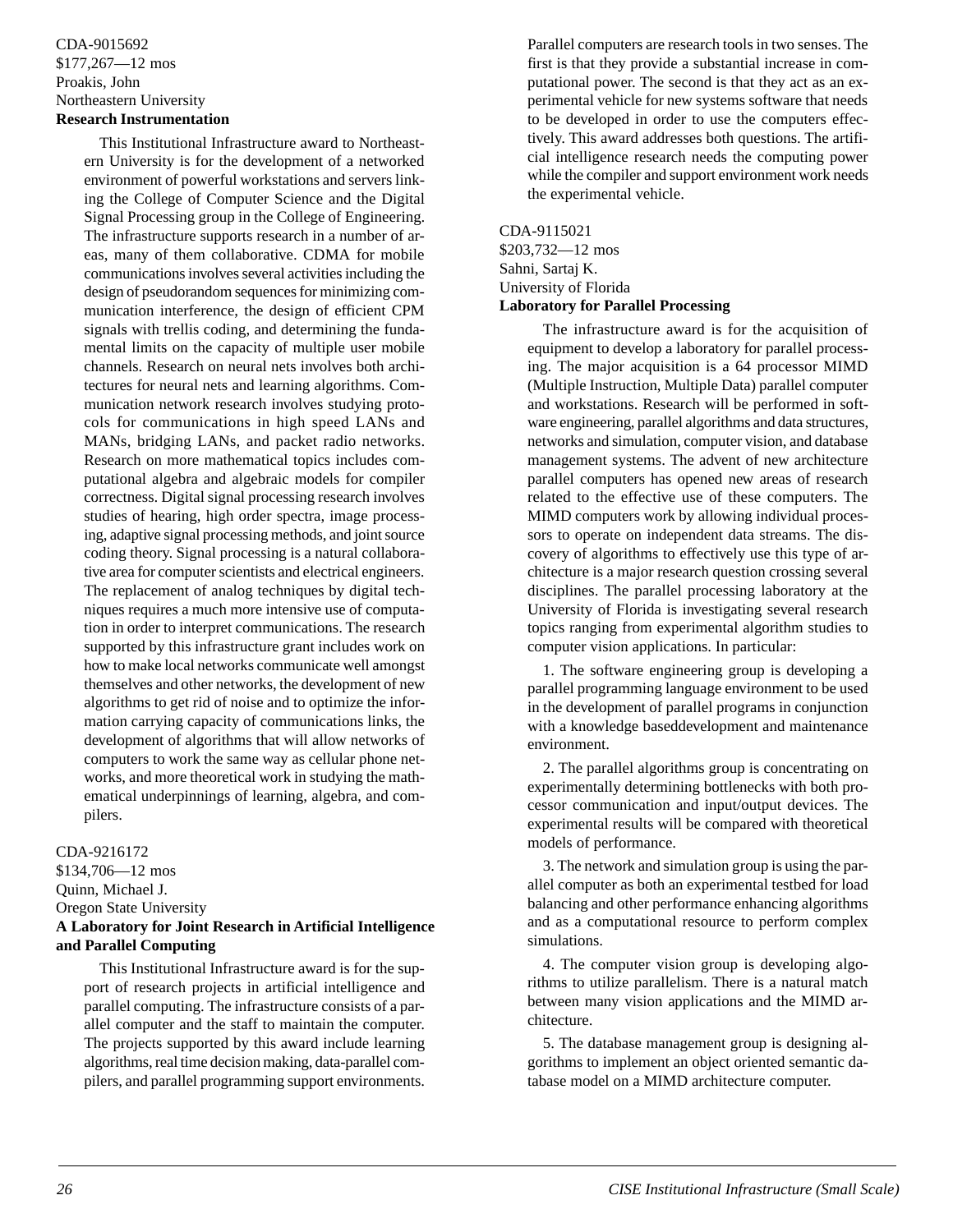### <span id="page-25-0"></span>CDA-9541265 \$60,000—12 mos Sahni, Sartaj K. University of Florida **Laboratory for Parallel Processing**

The University of Florida , Gainesville, received a 5 year Institutional Infrastructure award in 1990 which they used to purchase a 64 processor nCube hypercube parallel computer (MIMD architecture) and workstations. The nCube has enabled the University to perform research projects in software development and maintenance techniques for parallel processing systems, parallel algorithms and data structures, networks and simulation, computer vision, and database management systems.

This supplement provides support to purchase a MasPar 2 computer to study algorithms that are better suited to a SIMD architecture. Research projects that will be supported include electronic CAD, simulation of neurocognitive phenomena, parallel sparse matrix factorization, simulation of physical systems with a large number of molecules, parallel parsing algorithms, parallel sorting and selection, adaptive filtering of digital radiographs, parallel algorithms for de-noising functional MRI image sequences by multiscale analysis, nonlinear techniques on wavelet domains for compression/ decompression of moving pictures, partial differential equations, and medical imaging problems.

### CDA-9541895

\$20,000—06 mos Sahni, Sartaj K. University of Florida **Laboratory for Parallel Processing**

> This REU supplement requests support for four students to work on research projects in computer vision, image processing, parallel computing, VLSI CAD algorithms, databases, computer graphics, computer networks and computer conferencing.

CDA-9015696 \$58,532—12 mos Siegel, Howard Purdue University Research Foundation **Infrastructure for Parallel Processing Research**

This award provides support to develop computing infrastructure in the areas of parallel languages and compilers, automatic parallelization of algorithms, computer vision, and simulation and synthesis of digital devices. The infrastructure consists of a state of the art Single Instruction Multiple Data (SIMD) computer along with support staff to ensure that the computer hardware and software are properly maintained. The parallel languages and compilers for parallel computers research focuses on the problem of the dependence of efficient software on the underlying parallel architecture. This dependence makes the development of portable software which is also efficient difficult and to date impossible. The research focuses on languages in which parallelism can be expressed free of architecture assumptions and compilers that will compile programs using these architecture free constructs into efficient code for specific parallel architectures. The automatic parallelization of algorithms research focuses on the problem of efficiently mapping algorithms to SIMD computers. The SIMD computer executes by having many processors execute the same instruction on different data. Thus the movement of data and the choice of which processors should execute an instruction is critical in order to obtain high performance. This research focuses on a software tool that can be adapted to a variety of SIMD architectures and which will perform the parallelization of algorithms to be used with these architectures. Computer vision and image processing have been ideal applications for SIMD computers because the processing of images can be broken down into the processing of sub-images, each subimage algorithm being the same, followed by uniform data movement between processors. The computer vision research aims to develop a collection of algorithms for vision and image processing that will efficiently use the SIMD architecture. The research projects on the simulation and synthesis of digital devices use the processing power of the SIMD computer to perform tasks that would require supercomputer computational capabilities. These projects include the synthesis of digital diffractive elements and the simulation of the operation of semiconductor devices. The synthesis of digital diffractive elements, used in optics, requires substantial computational capabilities and input/output capacity (on the order of 10,000 hours on a VAX 780). Similarly the modeling of semiconductor devices requires substantial computational resources(the solution of order 30,000 sparse matrices). Both of these research projects propose to develop algorithms for use on the SIMD computer in order to obtain the computational capability necessary to solve problems of this magnitude.

CDA-9216171 \$100,950—12 mos Wolf, Wayne Princeton University **Experimental Facilities for Applications—Directed System Synthesis**

This Infrastructure Award provides computational infrastructure for use in the areas of video coding and image understanding and fast-turnaround system synthesis. The former research area requires massive data stores and special purposevideo processors. The latter area requires fast simulations. The infrastructure provided under this award includes both the special purpose computational video equipment and storage devices and the high speed workstations necessary for both research areas.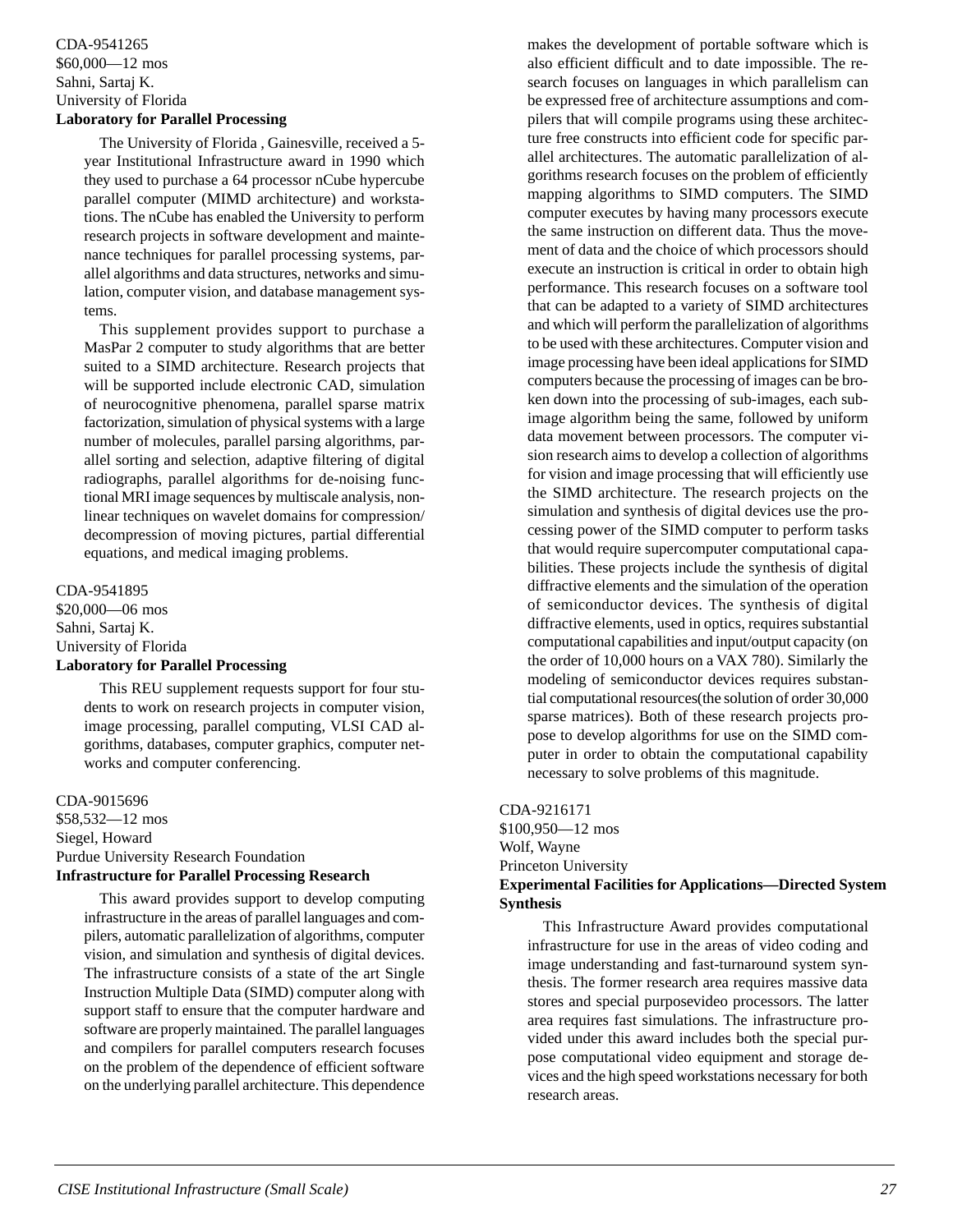Digital High Definition Television requires massive amounts of memory and substantial processing power. This infrastructure award is providing research equipment for investigations into digital video imaging and processing. The award also provides for a collection of very high speed workstations for the rapid simulation of computer systems. This capability will allow these systems to be much more rapidly developed.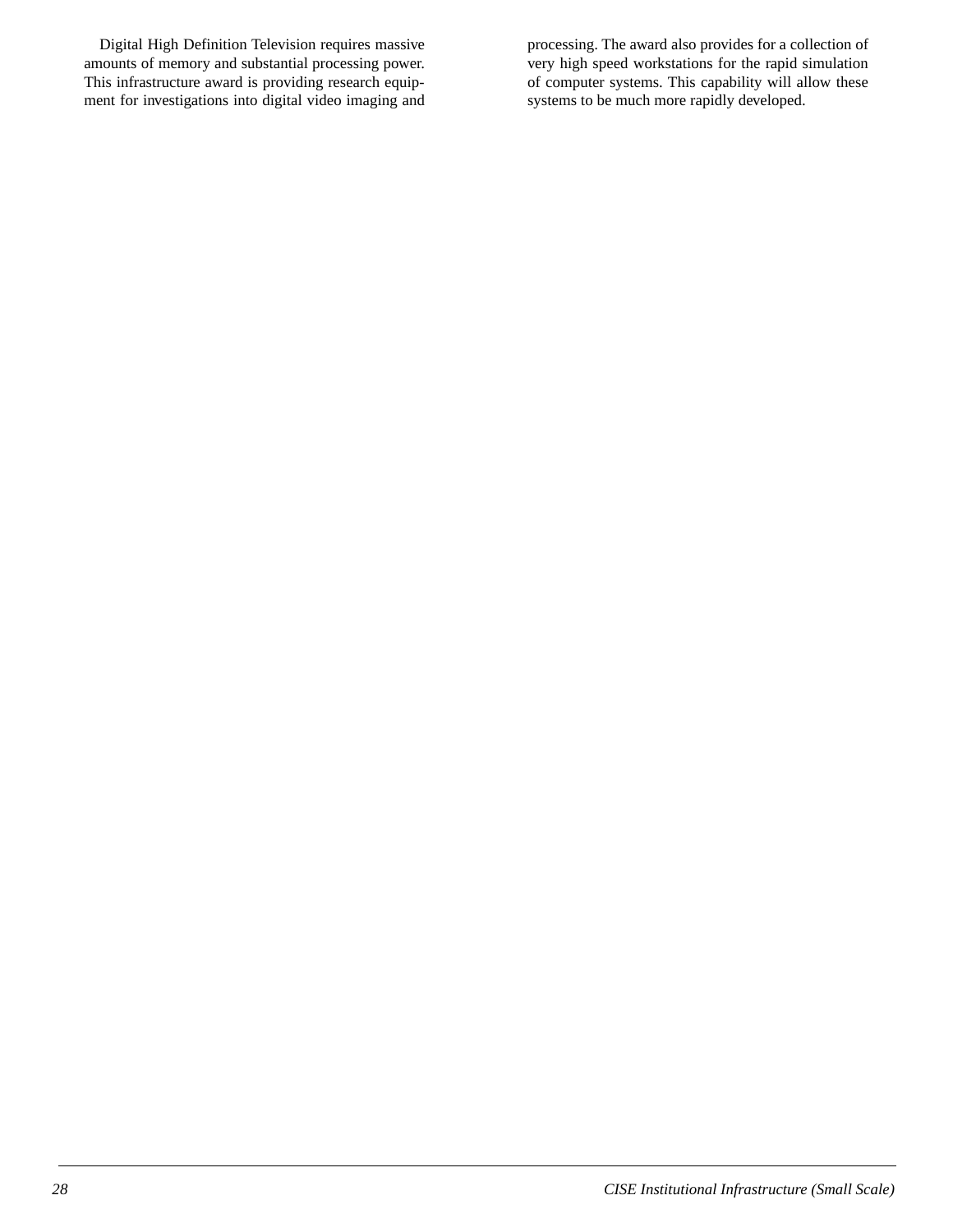# <span id="page-27-0"></span>**CISE Institutional Infrastructure (Minority Institutions)**

CDA-9313624 \$199,167—12 mos Adjouadi, Malek Florida International University **Institutional Infrastructure Minority Institutions Program: Establishment of an Institutional Infrastructure: Center for Advanced Technology and Education (CATE)**

This award provides infrastructure support for the development of research and educational activities in the Department of Electrical and Computer Engineering, and in the School of Computer Science at Florida International University. The management of the program will be by the Center for Advanced Technology and Education (CATE), a state of the art research facility to integrate critical technology areas in computer and information science and engineering. The projects will involve software engineering, computer vision, neural networks, artificial intelligence and robotics applications, and computer aided education. The unifying theme to the work will be concurrent processing. In the course of the projects both the graduate and undergraduate programs will be enhanced and revitalized.

CDA-9540729 \$40,000—12 mos Adjouadi, Malek Florida International University **Institutional Infrastructure Minority Institutions Program: Establishment of an Institutional Infrastructure: Center for Advanced Technology and Education (CATE)**

This REU Supplement to NSF CISE Institutional Infrastructure-Minority Institutions (II-MI) Grant, Establishment of an Institutional Infrastructure: Center for Advanced Technology and Education (CATE), supports the involvement of eight students selected to foment undergraduate research utilizing the infrastructure provided by the grant in the following projects:

- —Image Processing
- —Multimedia
- —Robotics
- —Biomedical Engineering
- —Computer Networking
- —Parallel Processing

Three faculty researchers will continue their involvement in these research areas and would monitor the selected students who will in turn work their graduate colleagues.

### CDA-9522157

\$190,883—12 mos Alo, Richard University of Houston-Downtown

### **CISE Minority Institutions Infrastructure: Improving Research and Undergraduate Education in Computer Science**

This award provides for infrastructure designed to substantially increase the numbers of minority students going into and completing degrees in the computing disciplines at the University of Houston-Downtown. The project has three primary components: Students, Academic Program, and Research with strong recruitment, mentoring, curriculum enhancement, and research development activities as parts of the project. Collaboration with Rice University has been established and will be an important part of the overall effort. Community college linkages will be initiated, a Saturday Academy for high school students has been established, research experiences for undergraduates will be expanded, and the faculty research environment will be enhanced. It is anticipated that this project has the potential to become a model for development of programs for minority success at other similar urban universities.

### CDA-9114481 \$228,043—12 mos

Barba, Joseph City College of CUNY

### **Center for Minorities in Information Processing Systems**

This grant provides infrastructure support for the development of the research and educational activities of the Center for Minorities in Information Processing Systems at the City College of CUNY. The support includes computing and VLSI laboratory equipment and software, undergraduate and graduate student assistantships, faculty release time, and student tutoring. The principal investigators will conduct research in (1) image analysis, (2) simultaneous projection algorithms for set-theoretic signal recovery, (3) automata, group representations, and Fourier transforms, (4) parallel algorithms for computer vision and Monte Carlo methods, (5) VLSI implementations, (6) a transformation kernel for parallel programming, and (7) image warping. Educational activities include the restructuring of special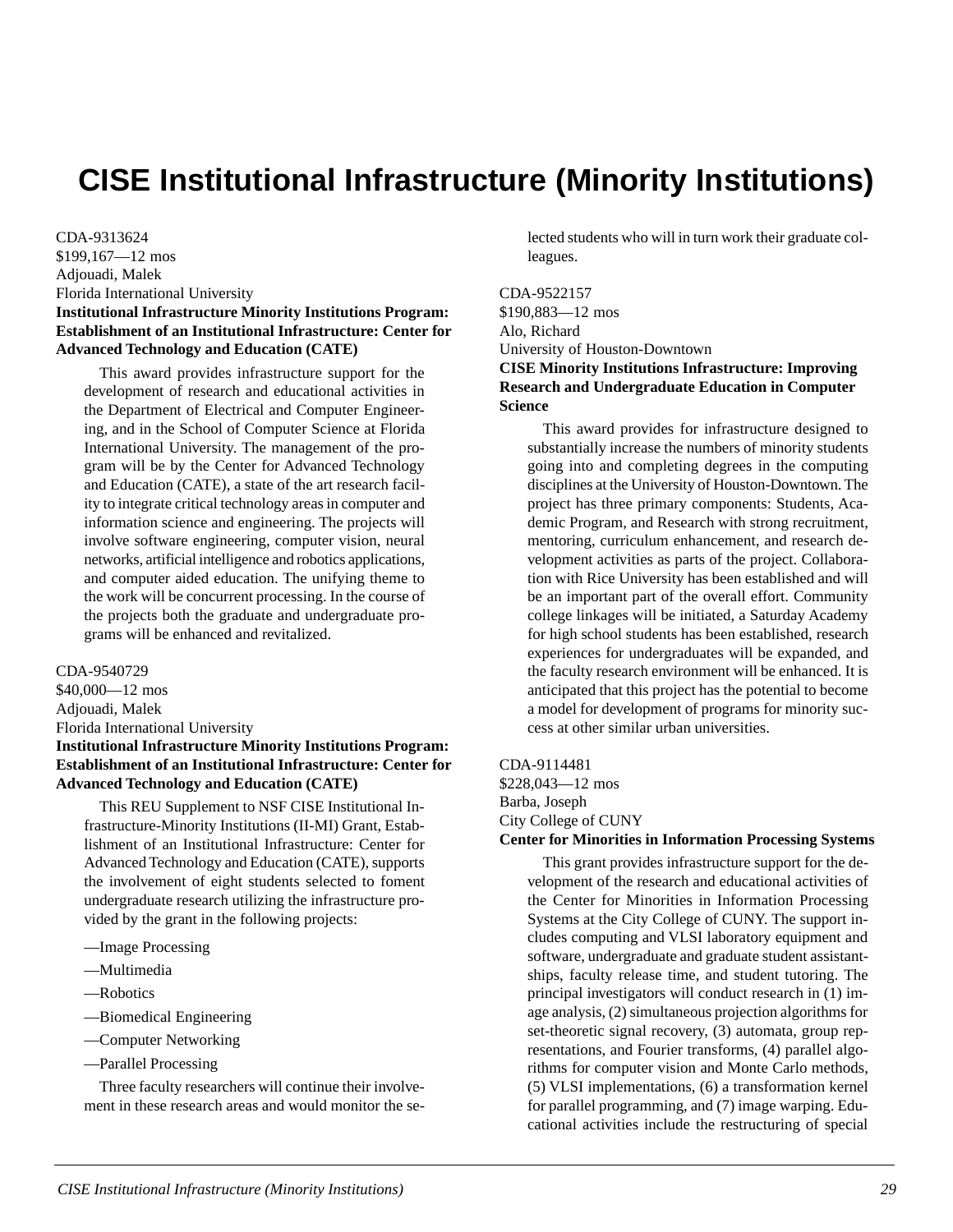<span id="page-28-0"></span>sections of the first course in computer science as "collaborative learning communities" as part of an innovative approach to problem solving and software design.

### CDA-9522207

\$280,346—12 mos Bernat, Andrew University of Texas, El Paso **CISE Minority Institutions Infrastructure: Building Affinity Groups to Enable and Encourage Student Success**

### **in Computing**

This award provides infrastructure support for a program designed to substantially increase the number of minorities,particularly Hispanics, who complete degree programs in the areas of computer and information science and engineering. It involves both the Computer Science and Computer Engineering Departments at the University of Texas at El Paso (UTEP). The project is built around the concept of Affinity Groups, groups which are centered about a research area and which involve both graduate and undergraduate students and one or two faculty members at the center of each group. Within the groups, emphasis is on developing social and communication skills as well as on research and technical skills. A strong evaluation component is built into the project. It is anticipated that the structure developed has the potential to become a model for the success of minority students at a wide range of similar urban, commuter institutions.

CDA-9215983 \$208,681—12 mos Ellis, Mary Hampton University **Hampton University Experimental Laboratory for Promoting Education and Research (HELPER)**

This award provides infrastructure support for the development of the research and educational activities of the Hampton University Experimental Laboratory for promoting Education and Research. The support includes computing resources, as well as awards to undergraduate and graduate students. The investigators will be conducting research in the areas of (1) high-speed/ parallel computing, (2) software engineering, (3) computer graphics, and (4) artificial intelligence/expert system development.

### CDA-9417659 \$228,627—12 mos Espinosa, Ramon University of Puerto Rico, Mayaguez **Development of a Computer Engineering Research Environment at University of Puerto Rico, Mayaguez**

The ECE Department of the University of Puerto Rico at Mayaguez has a tradition of producing highly qualified Computer Engineering graduates with the necessary skills, knowledge, and expertise to succeed in either graduate school of the industrial environment. Involving undergraduates students in research as; increased their enthusiasm and interest in their studies, provided them with additional knowledge and experience, increased their employment opportunities, and motivated them towards graduate school. Besides continuing this successful undergraduate research program, the major goal of this project is to develop the research environment needed to start a Ph.D. program in Computer Engineering and to increase minority participation in graduate school and research. To maintain an excellent research environment and to accomplish the CISE II-MI program's goal of increasing minority participation the following activities are planned:

• to create a proposal, during the first two years, to establish a Ph.D. program in collaboration with the Math Departments of the Rio Piedras and Mayaguez Campuses:

• establish a plan to retain and increase minority participation; conduct research and establish a productivity plan for researchers;

• establish a plan for faculty development;

• acquire new research equipment; and

• establish a Computer Engineering Center to administer and coordinate the proposed activities

### CDA-9522079

\$272,382—12 mos Giguette, Marguerite Xavier University of Louisiana **Minority Institutions Infrastructure: Furthering the Goal of Increasing the Number of Minority Undergraduate and Graduate Students in CISE Disciplines**

This award provides support for a comprehensive program that will make substantial infrastructure changes to the computer science and related disciplines at Xavier University. The goals of the program are 1) to increase the number of majors in CISE disciplines by 50%, 2) to increase the number of CISE majors who go to graduate school by 100%, and 3) to expand the research activities of all of the CISE students and faculty. These goals will be addressed by revising and significantly expanding the current summer outreach programs, expanding the undergraduate research and mentoring programs, and establishing new teaching and research laboratories. This project builds on the very successful similar efforts in the health sciences at Xavier. It is anticipated that comparable results can be achieved in the computing disciplines as well and that the model developed in this project has the potential to become a national model for minority student success at other similar institutions.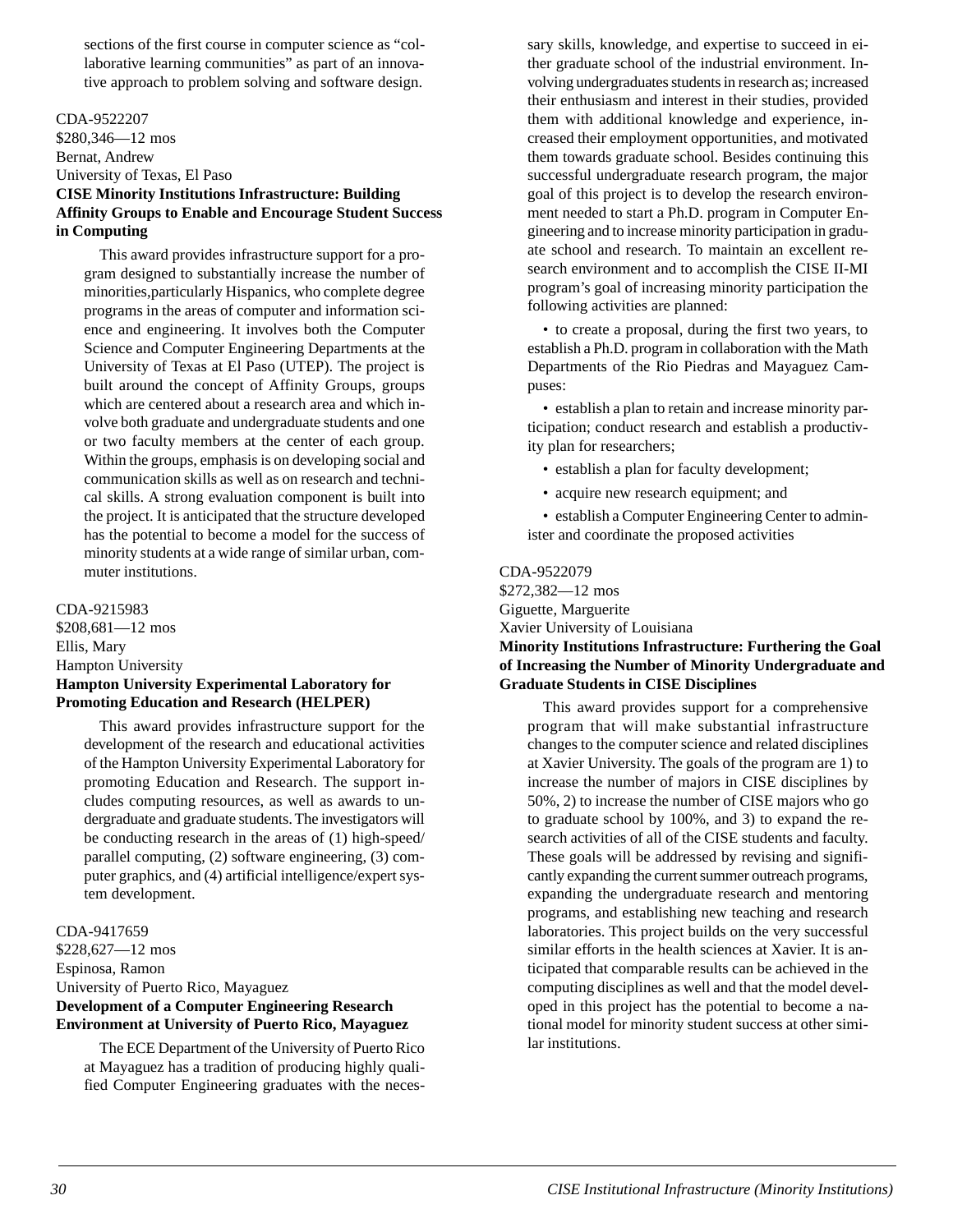### <span id="page-29-0"></span>CDA-9313299 \$161, 429—12 mos Harmon, Marion Florida A&M University **Institutional Infrastructure Minority Institutions Program:**

This award provides infrastructure support for the development of research and educational activities in the area of software engineering in the Department of Computer Information Systems at Florida A&M University. Included in the program is a research productivity enhancement component, a computer facilities enhancement component, an instructional program enhancement component, and a student success assurance component. The program will improve the research productivity and instruction effectiveness of the department resulting in an increase in the number of minority students entering graduate programs and the computer science field.

**Software Engineering Research and Education Laboratory**

### CDA-9522067

\$43,992—12 mos Marshall, Roger Winston-Salem State University

**Minority Institutions Infrastructure: Project RAISE—One year Planning Grant**

This is a Planning Grant to develop a five year continuing grant proposal under the Minority Institutions Infrastructure(MI-I) program. The institution plans to develop activities which are part of their long range plan, Project RAISE, Research Advancement in Science Education. As a part of these activities, a proposal for a fiveyear continuing grant will be developed. Winston Salem State University is one of sixteen institutions comprising the University of North Carolina System. It is a predominately African-American undergraduate institution serving the educational needs of Winston-Salem and the northwest Piedmont area. There are currently 226 students majoring in computer science and the project, if successful as a five-year proposal, has the potential ultimately to significantly increase the number and quality of students graduating in computer science.

CDA-9417362 \$142,123—12 mos Moreno, Oscar University of Puerto Rico, Rio Piedras **Infrastructure for Computer Science Research in Puerto Rico**

The Mathematics (and Computer Science) Department of the University of Puerto Rico at Rio Piedras has an excellent record of research accomplishments in the areas of computational and computer science, while the ECE Department at Mayaguez has been producing highly qualified students in the areas of computer engineering. It is expected that the collaboration of these two departments through faculty and student encounters will provide a research environment to substantially increase the number and quality of students. The major goal of this project is thus develop the research environment needed to start a Ph.D. program in Computer Science and to increase minority participation in graduate school and research. To maintain an excellent research environment and to accomplish the CISE II-MI program's goal of increasing minority participation the following activities are planned.

• to create a proposal, during the first two years, to establish a Ph.D. program in collaboration with the Mathematics and ECE Departments of the Mayaguez Campus;

• establish a plan to retain and increase minority participation; conduct research and establish a productivity plan for researchers;

• establish a plan for faculty development;

• acquire new research equipment; and

• establish and strengthen a Computer Science program.

### CDA-9114359

\$109,058—12 mos Warsi, Nazir Clark Atlanta

### **CAU Computing Science Research Laboratory (CSRL)**

This grant provides infrastructure support for the development of the research and educational activities of the Computing Science Research Laboratory (CSRL) at Clark Atlanta University. The support includes computing equipment and software, graduate student assistantships, faculty release time, and the NSFnet connection. The principal investigators will conduct research in (1) software reuse, (2) interactive multimedia systems, (3) object-oriented databases, (4) parallel algorithms for network dynamic programming, (5) neural network implementations, and (6) parallel algorithms for roots of polynomials. The educational component of this project blends undergraduate and graduate research experiences at CSRL with an existing educational program funded through ONR which exploits linkages with local universities, industry, and national laboratories.

CDA-9417390 \$259,237—12 mos Wetherbee, Ted Fond du lac Tribal College **A Cooperative Learning Environment that Fosters the Pursuit of Scientific Careers for American Indians**

This project proposes to significantly increase the number of American Indian students attaining four year and graduate degrees in computer science and engineering, FDLTCC and Fond du Lac Ojibwe School (a tribal K-12 institution) will hold summer camps for American Indian youth in grade 5-8, and bridge-to-college camps for grades 9-12, to study interesting, engaging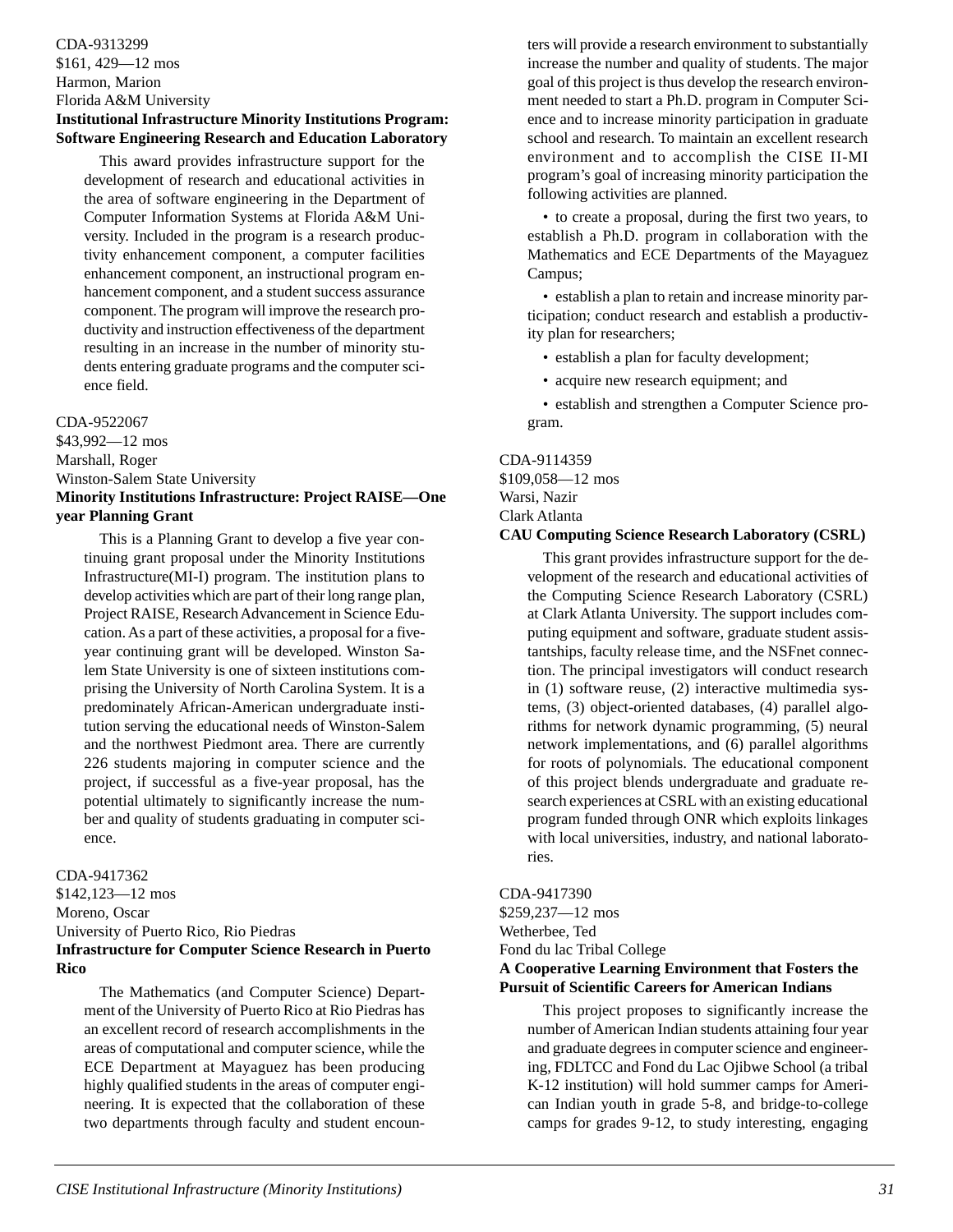<span id="page-30-0"></span>computer science activities and applications. They shall also study traditional Native American view of the world—not to abandon standard Western scientific methods, but to examine fresh approaches to problem solving. FDLTCC will create a lower division computer science program designed specifically to support and encourage American Indian students through successful transfer to a four year institution to complete their upper division CISE studies. Formal mentoring and curriculum designed to encourage performance in a cooperative manner will characterize the tribal college program. This model, cultivating interest in CISE work among American Indian youth, supporting the bridge from K-12 schools to the tribal college, strongly supporting American Indian students in lower division CISE studies, and supporting students through transfer to high quality four year computer science programs, is designed to be attractive and applicable to tribal K-12 schools and colleges governed by sovereign tribal nations which are the key education providers for American Indian youth living on or near tribal lands.

CDA-9541299 \$134,200—12 mos Wetherbee, Ted Fond du Lac Tribal College **A Cooperative Learning Environment that Fosters the Pursuit of Scientific Careers for American Indians**

This is a supplement to the original Infrastructure grant to the Fond du Lac Tribal & Community College. The supplement will provide funds for acquisition of 24 workstations to be utilized first in their summer 1995 Institute and then throughout the remaining years of the five year continuing grant.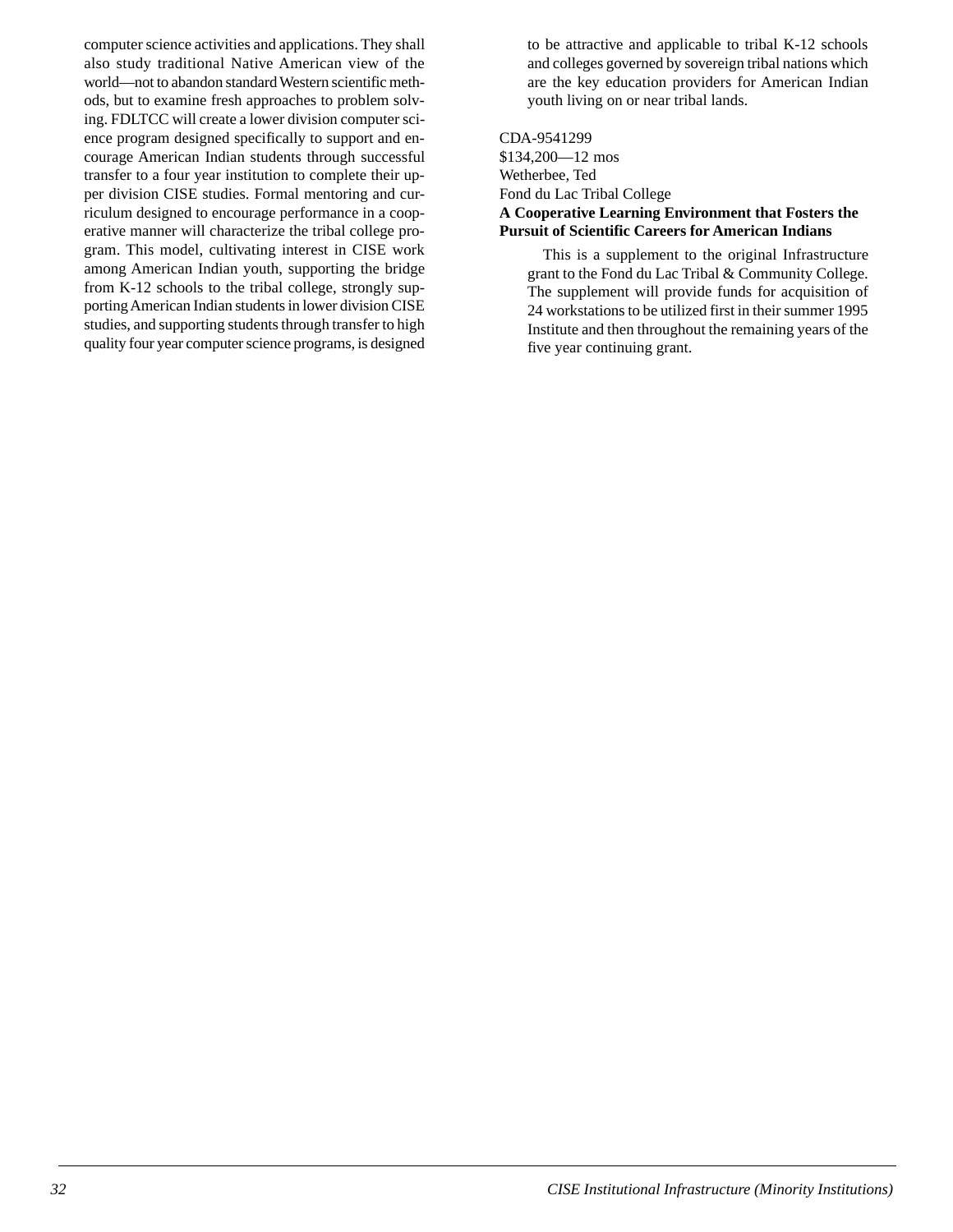# **CISE Educational Infrastructure**

<span id="page-31-0"></span>CDA-9522537 \$465,649—36 mos Arnow, David M. CUNY, Brooklyn College **CISE Educational Infrastructure: Distributed Processing Acrossthe Undergraduate Computer Science Curriculum**

This project incorporates advances in distributed processing research into the entire undergraduate computer science (CS) curriculum, starting from CS 1. This involves constructing a vertical integration of this new programming methodology. As a result, (1) every student in CS will be acquainted with distributed processing; (2) students will have time to absorb key ideas introduced in elementary courses and these ideas will be reinforced in advanced courses; (3) the theory and techniques of distributed computing can be presented as the students' readiness permits and as appropriate applications are encountered in the curriculum. At the outset, short modules addressing distributed computing issues will be incorporated into the two beginning programming courses. Subsequently, additional modules will be included in the discrete mathematics course, the shell programming course, and the operating systems course. Advanced courses will integrate distributed computing as part of the student's standard CS toolkit. Special topics courses, oriented towards challenging applications, will be revised to exploit the students' training. In the third year of this effort, a faculty development workshop for CS faculty from around the country will be organized in order to disseminate the results of this effort.

CDA-9543067 \$1,307—6 mos Gries, David Cornell University **CISE Educational Infrastructure: Revitalizing the Computer Science Curriculum**

The award of this supplement will enable the PI to go to Ireland for a conference, the 9th International Conference of the Z Users, where Professor Gries will be an invited guest speaker to talk about his approach in teaching logic. He will also give a tutorial on this subject at the conference. In addition, when in Ireland, he has been invited to give a similar talk to the annual meeting of the Irish Mathematical Society. His talks are all in the

area relating to the revitalization of computer science curriculum which was funded by this grant. These talks will serve as a part of the dissemination plan of the project.

CDA-9543020 \$10,000—6 mos Guha, Ratan University of Central Florida **Parallel Computation in the Undergraduate Computer Science Curriculum**

The award of this supplement will enable the University of Central Florida partial support a two-week residential workshop and conference on parallel computing to be held from May 22 through June 2, 1995. The workshop is designed for people in academia and industry, who would like to acquire knowledge in parallel computing and in pedagogical techniques useful for conveying this knowledge to others. The workshop will provide an overview of parallel computing with emphasis on programming and applications. Special attention will be given to the introductionof parallelism into the existing curricula. The last two days of the workshop will be a conference devoted to presentations of experiences of teaching parallel processing to undergraduates. Paricipants will have hands on experience on BBN GP1000 with 160 processors, a DECmpp 12000 with 8192 processors, and distributed computing using networks of workstations, all located within the Parallel Computation Center at the University of Central Florida.

CDA-9522319 \$356,067—36 mos Jain, Raj Ohio State University **CISE Educational Infrastructure: Laboratories for Data Communications and Computer Networks**

> A laboratory-oriented hands-on curriculum for data communications and computer networking will be developed. This will enable students to experiment with various communications/telecommunications and networking concepts using a workstation, a PC, or a network of workstations. They will be able to design new protocols, verify them using protocol engineering tools, implement them, and visually see the impact of their actions. Data message flows, packet losses, control/rout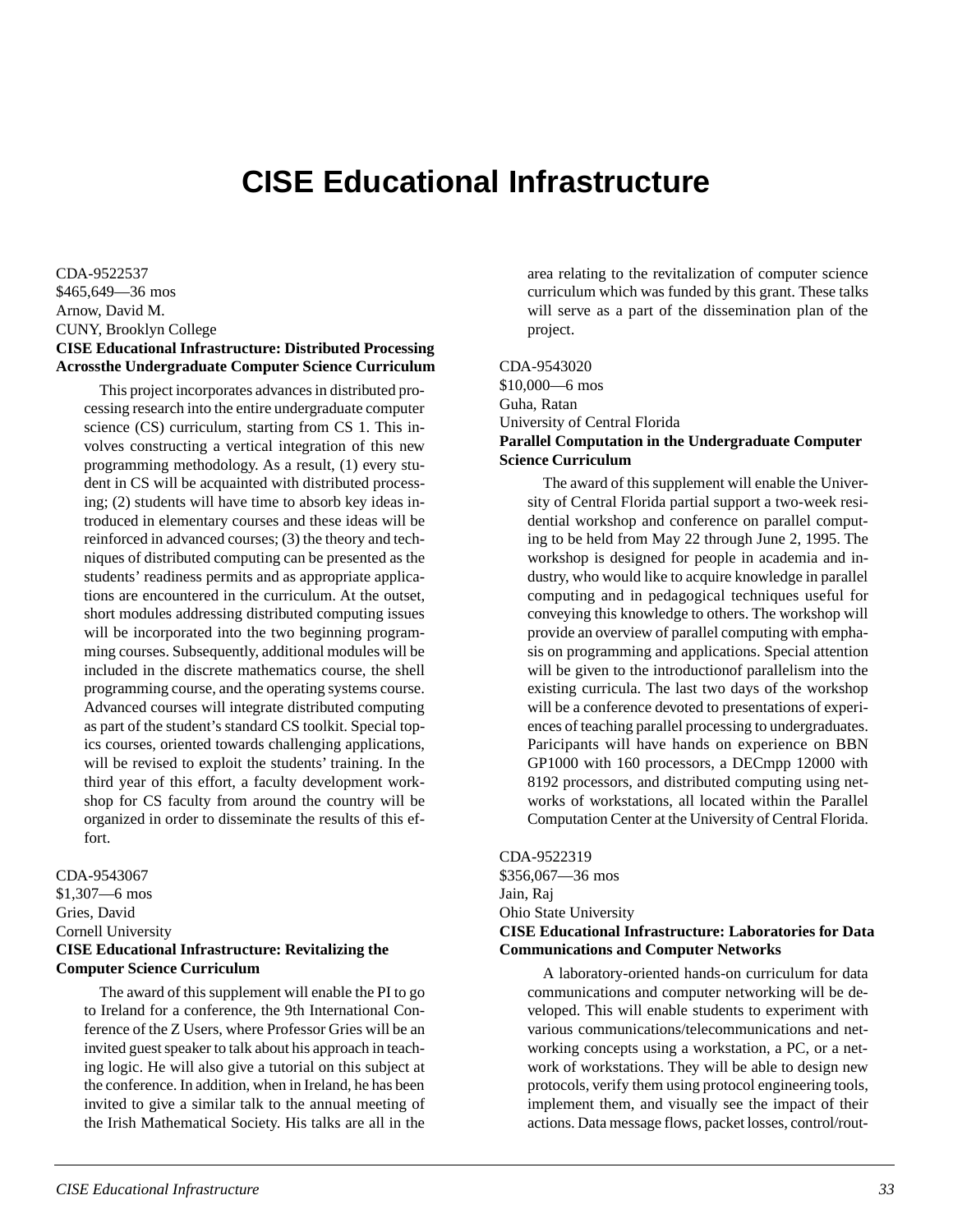<span id="page-32-0"></span>ing message flows, virtual circuit setups, link failures, bit errors, etc. will be seen by the students at a slow (visible) speed. Multimedia and sound effects will be used to show abnormal conditions such as errors and losses. Various nodes of the simulated network will be programmable to run automatically or be under manual control of students. The manual control will allow the students to see the effect of unpredictable actions.

The major features of this project include the following: 1) Hands-on laboratory-oriented curriculum requiring students to develop protocol modules and experiment with their designs. 2) Integration of traditional concepts. 3) Use of a distributed gaming/simulation environment to allow experimenting with unpredictable behaviors. 4) Use of multimedia visual techniques to show the effects of various actions 5) Application of protocol engineering principles to protocol development.

### CDA-9522265

\$373,524—36 mos Maurer, Peter M. University of South Florida

### **CISE Educational Infrastructure: Incorporating Design and Design Automation into the Undergraduate Computer Science Curriculum**

This project is to enhance the quality of undergraduate courses by incorporating new research in hardware design, and design automation software. Three new courses will be introduced, and a fourth is being planned. Three existing undergraduate hardware courses will be revised to included new information on the use of design tools, and design automation theory. The first objective is to teach students how to use design tools, while the second is to teach students how to actively participate in the development of new tools. The final products will be a set of course outlines with detailed guidelines and design-oriented exercises; a set of laboratory manuals providing exercises in creating complex designs and making modifications to existingdesigns; a set of complex designs to be used either as examples or as the basis for exercises in design modifications; a set of highly sophisticated and completely integrated design tools that will carry the student from the initial inception of an idea through to its implementation; and a set of new textbooks aimed at the problems of design and the use of design automation. Results will be made available through scholarly publications, Internet newsgroups and anonymous FTP, and through a series of summer workshops.

### CDA-9522257

\$257,460—36 mos Sobel, Ann E. Miami University **CISE Educational Infrastructure: Integrating a Formal Method into the Software Engineering Curriculum**

This project is to integrate a formal method into a software engineering curriculum. The formal method chosen captures the external behavior of a system component while supporting both the compositionality of component specifications and the hierarchical decomposition of a system specification. The method will be introduced by a sequence of courses, beginning in the sophomore year, after two semesters of programming and one semester of discrete math.

The first course will address the basic skills needed to apply formal method techniques and will not be coupled to any implemented language. The next course will apply the method to a particular programming language and the third course will extend the concepts to the analysis and design phases of the software life cycle. The last course in the sequence will address concurrency in depth. Finally, students will test the efficacy of their modified curriculum through an existing project-oriented senior capstone sequence.

The project will be managed, monitored, and assessed by an advisory council, which will include members of the project and external consultants. The curriculum format, the evaluations used, and the final results will be made available to the academic community through publications and presentations.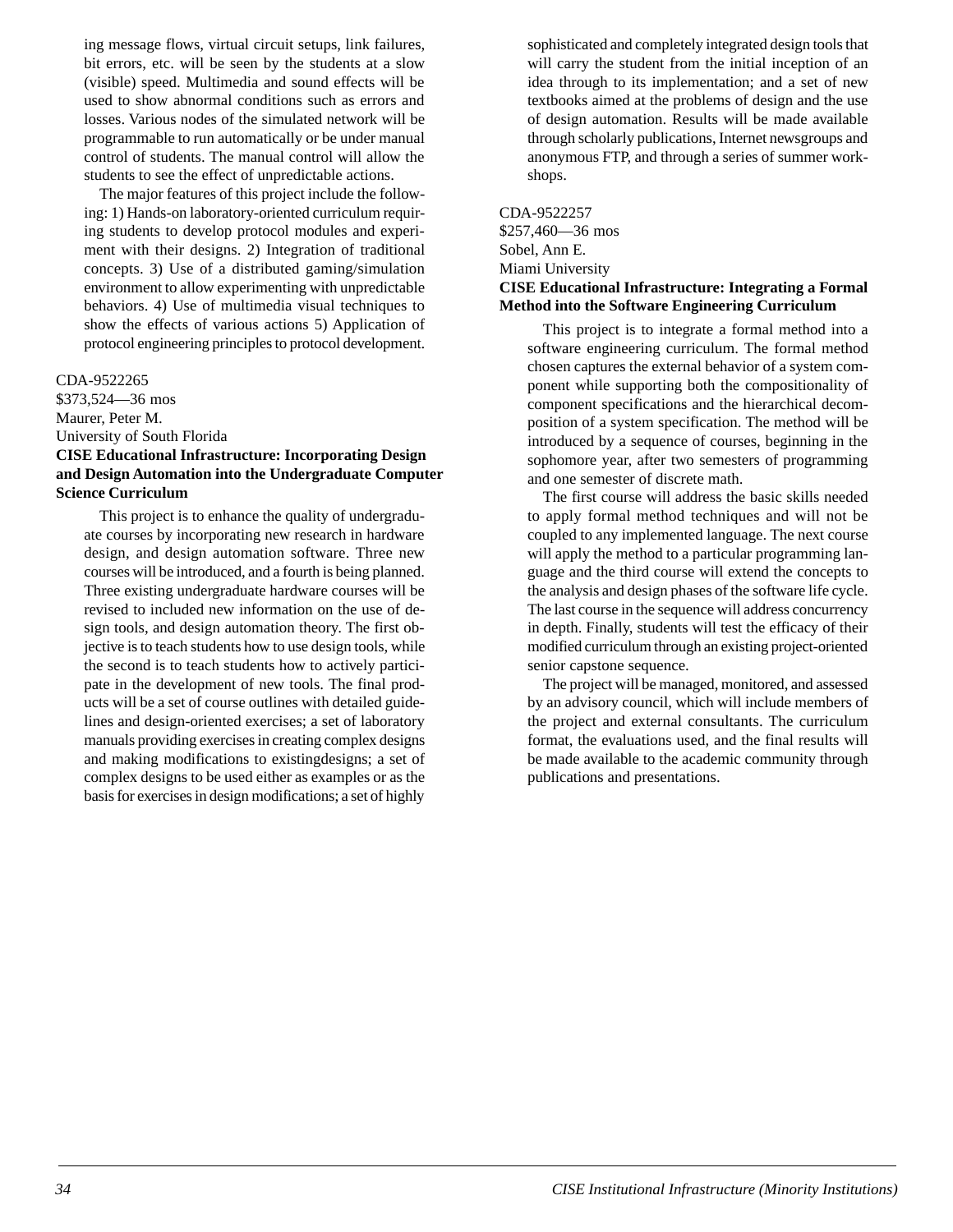# **Academic Research Infrastructure**

<span id="page-33-0"></span>CDA-9512454 \$267,000—36 mos Adjouadi, Malek Florida International University **Acquisition of Equipment for Integrated Sensing Towards Real-Time Vision, Cognition and 3-D Modeling**

This proposal requests a confocal microscope, a highspeed video motion analyzer, and two dedicated processors which will complement the existing Onyx multiprocessing supercomputer with four R8000 RISC processors. The integrated equipment will bring new research dimension in real-time vision, cognition, and 3- D modeling with real-world applications. Research collaboration has been established with Coulter Corporation in analysis and classification of blood cells, with Baptist Hospital of Miami in surgical planning and nuclear medicine, and with the University of Florida's Center for Intelligent Machines in robot vision,motion analysis, and telerobotics. New visual/sensing techniques will be developed and used in these projects for high sensitivity and resolution, real-time motion analysis, real-time 3-D rendering and visualization, and on-chip 3-D surface reconstruction and depth extraction.

CDA-9512272 \$814,000—36 mos DeFanti, Thomas A. University of Illinois, Chicago **Development of Instrumentation for Shared Virtual Prototyping: The Immersa Desk and NII/Wall**

The main focus of the proposed project is to create virtual-reality and virtual-prototyping instrumentation for viewing scientific and engineering data. The University has been involved in an ongoing development of the CAVE virtual-reality theater, a room-sized, highresolution, projection-based system that enables users to experience good immersion in full 3D imagery. The goal of this proposed project is to broaden the scope for making the CAVE both smaller and larger. A smaller, software compatible, drafting-table format version, called ImmersaDesk, is being designed. It uses a highend graphics system and projector for each ImmersaDesk, and a ATM gear to allow remote ImmersaDesk to ImmersaDesk collaborative design sessions.

A larger high-resolution (1600 x 2048) stereo screen, called NII/Wall is being developed for large audiences. The NII/Wall will serve as a portal into networked scalable computers located around the country so scientists and engineers can interact with simulations running on distributed clusters of shared-memory processors.

CDA-9512241 \$888,925—36 mos Henderson, Thomas C. University of Utah **Acquisition of Computational Steering Instrumentation**

The proposed project is to acquire an SGI Power Onyx graphics engine front end, and a SGI Power Challenge computational engine for large-scale computational steering. Computational steering permits users to interactively change boundary conditions, model geometry, and computational parameters via a graphical user interface. It allows the visualization to guide or steer the design and computation phases of the simulation or computation. The computational steering model is applicable to a wide range of applications including medicine, genetics, image analysis, CAD/CAM, telerobotics, and virtual reality. Software is being developed in different application areas to "close the loop" to replace the typical simulation model in which the user manually sets input parameters, computes results, stores data, visualizes the results via a separate visualization package, and then starts again at the beginning. The proposed equipment will permit interactive modeling and scientific visualization supported by parallel computational systems.

CDA-9512621 \$390,276—36 mos Ja Ja, Joseph F. University of Maryland, College Park **Acquisition of an Network**

> The project proposes to establish an ATM-based high speed communication network connecting six research laboratories to the UMIACS Parallel Processing Laboratory (PPL). The six laboratories reside in the Departments of Computer Science, Geography, and Physics, and the Institute of Physical Science and Technology. The proposed network will consist of seven ATM local area networks connected by multimode fiber to four additional switches managed by the campus Computer Science Center. High-speed off-campus connections will be established to SURAnet and the NSF-funded National Scalable Cluster Project (NSCP). The UMIACS PPL provides approximately 20 Gigaflops of computational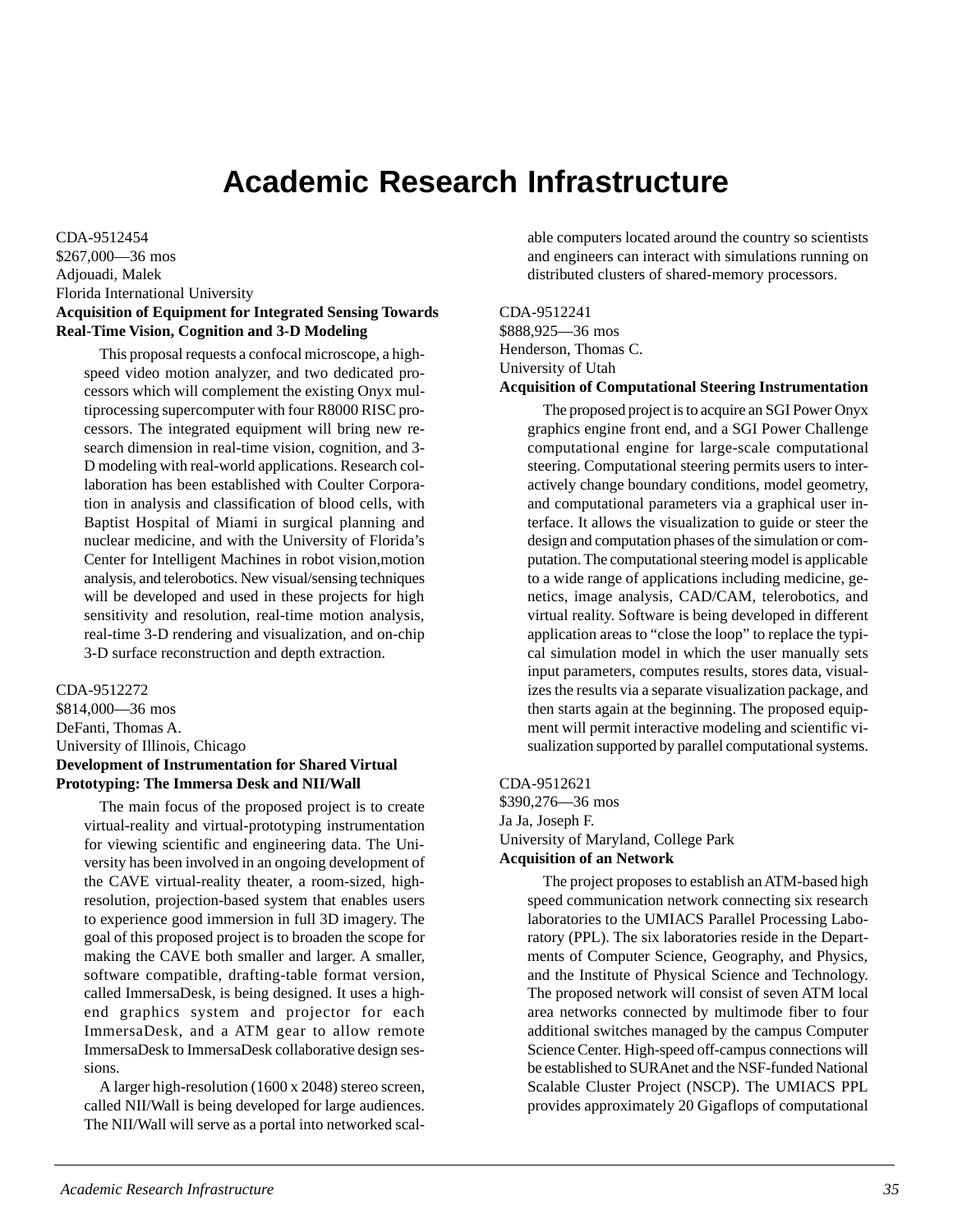<span id="page-34-0"></span>power and 400 Gigabytes of online disk storage to these laboratories.

The proposed network will serve as a research instrument for addressing critical issues in networking research, operation and management network computing using distributed shared memory, distributed multimedia databases, and scalable I/O. The network will substantially enhance a number of collaborative research activities including (1) the development and evaluation of transport layer services over ATM LAN's, (2) the development of methodologies and tools for creating wide-area DSM, (3) experimental high energy physics requiring statistics-intensive data analysis, (4) visualization in scientific computations for chaotic dynamics and computational mechanics, (5) the application of remotely sensed images in the analysis of the Earth's environmental systems, and (6) techniques for creating and manipulating multimedia databases and scalable parallel I/O.

### CDA-9512266

\$249,099—36 mos Jordan, R.G. Florida Atlantic University **Acquisition of High-Performance Graphics Supercomputer for the College of Science**

The proposed project is to provide a central, highperformance, and network-based computational facility with high-quality graphics, visualization and animation capabilities for the needs of faculty and graduate students in sciences. The facility supports a large number of diverse research projects in scientific and mathematical disciplines. Four general types of research are identified, namely; (1) compute-intensive, (2) algorithm development and applications, (3) data analysis, visualization and animation, and (4) modelling simulation. The computational environment encourages an interdisciplinary approach which brings together the common elements of research projects in the Departments of Physics, Chemistry, Mathematics, Geology and the multidisciplinary Center for Complex Systems. An important consequence of the proposed project is that it will not only enhance the current faculty and student research and education but that it will act as a catalyst for new collaborations with the College of Science.

### CDA-9502957 \$500,000—24 mos Levine, Michael J. Carnegie Mellon **CISE Research Infrastructure: Cooperative Teraflop Infrastructure for Grand and National Challenge (ARI)**

The proposed project is to add additional hardware infrastructure to provide low latency and high bandwidth connectivity between the vBNS and supercomputers at each supercomputing center. It will also connect network-attached disk arrays to provide very short term storage buffering for running the distributed applications. These added components will integrate the four independent supercomputing centers into a single distributed teraflop computing facility. This integration will provide a testbed for a number of development and development projects in applied computer science and computational sciences.

### CDA-9512448 \$195,671—36 mos Mataric, Maja J. Brandeis University **Acquisition of Research Infrastructure for Autonomous Robotics**

The proposed project is to establish and support a new laboratory for adaptive behavior which will be equipped with mobile robots; and the computational, electronic, and mechanical equipment. The laboratory supports interdisciplinary research involving engineering and cognitive science in behavior and learning on autonomous agents. Studies to be carried in areas of directed and emergent programming, reinforcement learning, neural network learning, and evolutionary and genetic programming approaches. A set of related research projects in multi-agent and multi-robot will be initiated for dealing with a variety of agents, environments, and tasks; for selecting control strategies; and for simplifying the task of designing complex multi-agent systems. The laboratory will also be used for student projects in advanced computer science courses.

### CDA-9512540

\$314,500—36 mos Mathys, Peter University of Colorado, Boulder **Acquisition of Instrumentation for Research in Radio**

### **Frequency Wireless and Mobile Data Communication Networks**

The proposed project requests major research instrumentation which consists of an RF channel simulator; microwave equipment for frequencies up to 40 Ghz including a spectrum analyzer, mixers, phase shifters, etc.; a frequency agile signal simulator; spread spectrum modems, fast A/D converters, fast DSP boards, and three workstations with simulation software. The equipment supports research and education in wireless and mobile communications. Planned research projects are in areas of channel modeling, microwave transmitter and receiver design and implementation, design and analysis of new modulation methods including transmission and reception diversity, implementation of novel concepts of detection, equalization and demodulation, design of multiaccess protocols,and adaptation of routing and flow control algorithms for wireless environments.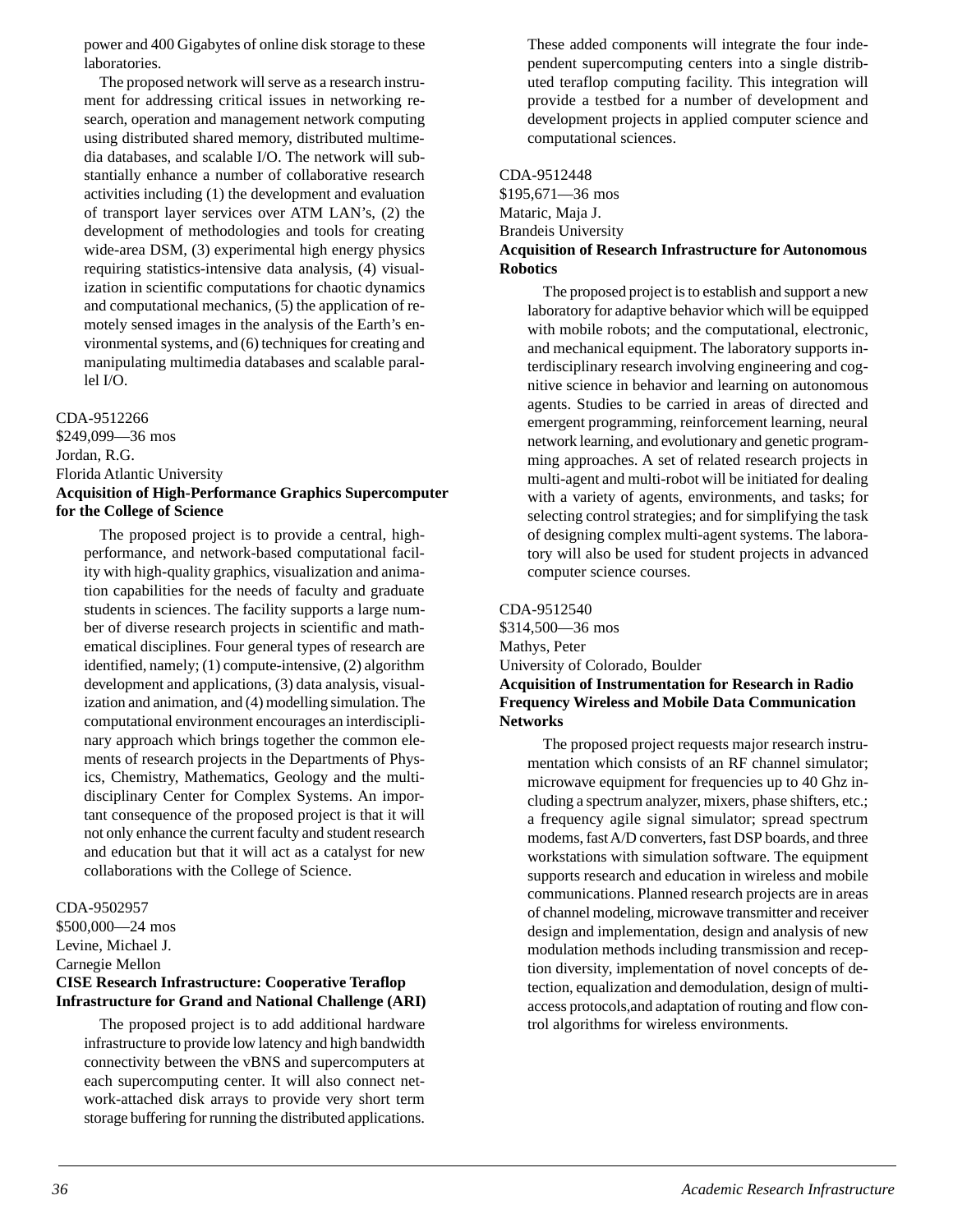### <span id="page-35-0"></span>CDA-9512507 \$1,681,175—36 mos Messina, Paul California Institute of Technology **Acquisition of CAPRI: CSCC Archival and Parallel Resource Interface**

The Concurrent Supercomputing Consortium (CSCC) which is led by the California Institute of Technology proposes to acquire a large-scale data storage facility with a parallel I/O architecture and integrate it with the consortium's existing computing resources. It will undertake a CSCC Archive and Parallel Resource Interface (CAPRI) project which will enable new, data-intensive applications to be carried out. The facility will provide the ability to store terabytes of data and to access the storage system with multiple parallel interfaces. It will serve as a key research instrument for the scalable I/O research initiative. The results of the research project will enable the scientists at the Consortium to achieve unprecedented performance on data-intensive computational problems. The project will greatly enhance the Consortium's computing environment by creating storage capability commensurate with the prodigious ability of the computational resources to generate data.

The major components of the proposed system are (1) the high-performance storage system (HPSS) software package, (2) a 64 Gigabyte on-board disk cache, (3) 16 HIPPI nodes for supporting parallel network I/O, (4) 80 Gigabytes of RAID disk caches, (5) a 15 Terabyte archival storage system including four IBM 3490-C2A tape drives and robotic tape handling, and (6) a HIPPI switch.

### CDA-9512270 \$125,918—36 mos Nicol, David M. College of William & Mary Acquisition of a Parallel Graphics Computer for Inter-**Disciplinary Computational Science Research**

The proposed project is to acquire a parallel graphics computer, a Silicon Graphics Onyx symmetric multiprocessor, that will support a wide variety of computational science research activities. This computer will provide a focal point for the initiation of new inter-disciplinary research in computational fluid dynamics, flow visualization, materials science, geophysics, and parallel algorithms for the simulation and analysis of complex discrete systems in addition to supporting existing research. This computational science environment will have the following joint attributes: (1) a parallel architecture of basic research interest to computer scientists, and (2) memory, computational power and sophisticated high-speed graphics capabilities sufficient to support the contemporary computational and data visualization requirements of physical scientists.

### CDA-9512210 \$985,000—36 mos Oden, J. University of Texas, Austin **Acquisition of Major Research Instrumentation for an Experimental Parallel Computing Facility**

This proposal requests the acquisition of a mid-scale parallel computing system consisting of 32 to 64 processing elements with high bandwidth interprocessor communication to insure scalability into the teraflop regime. The system will have parallel I/O to a disk system of around 100 gigabytes capacity. The facility will provide for the development of new computational algorithms, new software tools and mathematical techniques which will have a broad impact across a multitude of scientific and engineering disciplines. The proposed facility supports broad research activities across a variety of disciplines in engineering and sciences, in such tasks parallel computing play an important role. These research activities span the entire spectrum of computational modeling, ranging from computational chemistry to engineering mechanics, and to astrophysics.

### CDA-9512376 \$159,740—24 mos Pahlavan, Kaveh Worcester Polytechnic Institute

### **An Experimental Wireless Network with ATM Connectivity**

The proposed project is to develop an experimental wireless network with ATM connectivity for multi-media applications. An experimental wireless campus testbed will be used to construct a wireless classroom environment. In this classroom environment, the instructor presents his/her lecture material that is prepared on a personal computer through the electronic projector and an electronic board. Multi-media services including voice, text, and bit-mapped images will be provided to students dispersed over a small geographical area on the campus. The results of the experiment will have a multifold impact including the feasibility of access multimedia information using portable wireless terminals, the development of benchmarks specific to multi-media wireless network applications for future comparative performance evaluation of different wireless technologies, and the development of multi-media wireless networking protocols and mobility management algorithms.

### CDA-9512332

\$551,010—36 mos Rowe, Lawrence A. University of California, Berkeley **Acquisition of Digital Media Storage and Networking Hardware**

The proposed project is aimed to build a hierarchical storage system for large multimedia objects and a highspeed network that can deliver these objects to desktops and classrooms across the campus. The storage system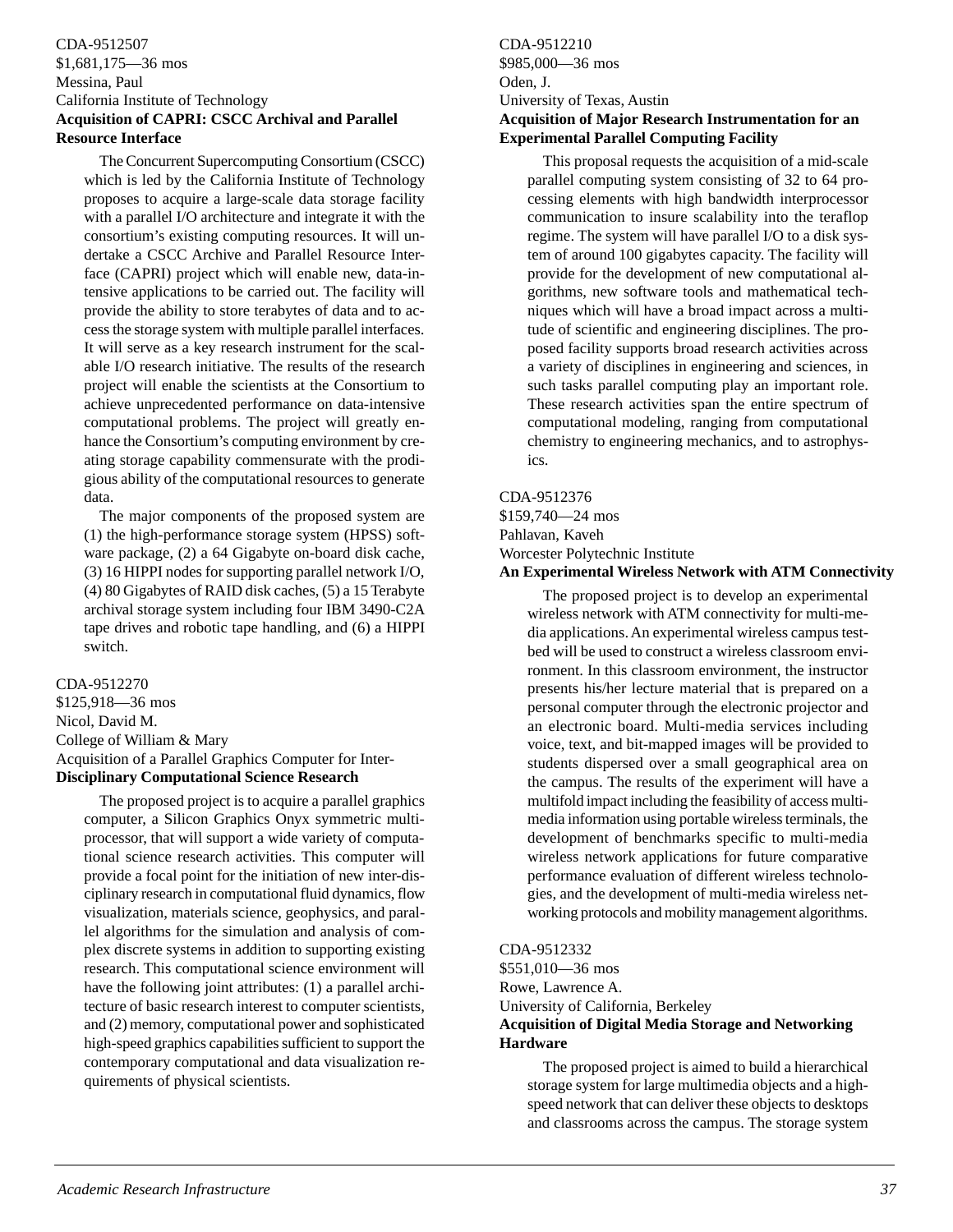<span id="page-36-0"></span>will have the capacity of storing over 10,000 hours of digital video material, 100 million images, or a combination of video and images. The network will be able to deliver 100 concurrent digital media streams. In addition to serving the campus, research will be carried on the system itself which will include developing: (1) metadata databases that contain indexes to multimedia data and algorithms to create the indexes, (2) applications to query, access, deliver, and displaydigital video clips, (3) video compression and flow-control algorithms that support delivery of scalable compressed video on ATM networks, and (4) network protocols to deliver realtime continuous media streams to one or more destinations. The proposed storage system will be widely used on campus for research and education source materials. The system will be used to conduct moderate-sized experiments to determine the cost, effectiveness, and problems that associated with the use of the storage and network technology.

### CDA-9512356

\$489,600—36 mos Vitter, Jeffrey S. Duke University **Acquisition of a Workstation Cluster Testbed for Next-Generation Collaborative Computing**

Duke University proposes the establishment of an ATM-based network cluster of high-performance 64 bit workstations for supporting collaborative research and applications. Three fundamental systems performance concerns are considered for supporting a wide mix of workloads and applications of these collaborative activities: locality management, resource conflicts, and resource reduction. Seven specific projects have been identified: (1) toolkits and interfaces for explicit control of disk resources, (2) parallel file system, (3) virtual memory support for memory-intensive computations, (4) distributed shared memory, (5) cluster virtual storage, (6) data compression, and (7) predication for locality management. The workstation cluster instrumentation is necessary to perform state-of-the-art experimental research on methods to make the cluster viable for next-generation collaborative computing. The proposed cluster testbed is indispensable for conducting the research. The instrumentation is both the vehicle for and the subject of research.

### CDA-9512191

\$1,642,149—36 mos. York, Donald G. University of Chicago **Hardware Procurement and Software Development for a Multi-Institutional Mass Storage Systems**

The proposed project requests a terabyte storage system from 35 to 100 terabyte capacity over a high performance network. The proposed system is a high performance research infrastructure for high speed remote access to multi-terabyte databases. It will be shared by scientists in several diverse disciplines including research in climate studies, turbulence, cosmic ray air showers, and x-ray crystallography with the advanced photon source. All these tasks require terabyte databases. The proposed project is a collaboration between the University of Chicago, Argonne National Laboratory, IBM, and Ameritech.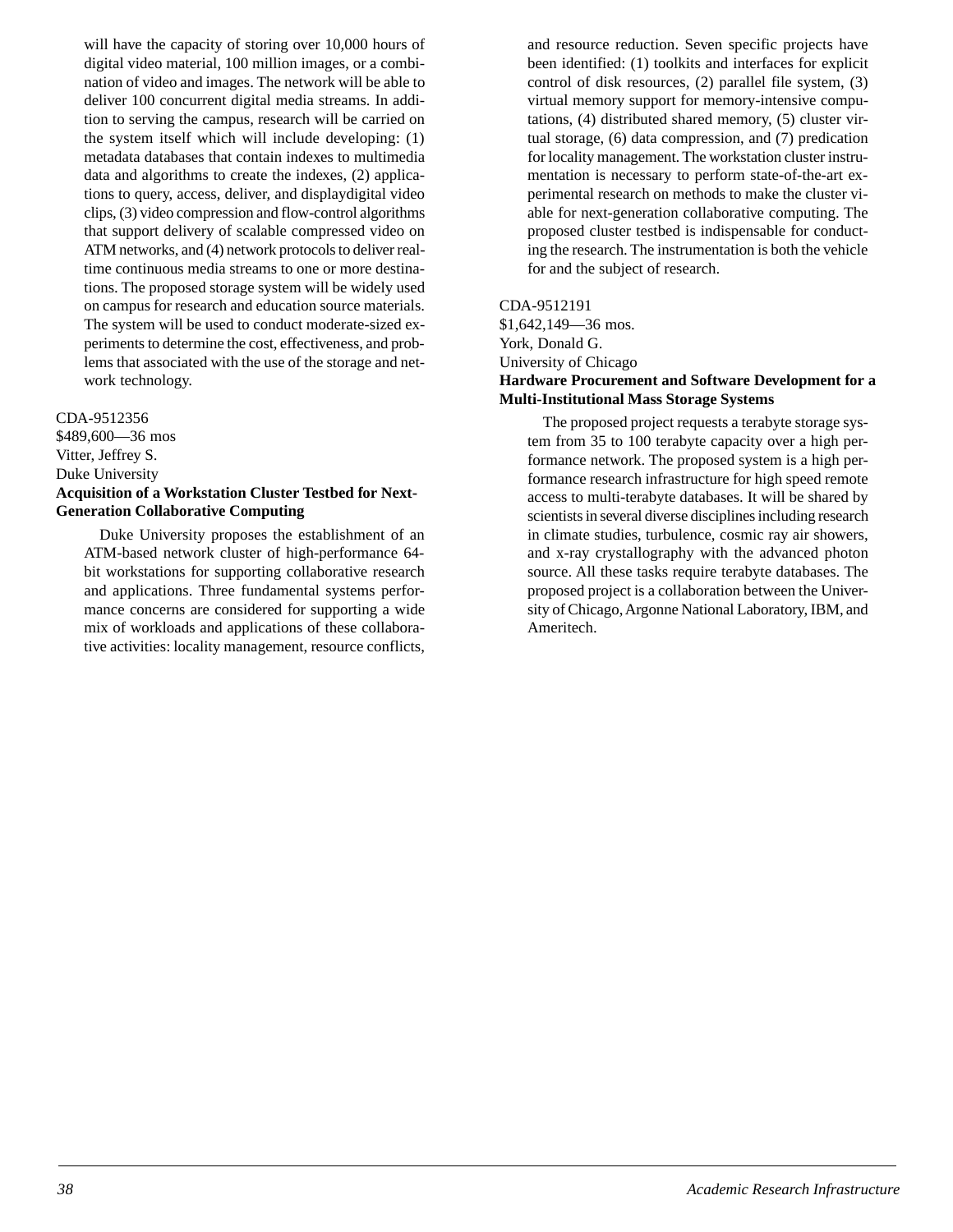# <span id="page-37-0"></span>**Combined Research-Curriculum Development Program**

CDA-9527459 \$197,784—24 mos Knapp, Benjamin R. San Jose State University **The Human-Computer Interface**

> This award will allow San Jose State University to develop a two course sequence in the field of Human Computer Interfaces (HCI). These courses will be project-oriented and taught in a lecture/laboratory mode. The projects, along with much of the course content, will be based on the research being performed at the San Jose State University in the HCI areas of biosignal input, sound localization, sonification and visualization. The lectures will cover subjects from pattern recognition to non-linear filtering to graphics algorithms.

> The laboratory projects will be developed by the course instructors with the close assistance of the Department of Occupational Therapy, and the Computer Art and Design Center (CADRE). Project teams of engineering students will be augmented by "clients" from these departments who will define the requirements for the projects and evaluate each team's progress toward success.

> These courses will be taught at San Jose State University and at the University of California, Santa Cruz, via the new CALREN interactively networked teaching facility. Once the course has been fully developed, sites across the Silicon Valley will be able to present these courses.

CDA-9527537

\$289,291—36 mos Rappaport, Theodore Virginia Polytechnic Institute and State University **Curriculum Innovation for Simulation and Design of Wireless Communications Systems**

This award will allow the Virginia Polytechnic Institute and State University and the University of Missouri-Rolla to develop and distribute a trilogy of electrical engineering courses at the senior/graduate level. These courses include hardware and software components, combined with a change in teaching emphasis, and they will be offered at both universities, as well as at the University of Canterbury, in Christchurch, New Zealand. This project includes plans for the faculty to develop teaching materials, software modules, educational videotapes, and to provide laboratory/hardware experiences for students that do not exist today. Using an advisory panel consisting of academic and industry experts from the communications field, the course trilogy will be reviewed and perfected during this curriculum development. Materials developed under this program will be made available to universities throughout the country, through widely available texts, software modules, experiment study guides, and world-wide web postings.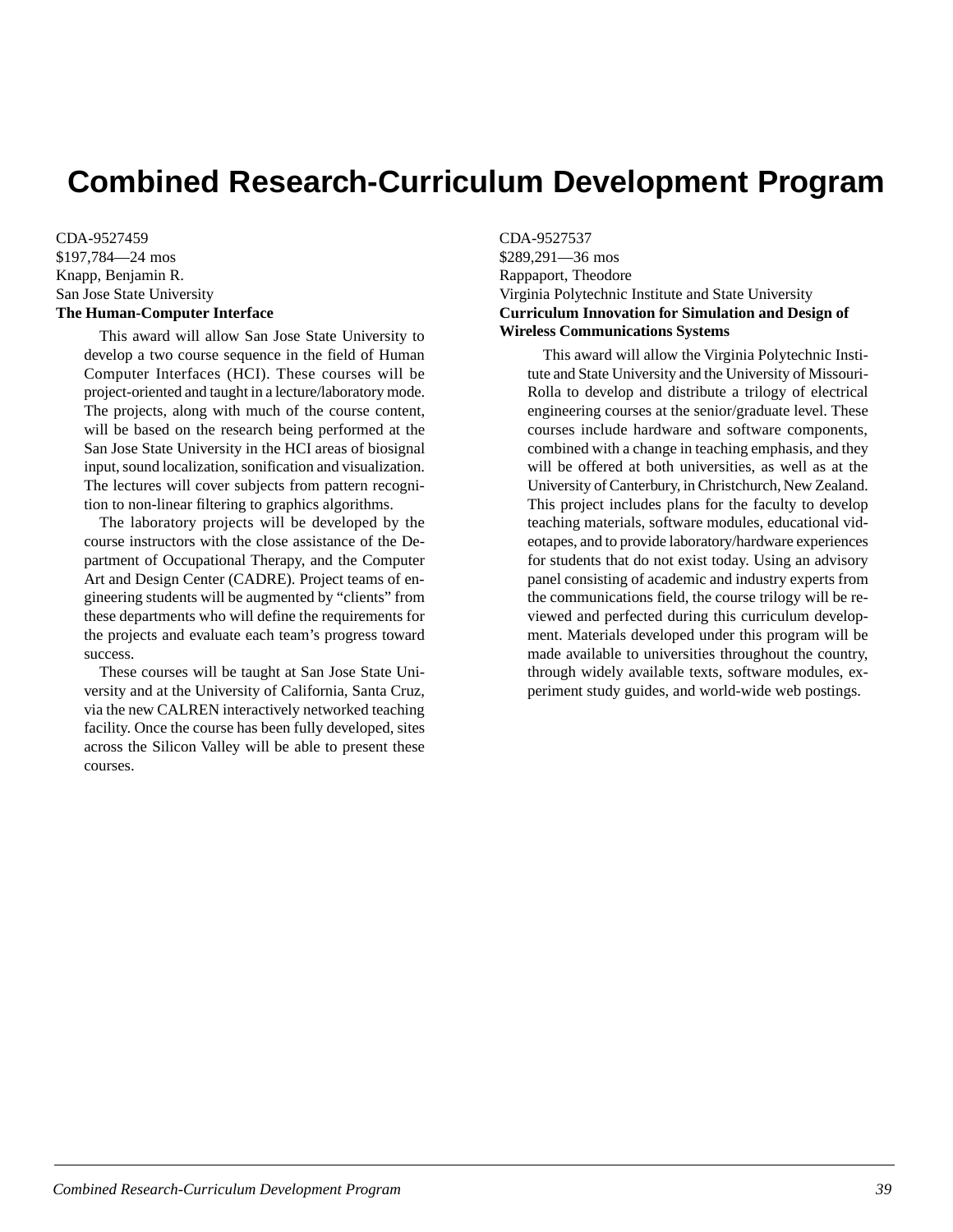# **CISE Postdoctoral Research Associates**

<span id="page-38-0"></span>CDA-9504293 \$46,200—24 mos Brooks, Frederick P. University of North Carolina, Chapel Hill **CISE ES Postdoctoral Associate: Design of a Real-time, Fully Interactive Interface for Scanning Probe Microscopes**

One of the most promising capabilities of modern Atomic Force Microscopes (AFMs) is the ability to measure surfaceproperties (such as conductance) along with topographic information. It is an open question how best to display multiple properties simultaneously to the user. Possible representations include surface color, transparency and shininess; sound modulated by the value of the property; and various force parameters, such as surface texture and stickiness. In this project subjects such as which channels are best for conveying which parameters and how many channels can independently carry information will be investigated.

Various physical and virtual hand-held tools to see which is most useful will be studied. This is similar to a carpenter who has various tools for cutting, smoothing and engraving. So might a surface scientist want different tools for different tools for different tasks. Working with surface scientists, which tools and visualizations are most effective can be determined. A new and more powerful interface to AFMs will be designed and built.

CDA-9503996 \$45,628—24 mos Brown, Christopher M. University of Rochester **CISE Postdoctoral Program: Real-time Viewpoint Control, Modeling and Reconstruction**

In this project the effort will be concentrated on (1) building an active vision system that uses PUMA or SARCOS manipulators to control the camera's position, and (2) using and extending existing techniques for recovering shape from images of a curved object's occluding contour. Because the camera moves around the object in a continuous fashion, camera position control and model-building will be modeled as two continuous, interdependent processes that occur simultaneously and operate in real-time.

The work on camera position control will focus on controlling the camera's position in real-time, and on imposing as few camera and manipulator calibration requirements as possible. The work on model-building will focus on developing real-time curve tracking methods that can handle the connectivity changes of occluding contour curves, and on implementing and evaluating existing shape-from-contour techniques.

This research will provide a better understanding of the practical issues in moving a camera to build models of curved objects with complex surface geometry.

CDA-9503966

\$46,200—24 mos Gannon, Dennis B. Indiana University, Bloomington **CISE Postdoctoral Program: Parallel Programming Archetypes for Scientific Computation: The MetaText Project**

The focus of this work is to apply the concept of program archetypes to the design of an Internet based electronic textbook on parallel programming techniques. An archetype is an abstraction that captures the common structural, computation, and communication features of a set of algorithms. This concept, when embedded in an interactive hypertext environment, provides a newapproach to teaching about parallel programming as well as a software engineering foundation for deriving new parallel programs from existing applications.

The archetypes work will be expanded to include new areas of application study, including sparse matrix computation in adaptive finite element problems as well as parallel algorithms in computational cosmology. A second aspect of this project is to help integrate the work of these application scientists and of the Indiana MetaText research team that is building electronic textbook software. The goal is to build a MetaText archetype encyclopedia for parallel programming.

CDA-9505631 \$34,898—18 mos Gribskov, Michael University of California, San Diego **CISE Postdoctoral Program: Macromolecular Pattern Recognition**

This award is a postdoctoral associateship award to Dr. Michael Gribskov. The postdoctoral associate is Dr. Stella Veretnik and she will carry out computational biology research in macromolecular sequences and structures.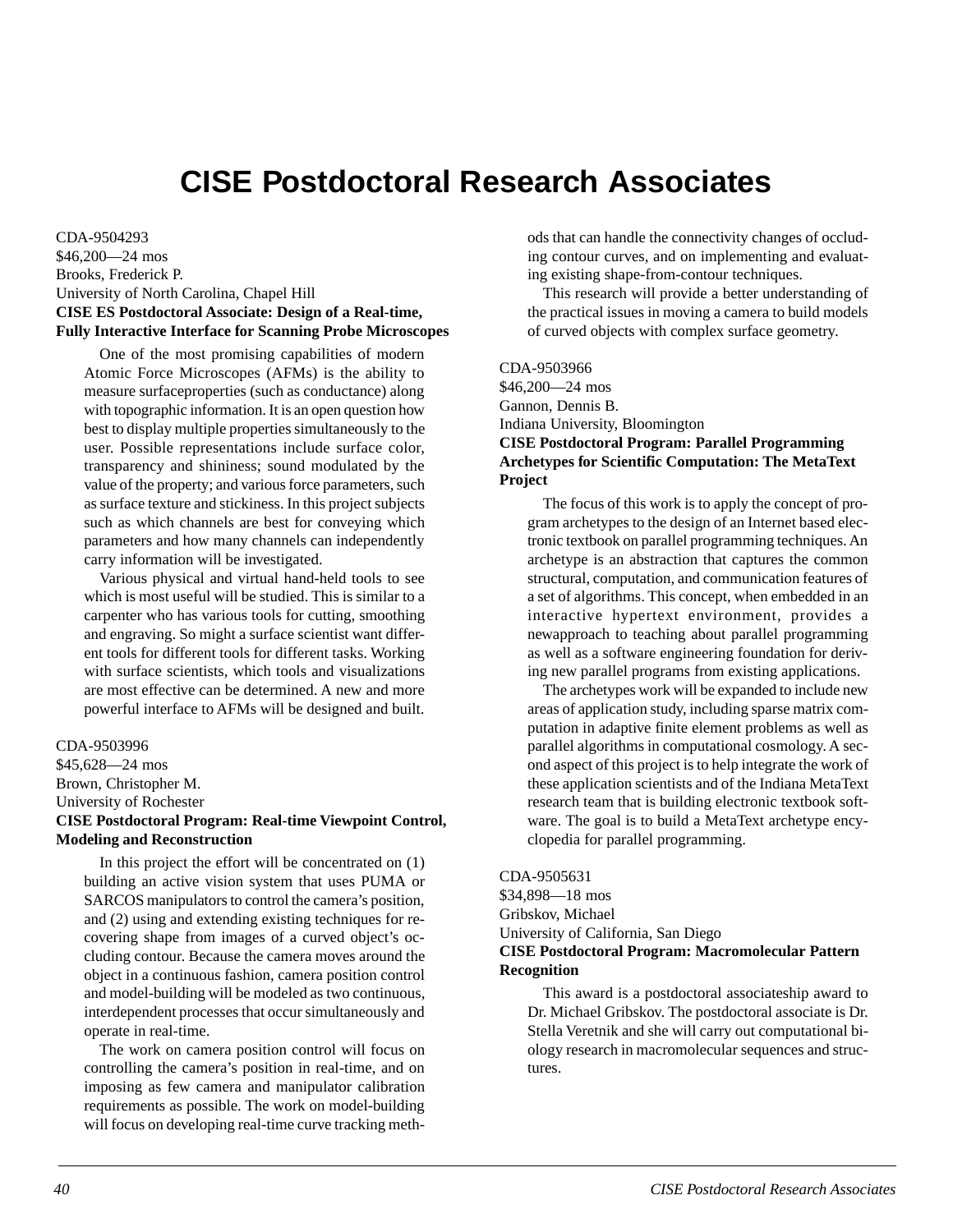### <span id="page-39-0"></span>CDA-9503992 \$45,903—24 mos Hollis, Ralph Carnegie Mellon University **CISE Postdoctoral Program: Distributed Real-time Control for Rapidly Reconfigurable Manufacturing**

The objectives of this project are: (1) providing the postdoctoral research associate with a rich environment for extending previous work in distributed real-time control of dynamic systems to the problem domain principally of manufacturing automation; (2) to contribute in the area of distributed control to the developing project in miniature factories, and (3) to provide a means for the associate to broaden the exposure to a wide variety of research topics within several units of the university.

Given the relatively constant cost of mechanical actuators and mechanisms in contrast to the continuing advances in price, size, and performance of computers it is inevitable that computational processes become as pervasive and distributed as their mechanical counterparts. The intent of this research project is to begin exploration of scientifically grounded approaches to the construction of such systems. Specifically, distributed real-time control systems will be constructed primarily to support a highly modular (in mechanical hardware, computational hardware, and software) miniature assembly system. The proposed controller architecture makes use of an event driven model for parallel processing to afford the necessarily high levels of software and hardware modularity, both of which will allow for rapid and efficient system development and reconfiguration without risking catastrophic failure due to unforeseen computational hardware or software interactions.

### CDA-9504064

\$46,200—24 mos Leveson, Nancy G. University of Washington **CISE Postdoctoral Program: ES Postdoctoral Associate:**

**Safety and the Human-Computer Interface**

Two aspects of the integration of HCI and safety research will be investigated in this work. The first area of research is the application of HCI techniques and knowledge to the design of formal specification languages-- both their printed and automated representations. The concept of semantic distance for formal specification languages will be made operational and its implications in the design of such languages will be explored. The approach will involve working with application experts in building real specifications and using this experience to determine what features of specifications they find most natural, and exploring cognitive psychology models of human error and how they can be applied to specification languages to minimize the errors that are made.

The second research topic involves modeling the HCI and performing a hazard analysis on the model. This work will involve modeling human behavior, developing analysis techniques to identify potential hazardous behavior of both the human operators and the computer, integrating these models into the general model for specification and analysis of critical system properties, and determining how the resulting information can be used in the design of the software and the design of user procedures. The subject of how current knowledge about the safe design of traditional controls can be applied to the design of computer-based models will be examined and experimental testbeds will be developed to test the hypotheses.

### CDA-9504288

\$46,200—24 mos Mairson, Harry G. Brandeis University **CISE Postdoctoral Program: Computational Efficiency of Optimal Reduction in Lambda Calculus**

The goal of this research is to investigate the computational resources required to implement correct, optimal evaluation mechanisms for the lambda calculus. Because lambda calculus is a foundation for the design and implementation of programming languages, such research could contribute to the understanding of programming language implementation. Moreover, it would integrate approaches to computation that emphasize semantic issues as well as those of computational complexity.

The solution to optimality proposed by Gonthier, Abadi, and Lévy will be analyzed. The computational correctness of this scheme in an elementary, first-principles sense will be established and its computational complexity will be analyzed. Ultimately, a version of a correct evaluator whose complexity is polynomial in a reasonable cost model for lambda calculus will be put forward that the lambda calculus may be regarded as a "first class" formalism in the sense of the invariance thesis, the computationally efficient version of the Church-Turing thesis. The static semantics as a possible foundation for a lazy environment model will also be investigated.

### CDA-9503968 \$46,200—24 mos Moody, John Oregon Graduate Institute **CISE Postdoctoral Program: Robust Forecasting with Neural Networks**

In this project robust artificial neural network (ANN) learning algorithms and tools for forecasting time series, with specific applications to financial and economic time series will be developed. These algorithms and tools are difficult to predict due to the non-normal distribution of the noise and the presence of outliers, as well as the nonstationarity of both noise and signals. They thus make excellent benchmark problems for robust nonlinear modeling techniques.

In robust models, robust error measures for gracefully handling outliers in the data will be incorporated.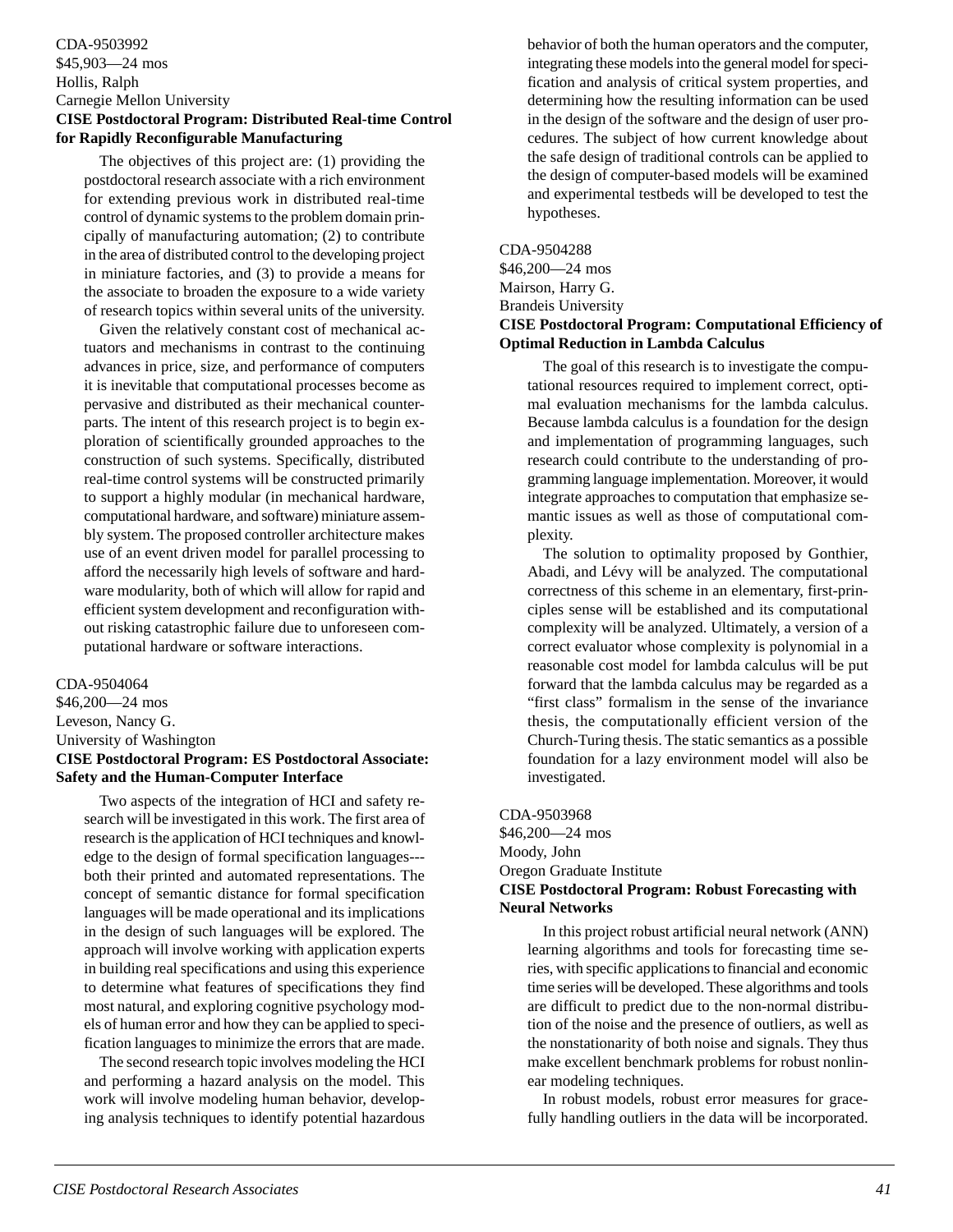<span id="page-40-0"></span>Also, a new method for automatically regularizing (constraining) the ANN model during training by using second order statistics of the cost function gradient. This prevents the network from adapting to noise and thus produces robust models.

In the area of learning algorithms, the application of a new simulated annealing type learning algorithm to recurrent networks will be investigated. It is believed that, based upon past experience with feedforward networks with many hidden layers, this algorithm will improve the performance of recurrent networks.

In variable selection, a novel use of Genetic Algorithms (GA) in combination with ANN models to select optimal subsets of variables for solving a problem will be pursued. Combining GAs with a newly developed statistical test, the so-called delta-test, into a more powerful tool for determining the optimal variable subset will also be done.

### CDA-9504054

\$46,200—24 mos Poggio, Tomaso Massachusetts Institute of Technology

**CISE Postdoctoral Program: Complexiy of Learning with Applications to Natural Language**

The research project consists of three parts. First, the investigator plans to sharpen the tools to analyze the sample complexity question—how many examples does the learner need to generalize well? This is related to the complexity of the model the learner is using to fit the data and generalize to unseen data. Implications for model selection and data mining will be explored.

Second, it is proposed to develop active algorithms which choose their own examples. This reduces the sample complexity of learning at the cost of an increased computational burden. Access to high performance computing will help greatly. Applications to function approximation, pattern classification and system identification will be explored.

Finally, the tools developed earlier will be applied to the domain of natural languages. In particular, the sample complexity of learning grammar will be investigated. At the same time the evolution of human languages can be modeled as a dynamicalsystem. This can be used as an evolutionary criterion to choose between different linguistic theories (models).

### CDA-9504056 \$46,195—24 mos Prucnal, Paul R. Princeton University **CISE Postdoctoral Program: Ultrafast Multihop Transparent Opitcal Networks**

This is an award to Dr. Paul Prucnal to support Dr. Seung-Woo Seo as a postdoctoral associate. Dr. Seo will be working on ultrafast multihop transparent optical networks.

### CDA-9503994 \$46,200—24 mos Samet, Hanan University of Maryland, College Park **CISE Postdoctoral Program: Postdoctoral Research Associate in Experimental Science: Applying Computer Vision Methods to Image Databases**

One of the emerging areas of research is the integration of databases containing nontraditional data with conventional databases. New indexing methods are required in order to store and retrieve nontraditional data efficiently. These methods must capture the nature of the data and sort on this information. In this research the methods for integrating symbolic images into relational database systems will be extended to a more general case of images. The problem is how to match the stored image with an observed image that is presented to the database as a query, but is taken from a different viewpoint. A solution based on utilizing methods that are used in computer vision to solve these problems, and integrating these results into a relational (or any other) database system will be investigated. The solution is based on the use of geometric invariants. An additional research goal that extends this work into other nontraditional data types such as video data will also be performed. As video is becoming a common data type in information systems, data management systems should support this new kind of data. The important issue is how to extract contextual, spatial and temporal information from the video sequences in order to index on video data based on its contents. A solution that is based on gathering information about methods that are used for this purpose in computer vision, and adapting them so they can be used in the framework of database systems will be outlined. In particular, using a system that recognizes facial expressions from video sequences of a human face is suggested as a testbed.

### CDA-9504275

\$46,200—24 mos Warren, David S.

### SUNY, Stonybrook

### **CISE Postdoctoral Program: An Integrated Compilation System for Logic Programming Deductive Database and Non-Monotonic Reasoning**

The goal of this project is the design and implementation of a robust and efficient integrated optimizing compiler for the XSB system. XSB is a system that integrates logic programming, deductive databases and nonmonotonic reasoning. The combinationof the three paradigms introduces challenges to the design of an optimizing compiler for the system. Firstly, the combination give rise to a number of unique optimization problems that are not germane to any one of the paradigms alone. Secondly, an efficient compilation system must integrate a suite of optimizations so as to extensively share ideas, formulations and implementation efforts. Some of the interesting optimization problems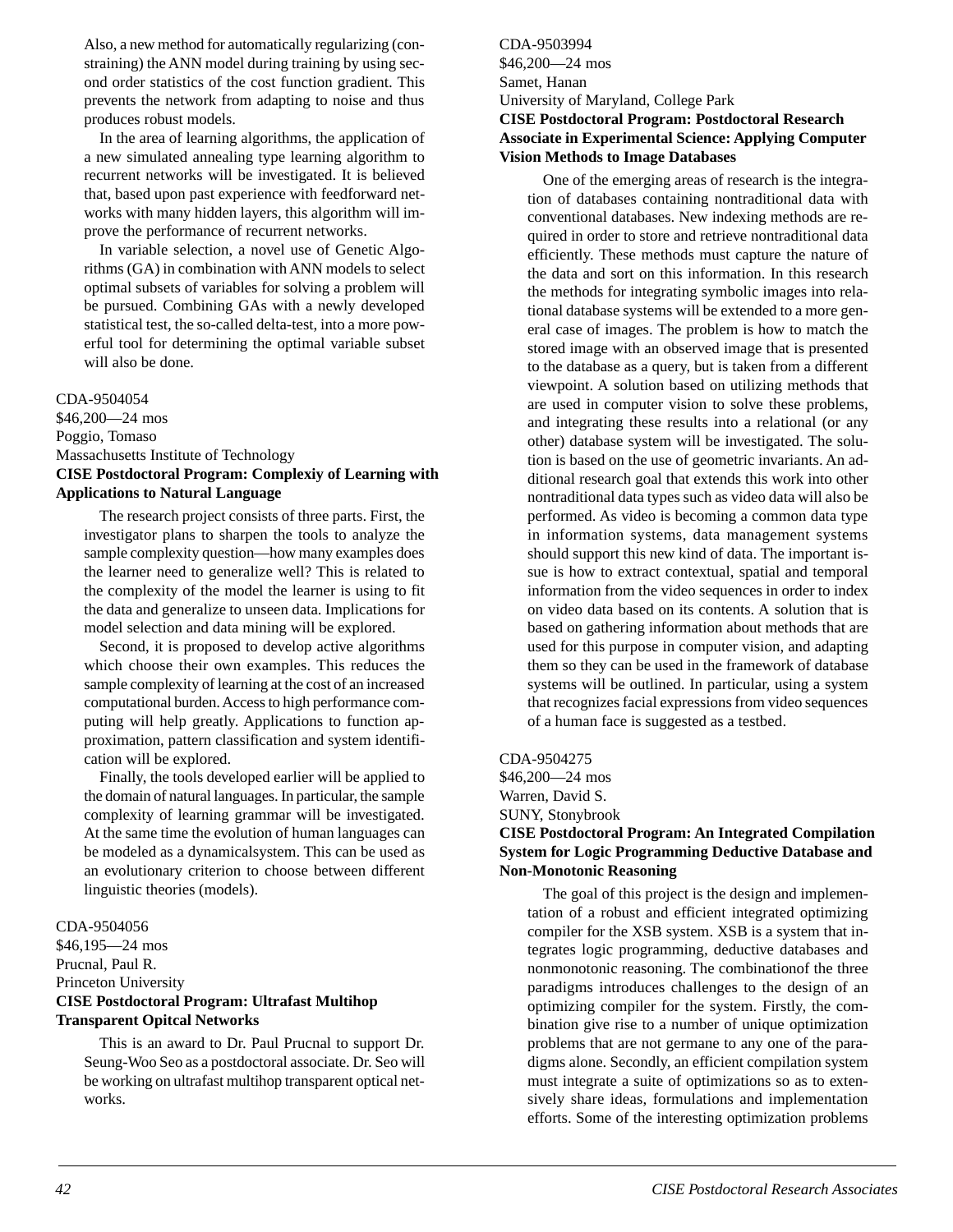relevant to XSB will be identified and some preliminary ideas for their solution will be sketched. A promising and powerful idea to integrate these optimizations through the use of constraints will be outlined. The potential impact of the techniques that will be developed in this project to the optimization of functional and (constraint) logic programs will be shown. These techniques will form the foundations for an integrated optimizing compilation system that spans multiple languages and paradigms.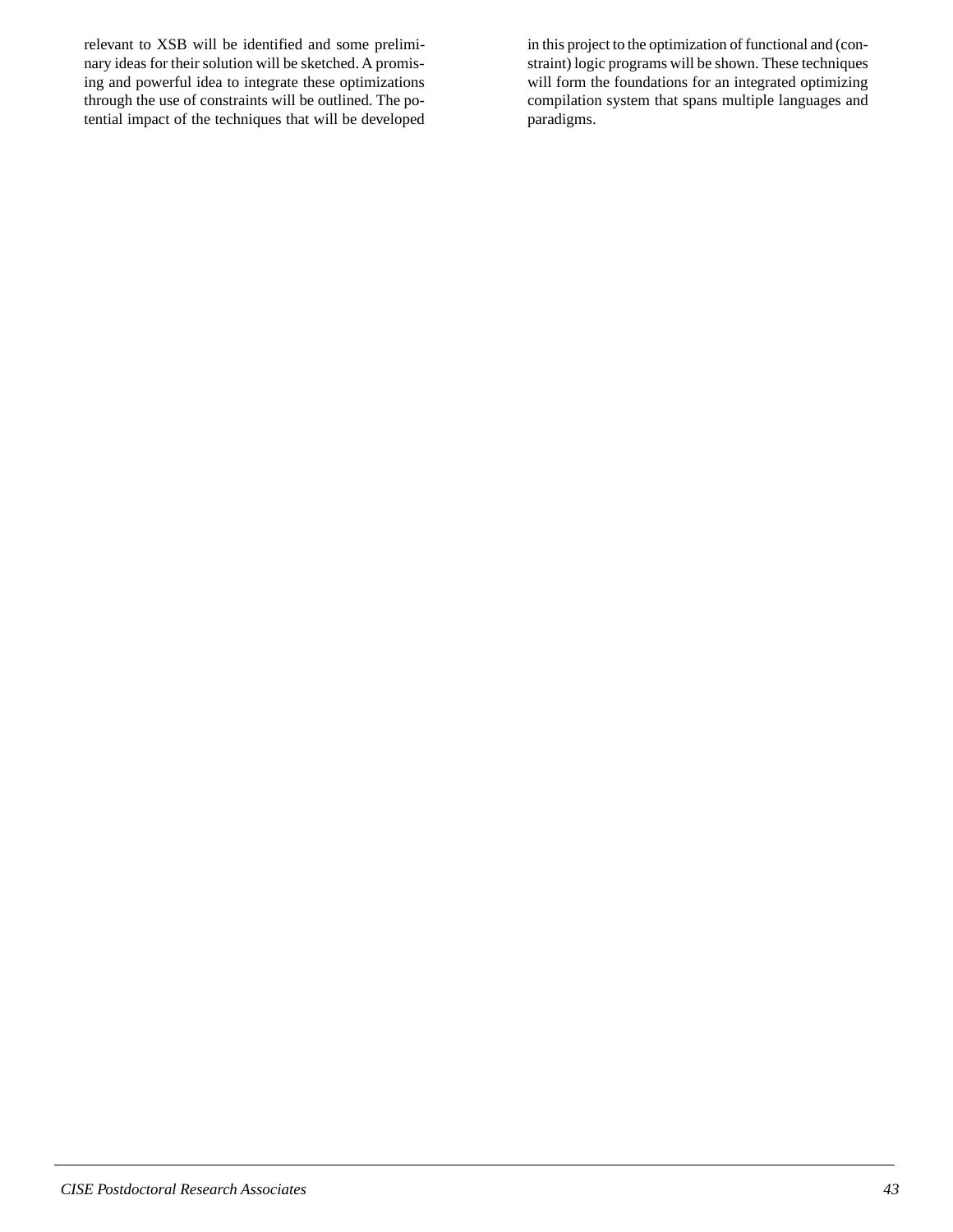# **CISE Instrumentation**

<span id="page-42-0"></span>CDA-9422007 \$39,429—12 mos Beveridge, J. Ross Colorado State University **CISE Research Instrumentation: Multiprocessor and Sensor Hardware for Vision, Learning Planning and Parallel Processing Research**

This award is to purchase two shared-memory multiprocessor systems, one with accelerated 3D graphics as required by the following research projects: 1) Computer Vision and Graphics; 2) Combinatorial Optimization Using Local and Global Search; 3) Machine Learning for Classification and Control; 4) Planning Agents in Dynamic Simulated Environments; 5) Comparing Functional Programming Languages.

Essential to these projects is the computational power of the multiprocessors. The equipment will provide a means to gain experience mapping algorithms onto coarse grain parallel hardware. Many parallel algorithms in these projects require a shared memory multiprocessor architecture. The vision, graphics, learning and planning projects explicitly benefit from the 3D graphics capability of the hardware. In addition to the above projects, this equipment will be available for exploration of new areas of research.

### CDA-9422065

\$73,450—12 mos Board, John A. Duke University

### **CISE Research Instrumentation: Large Shard Memory Compute and Visualization Server for Algorithm and Numerical Method Development**

This award is to purchase a large, shared memory, multiprocessing workstation with accelerated 3-D graphics which will be dedicated to support research in computer and information science and engineering. The equipment will be used for several research projects, all of which require expensive computations to be performed on large data sets. The jump from two dimensional to three dimensional modeling in many of the application areas listed below requires a major increase in system memory and CPU power, and the 1 gigabyte memory shared between severalprocessors will make many 3-D simulations possible. Visualizing the results of 3-D simulations in many scientific disciplines, and other image processing applications, is also a major challenge, requiring both significant CPU power and large memory; the equipment is suited to this task as well. Five specific projects are: 1) parallel molecular dynamics computations, with particular attention to load balancing; 2) image compression using random neural networks; 3) parallel ocean acoustic signal processing; 4) extension of bi-domain methods for simulation of excitations in cardiac tissue to 3-D; and 5) visualization and analysis of large data sets from a 3-D ultrasound machine.

CDA-9422250 \$120,811—12 mos Coyle, Edward J. Purdue University **CISE Research Instrumentation: VIADUCT: A Testbed to Study Video, Image, Audio and Data Traffic on a High-Speed Network**

This award is to establish a testbed for both experimentation with and modeling and analysis of traffic on high-speed, heterogeneous, local area networks. The equipment purchased for the testbed includes three ATM switches, one of which provides access to other types of networks, and a high-performance workstation with extensive video capability. The following equipment will be connected to the testbed: 17 high-performance workstations located in various laboratories and research groups; two servers of, and the Ethernet backbone for the Engineering Computer Network (ECN), which supports over 12,000 users; and, at least two T1 lines provided by GTE for access to local hospitals and high schools. The testbed will have access to the Internet through the ECN. These connections will allow network traffic from many different applications to be brought into the testbed for study. The research this testbed will support includes: Modeling and analysis of network traffic statistics and network control algorithms; Communication network design and analysis; Discrete event system simulations driven by empirical data; Video and image compression algorithms for ATM networks; Distributed simulation and visualization for manufacturing and the teleoperation of robots.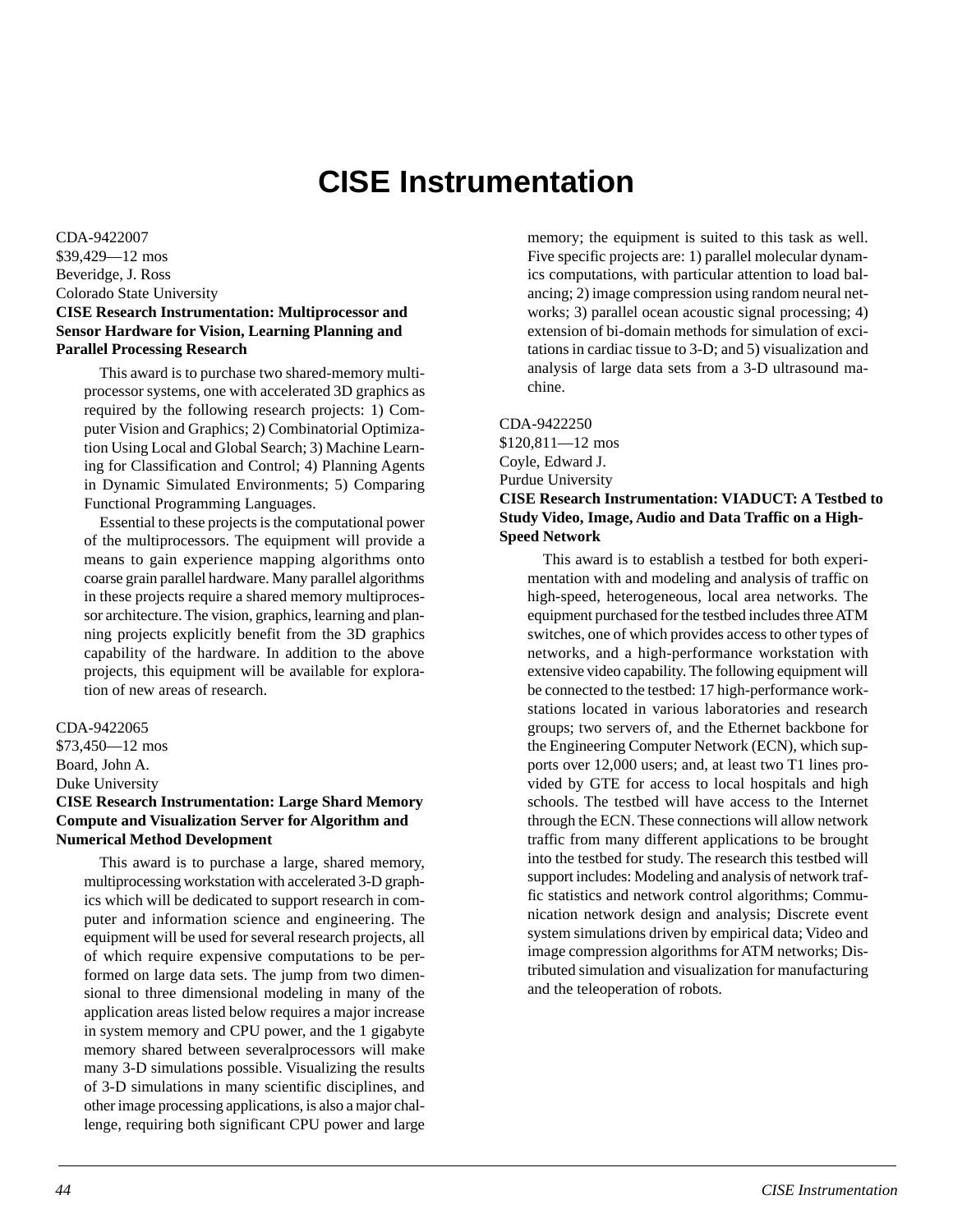### <span id="page-43-0"></span>CDA-9422071 \$59,352—12 mos Crowl, Lawrence A. Oregon State University

### **CISE Research Instrumentation: Parallel Programming on Clusters of Multiprocessor Workstations**

This award is to purchase ATM networked multiprocessor workstation equipment which will be dedicated to support research in computer and information science and engineering. The equipment will be used for several research projects, including in particular: the abstraction techniques for parallel programming; the task-parallel programming environment; and the dataparallel programming environment.

In the first project, the proposed equipment will enable the researchers to design, implement and evaluate abstractions that can simultaneously exploit fast sharedmemory communicationand tolerate slow messagebased communication. Furthermore, the proposed equipment will also enable researchers to do controlled experiments to determine application tolerance to communication latencies.

In the second project, the proposed equipment will enable researchers to investigate and develop a parallel programming environment for shared-memory multiprocessors clustered over a high speed ATM network. They will also develop schemes for partitioning and mapping of tasks and data for scheduling as well as load balancing. In addition, they will also be able to study the performance of scientific application programs.

In the third project, the researchers will be able to synthesize a new C\* compiler that generates code for a high-speed network of multiprocessor workstations. They will evaluate language extensions and, in particular, will incorporate explicit data decomposition directives, more general control flow, and parallel I/O into the language.

### CDA-9422138

\$54,155—12 mos Dorr, Bonnie University of Maryland, College Park **CISE Research Instrumentation: Hardware and Software for Large Scale Projects in Information Mediation, Language Translation and Text Filtering and Retrieval**

This award is to purchase equipment (cost-shared with The Institute for Advanced Computer Studies (UMIACS) and Department of Linguistics at the University of Maryland) dedicated to support specific projects in the laboratory for Computational Linguistics and Information Processing (CLIP). These projects are in the areas of information mediation, language translation and tutoring, and text filtering and retrieval. The software requirements include large dictionaries, corpora, data models and databases, high-level database query languages, and a Prolog interpreter. Since many of these resources are available only on CD ROMs, the hardware requirements include an optical disk controller and large disks for storage. Also there is a need for two workstations with significant computing power for indexing and processing of text and installation of an object server. Finally, four Xterminals for extensive prototype development and an eye-tracker for testing hypotheses related to the development of psycholinguistically-grounded NLP models are needed.

### CDA-9422095

\$71,411—12 mos Dutt, Nikil D. University of California, Irvine **CISE Research Instrumentation: Laboratory for Design Methodologies of Embedded Systems**

This award is to purchase equipment for investigating methodologies for the concurrent design of embedded electronic systems involving both hardware and software, where teams of designers concurrently refine the initial product specifications into working prototypes. The research will adapt, evaluate and extend novel methodologies used in the traditionally distinct domains of hardware and software, and will attempt to quantify metrics for design cycle reduction, provide concurrent design process feedback and tune the design methodologies based on the domain of the application. Another important goal of the research is to investigate new paradigms for technology transfer between universities and industry with the objective of increasing the long-term impact of the technology transferred. Specifically, the research will 1) evaluate the proposed methodologies on realistic design examples provided by the industry, 2) increase university-industry interaction through onsite industrial visitors working closely with university researchers to test the proposed methodologies, and 3) facilitate better communication between university researchers and industrial partners through the use of multimedia platforms.

### CDA-9422094

\$75,000—12 mos Farag, Aly A. University of Louisville **CISE Research Instrumentation: Laboratory for Computer Vision and Image Processing (CVIP)**

Researchers at the University of Louisville will purchase equipment for research in the area of Computer Vision and Image Processing (CVIP). The equipment will be used for several projects including the following: 1) 3-D Model Building in Computer Vision: New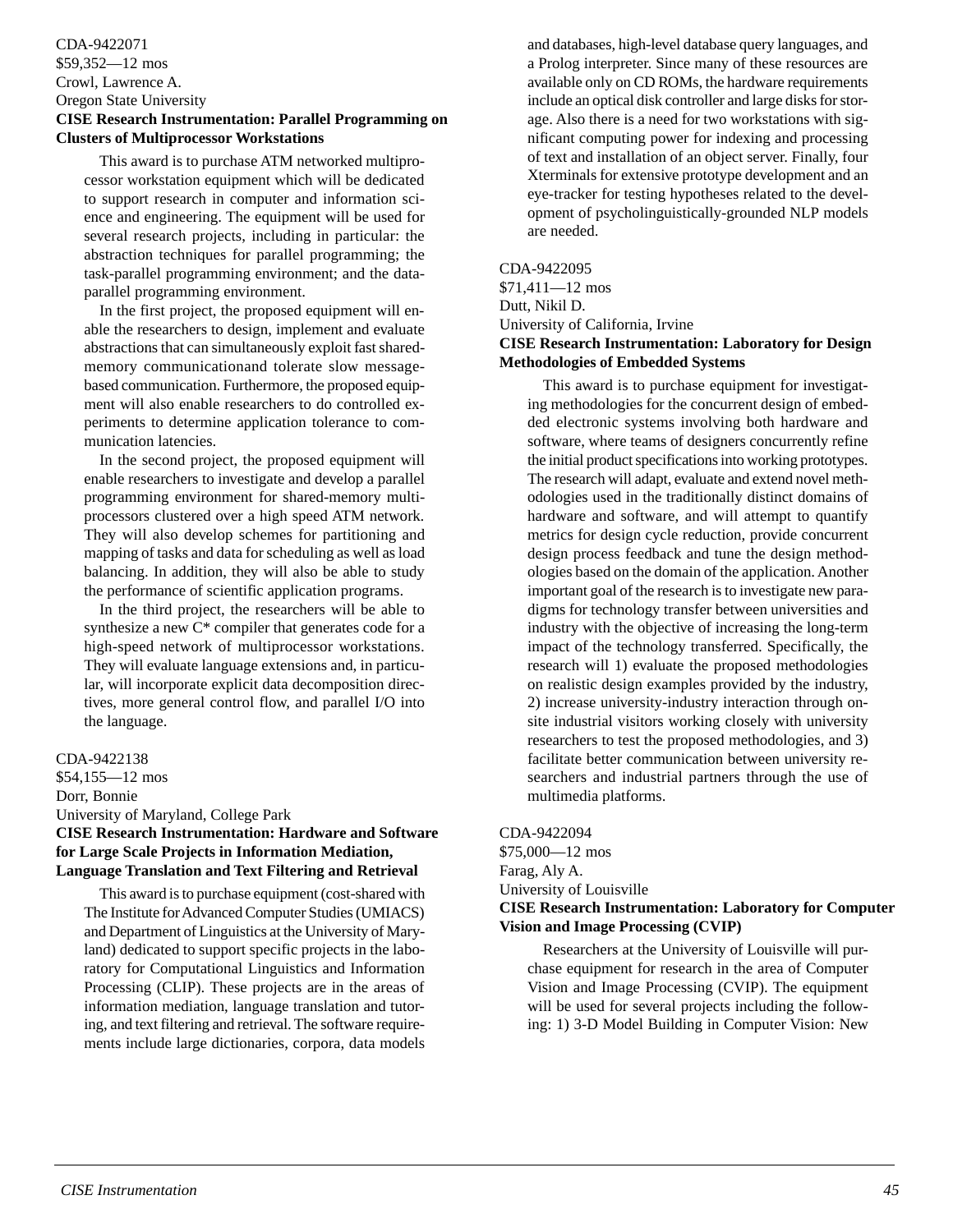<span id="page-44-0"></span>Approaches and Applications; 2) Integrated Image Segmentation; 3) Large Image Manipulation in Support of Optical Pattern Recognition; and 4) Fractional Brownian Motion for Representing Natural Image Texture.

The main components of the laboratory are: 1) Hardware for 3-D data acquisition and analysis (Silicon Graphics Iris Indigo 200/100MHz; 2) 3-D scanner for object scanning (Cyberware 3030-RGB/PS 3D Scanner&Table Bundle); 3) still-image capturing & display (Pullnix digital Camera, HP-C2732A X-terminals & Tektronix 3D display); and 4) image printing equipment (Codonics NP600 color dye sublimation printer, and slide write Polaroid CI-5000).

### CDA-9422044

\$100,000—12 mos Fischer, Thomas R. Washington State University **CISE Research Instrumentation: High Performance Networking and Computing Infrastructure for Image Research**

This award is to purchase high-performance networking and computing equipment which will be dedicated to support research in computer and information science and engineering. The equipment will be used for several research projects, including the following: Video compression algorithms will be developed for packetswitched networks, emphasizing robustness to packet loss and development of quantization methods that achieve most of the available granular and entropy gains. Distributed algorithms for computer vision will be developed, including techniques for parallel verification of hypotheses in three-dimensional object recognition, and techniques for high-performance sampling of discrete Markov Random Field models. A "virtual reality VCR" system, which was proposed as a mechanism for image-basedrecording and immersive playback of virtual environments, with particular emphasis on scientific documentation, will be prototyped. Finally, new techniques will be developed for recurrent design and automatic recurrent modeling of shapes in natural images.

CDA-9421997 \$121,547—12 mos Hatcher, Philip J. University of New Hampshire **CISE Research Instrumentation: A High-Bandwidth Network Testbed for Parallel Computation**

This award is to purchase a cluster of 24 100MHz i486 systems connected via both an Ethernet and an ATM network constructed from 3 12-port ATM switches. Each i486 system will have sufficient main memory to allow large parallel computations to be run on the cluster and sufficient disk space to allow parallel I/O experiments to be performed. This equipment will be dedicated to supporting research in computer and information science and engineering.

The equipment will be used for several research projects, including in particular: the implementation of data-parallel programs on clusters of high-speed processors utilizing a dedicated high-bandwidth network; the design, implementation and evaluation of extensions to the data-parallel programming model to support parallel I/O; the parallel implementation of the UNHFlexidesc system, which integrates scientific data visualization and database technology to support exploratory analysis of scientific data; the development of parallel algorithms for graphics and data visualization; the development of parallel algorithms for solving constraint satisfaction problems.

### CDA-9422195

\$15,872—12 mos Healey, Glenn University of California, Irvine **CISE Research Instrumentation: Equipment for Developing Object Recognition Modules**

This award is to purchase computer equipment which will be dedicated to support research in computer and information science and engineering. This equipment will be used for several research projects, including in particular: 1) Image modeling and segmentation; 2) Algorithms for estimating illumination-invariant properties of objects; 3) Algorithms for estimating geometryinvariant properties of objects; and 4) Algorithms for cue integration for object recognition.

The four workstations will be used for the development of new color image models and associated algorithms for the estimation of object properties which are invariant to an object's environment. New random field models will be developed that describe physically relevant interactions within and between bands of a color image. These image models will be parametrized by surface properties and scene conditions and will be used for image segmentation. Algorithms will also be developed which compute illumination-invariant and geometry-invariant properties of objects. These models and algorithms will be used by methods that rigorously combine estimated properties for object recognition. The proposed equipment will also allow experimentation with the developed models and algorithms on large databases to characterize performance and to suggest areas for future research.

### CDA-9422146 \$88,018—12 mos Huttenlocher, Daniel P. Cornell University—Endowed **CISE Research Instrumentation**

This award is to purchase equipment for support of research in Computer and Information Science and Engineering. Specifically, this award will be used for equipment to support several projects in the processing and analysis of digital video: 1) video motion analysis for annotation and browsing-detecting significant changes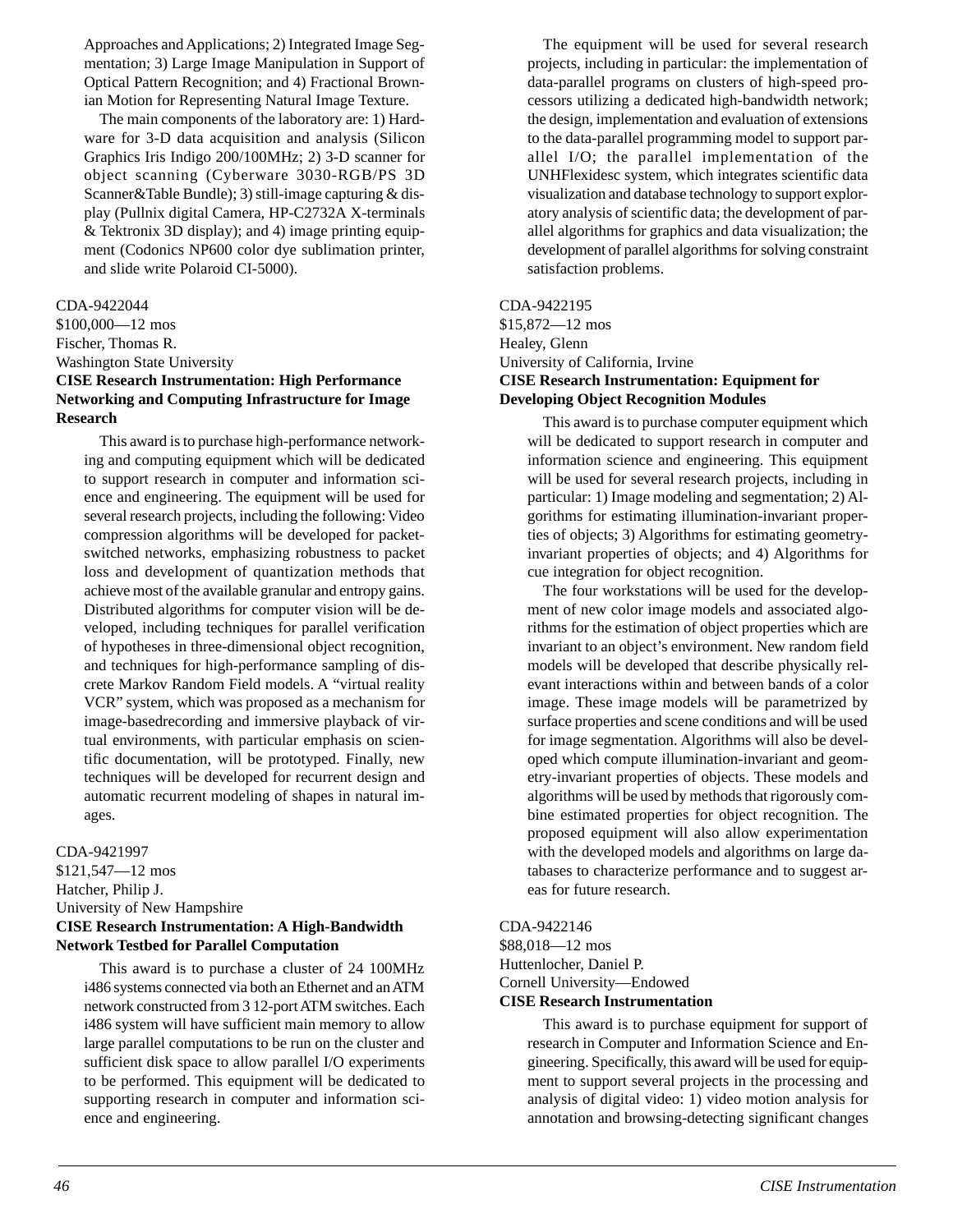<span id="page-45-0"></span>in camera motion and tracking moving objects in order to automatically segment unstructured video; 2) adaptive video compression—using motion segmentation in compression; 3) video transcoding; 4) network protocols for continuous media; and 5) compression—tolerant image analysis—including development of algorithms that operate directly on compressed video data.

### CDA-9422043

\$37,083—12 mos Purushothaman-Iyer, S. North Carolina State University **CISE Research Instrumentation: Analysis and Verification**

### **of Concurrent Systems**

This award is to purchase equipment to support the following two research projects: 1) Automatic Tools for Verification and Debugging of Concurrent Programs and Designs—in order to deal with the state explosion phenomenon inherent in symbolic verification/analysis of concurrent programs and system designs, the first component of this project will involve the investigation of data flow and abstraction for concurrent systems. Reachability based techniques will also be considered for specific properties such as deadlock, starvation and livelocks in concurrent programs. Finally, better algorithms for explaining (to a system designer) the errors detected in a design will be investigated; 2) Error Control in High-Speed Networking—The use of conventional error detection in the face of transmission errors, and subsequent correction of the error, in high-speed networks can lead to rapid degradation of the network. This project will investigate new error control algorithms, their implementation and a study of their performance characteristics. A common characteristic of these two projects is that they involve algorithms which are computation, and memory, intensive.

CDA-9422069 \$100,000—12 mos Jain, Ramesh C. University of California, San Diego **CISE Research Instrumentation: Equipment for Experimental Research in Visual Computing**

For the past decade, the importance of visual computing has increased exponentially. Visual computing, which embraces processing, interpreting, modeling, assimilating, storing and synthesizing visual information, now plays a pivotal role in many fields. These include such subjects as: virtual reality, multimedia, robotics, computer-human interaction, scientific visualization and communication. This award is to purchase equipment for supporting a number of ongoing research projects that are committed to this important field. The goal of these projects is to improve visual information computing through innovative experimental research. The equipment which includes two visualization systems, one realtime image processing subsystem, and a number of visual sensors will be dedicated to support four individual research projects each addressing a different aspect of visual computing, namely Visual Information Assimilation, Visual Interaction through Gesture Recognition, Modeling and Design of Optoelectronic Visual Information Processors, and Physics-based Visualization of Multipedal Walking Systems.

### CDA-9421935

### \$75,429—12 mos Kedem, Zvi M. New York University **CISE Research Instrumentation**

This award is to purchase a small network of workstations with accessories and software to support 4 research projects: 1) Further development of Calypso, a software-based executionplatform for high-performance computing. This experimental project grew out of previous theoretical work dealing with abstract machines. The current prototype will be further enhanced and tested on selected applications. Special attention will be paid to scalability, load balancing, and fault tolerance. 2) Experimentation with Persistent Linda, an implementation of a fault-tolerant Linda built on top of lightweight transactions. Large-scale experimentation will be conducted using multiple machines executing long-running parallel computations. 3) Construction of an experimental platform for the easy implementation and evaluation of fundamental, symbolic computation algorithms. Special attention will be given to making the platform robust, flexible, and portable. 4) Distributed extension to a novel, centralized persistent object system will be developed. The system will be enhanced by new facilities such as type security, distributed locking, distributed synchronization, and collaborative applications.

### CDA-9422014

\$81,017—12 mos Koditschek, Daniel E. University of Michigan, Ann Arbor **CISE Research Instrumentation: Controllers and Visual Sensors for Advanced Robotics**

The University of Michigan has received an award to purchase real-time control and visual sensing hardware, to support research in five robotics projects in the Departments of Electrical Engineering and Computer Science. The research projects include parallel vibratory parts orientation, rigid body manipulations, dynamical acquisition of multiple objects, gestural input recognition systems for remote robot guidance and remote teleoperation, and dynamically interpreted gestural control.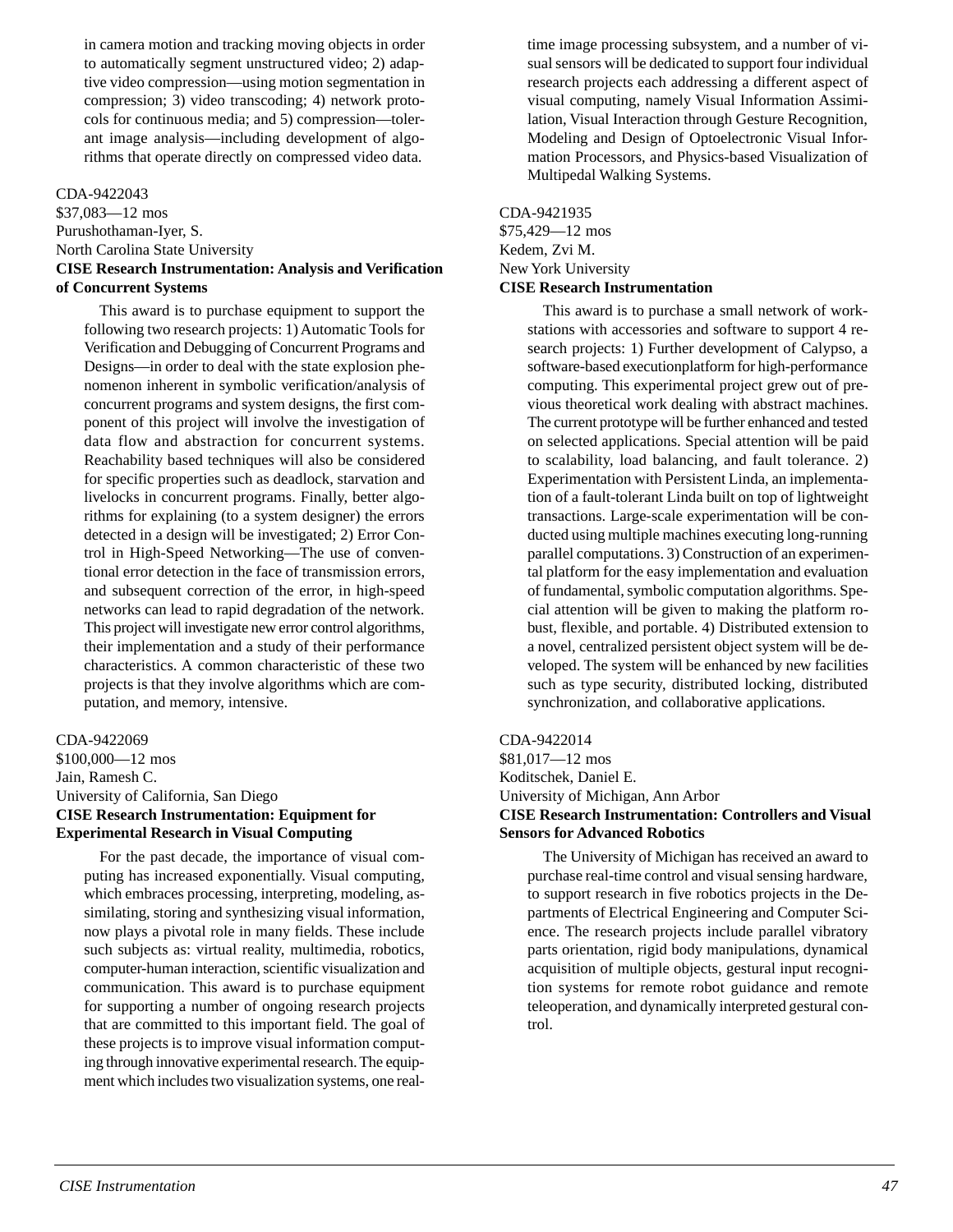<span id="page-46-0"></span>CDA-9422106 \$75,000—12 mos Leahy, Richard University of Southern California **CISE Research Instrumentation: A Computer Laboratory for Multi Dimensional Signal and Image Processing**

This award is to purchase equipment dedicated to research in computer and information science and engineering. Specifically, the equipment will be used for research in multi-dimensional signal and image processing, including in particular: 1) fusion of multimodal neuroimaging data; 2) adaptive quantization of image and video; 3) automatic target recognition via deformable template matching; 4) design of high resolution diffractive optics for photonic interconnections and computing; and 5) advanced adaptive multidimensional and array signal processing. Common to all of these projects is a need for access to fast numerical computation and high resolution visualization and display capabilities. The goal of this project is to set up a state of the art facility for processing, visualization and display of multidimensional data. Towards this end, a computer for high performance numerical computation, and a RAMbased workstation for display of high resolution video image sequenceswith a high performance graphics capability will be purchased.

### CDA-9422288

\$39,203—12 mos Lobo, Niels D. University of Central Florida **CISE Research Instrumentation: Specialized Equipment for Vision and Image Processing**

This award is to purchase a real-time vision system to assist research in three projects: 1) Classify Human Age from Faces; 2) Visual Gesture Recognition; and 3) Multi-frame Order Statistics in Image Processing.

In the first project, the research addresses the limited task of age classification of a facial image into a baby, young adult, and senior adult. It addresses the difficult issues of age classification of faces that are engaged in activity, i.e., not simply mugshots.

The second project investigates performing gesture recognition based on motion information. The current library of gestures contains seven gestures: Left, Right, Up, Down, Rotate, Grab, and Stop. It is proposed to extend the method to 3-D gesture recognition. A 3-D hand model using Generalized Cylinders, will be employed and motion parameters will be estimated to compute 3-D hand trajectories. Gesture recognition becomes more realistic with a 3-D, rather than a 2-D, approach.

The third project deals with the real-time performance of multi-frame order statistics involving median filtering. It is proposed to extend median and order statistic based filtering to 3-D by using spatio-temporal filtering (multiple successive images). It is also proposed to extend methods for suppression of narrow-band (periodic) interference to 2-D (for images).

### CDA-9422092 \$55,000—12 mos Medhi, Deepankar University of Missouri **CISE Research Instrumentation**

This award is to purchase multi-processor computer equipment which will be dedicated to support research in Computer Science Telecommunications Program at the University of Missouri-Kansas City. The equipment will be used for several research projects, including in particular: "Routing and Design of Wide-Area Broadband Networks," "Call Admission for Video Traffic in High Speed Networking," "High Speed Integrated ATM Networking," "Self-Routing and Network Embedding Problems in Parallel Processing," and "Evaluation of the Signaling System No. 7 Protocol for Emerging Services". To conduct these research projects, the hardware platform will be used for solving large-scale network optimization problems, for doing extensive simulation of networks and network protocols, for doing statistical analysis of traffic data, and for solving computing intensive problems in parallel processing. The multi-processor computers with large memories provide a flexible computing environment by making efficient use of resources and making it possible to solve large models in a timely manner, thus resulting in effective research.

### CDA-9422135

\$76,945—12 mos Moon, Jay University of Minnesota **CISE Research Instrumentation**

> This award is to purchase equipment for characterizing major disturbances and designing effective equalization schemes for high density data storage channels. Advanced signal processing and communications techniques are playing an increasingly important role in improving reliability and storage capacity of magnetic data storage systems. Although similar to most communication channels in many respects, magnetic storage channels suffer from channel disturbances that are considerably different from those observed in other communication channels. Presently, a communication channel model describing the read and write processes in the high density magnetic channel corrupted by nonadditive media noise and nonlinear distortion is being developed. The effective equalization and channel estimation schemes suitable for magnetic recording under such severe channel conditions are also being investigated. Experimental disk spindle systems are under development to pursue the channel characterization and signal processing research. The equipment will be used to develop these experimental test spindle systems to support several research projects, including in particular: characterization of nonlinearity, design of nonlinear equalizers, adaptive channel identification/equalization, characterization of transition noise, and design of a read transducer for narrow track recording.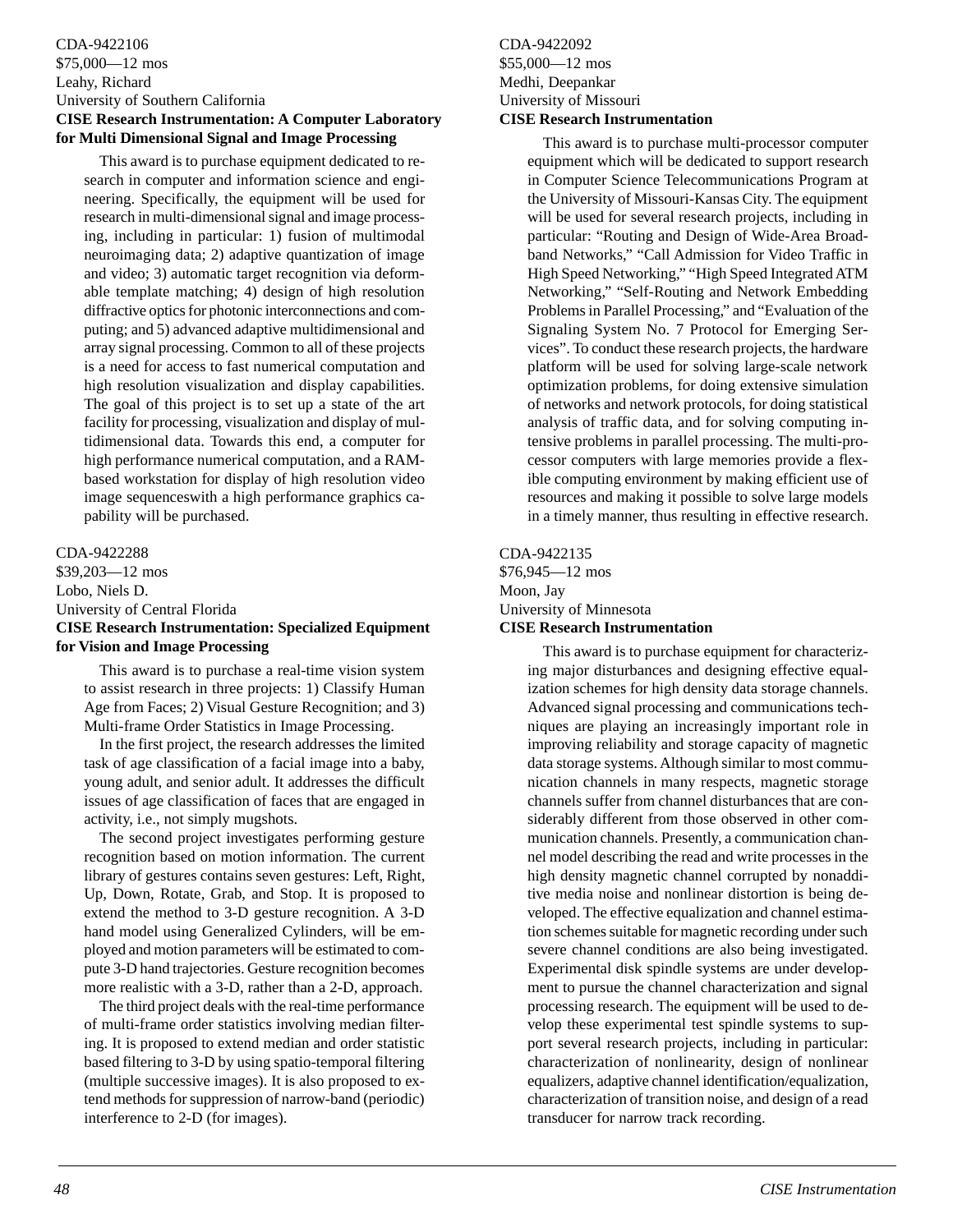### <span id="page-47-0"></span>CDA-9422087 \$118,094—12 mos Nakajima, Kazuo University of Maryland, College Park **CISE Research Instrumentation: High-Performance System Prototyping and Testing**

This award is to purchase a VLSI tester which will be dedicated to support research in computer and information science and engineering. The equipment will be used for several research projects, including in particular: High-frequency Digital and Analog Electronic and Optoelectronic Integrated Circuits, Prototyping and Testing Integrated Circuits for Biological Applications, Minimizing the Cost of Production Testing of Analog Integrated Circuits, Prototyping and Testing of High-Performance VLSI Signal/Image Processors, and Prototyping and Testing of Application-Specific RISC Processors and Concentrator Switches.

### CDA-9421532

\$17,100—12 mos Nelson, Randal C. University of Rochester

### **CISE Research Instrumentation: High-Performance Vehicle with Visual and Deictic Control**

This award is to support the research effort for the University of Rochester's Computer Science and Mechanical Engineering Departments to build and control a pair of small, off-road vehicles; one human-piloted, and one computer-controlled. Intrinsically interesting aspects of the equipment are low cost, off-road capability, and relatively high speeds (50 kph). The two vehicles will support research on semi-autonomous control, real-time visual processing, real-time decisionmaking, control learning, and simulation.

The research issues center around semi-autonomous or "deictic" control in which visual or symbolic commands are passed to the computer-controlled vehicle for local interpretation. This control style is increasingly popular for difficult, real-time control tasks (e.g. telemanipulation) in which neither full autonomy, nor direct teleoperation is feasible. Rochester will continue working on this topic.

Deictic control does not solve all control problems: control learning can play an important role. Two aspects of control learning will be investigated: learning tunable "motor skills" necessary to cope with high-speed situations, and, at a higher level, learning sequences of appropriate actions. Both types of learning are already under investigation at Rochester. Today's learning algorithms often receive initial training in simulation, so sophisticated simulation work already underway will be used.

### CDA-9422038 \$150,000—12 mos Rice, John R. Purdue University **CISE Research Instrumentation: High Performance Networks and Visualization**

This award is to purchase ATM network equipment and a high performance visualization machine to support five researchprojects. Four projects need to pre- and post-process massive data sets on a supercomputer; this requires high performance for both visualization graphics capabilities and networking. The fifth project needs the network for its studies in high performance interactive simulation with networks of heterogeneous computers. The network will connect the 140-processor Paragon in the Computing Center with research laboratories in the Computer Science Department; it will also interconnect various machines in these laboratories. The high performance graphics machine will allow effective visualization in the laboratory of massive data sets (3D to 5D with hundreds of megabytes) arising from 1) partial differential equations (5D data sets are generated by functions defined on 3 space dimensions and time), 2) geometry modeling and imaging in medical, geophysical and design applications, and 3) macromolecular structure analysis for viruses and proteins. The graphics machine will be shared with the heterogeneous network project.

### CDA-9421531

\$50,000—12 mos Salzberg, Steven L. Johns Hopkins University

### **CISE Research Instrumentation: Distributed Data Mining in Large Databases**

This award is to purchase equipment to be used for three distinct research projects. The first project focuses on computational biology, especially on distinguishing exons and introns in raw DNA sequence data using statistical analysis and machine learning algorithms. This project will also study algorithms for searching protein sequence databases to find fundamental building blocks called motifs. The second project is a continuation and extension of previous work on analysis of very large databases of astronomical images from the Hubble Space Telescope and ground-based telescopes. The development of automated classifiers to these databases is crucial for the success of astronomical sky surveys, in which data on hundreds of millions of celestial objects needs to be collected and classified in real time. In the third project, the research group will develop distributed versions of their corpus-based language learning algorithms, which will allow them to run many more experiments and to make much more rapid progress in this research area. The algorithms under development, which are computationally intensive, automatically acquire linguistic information from large text corpora, instead of hav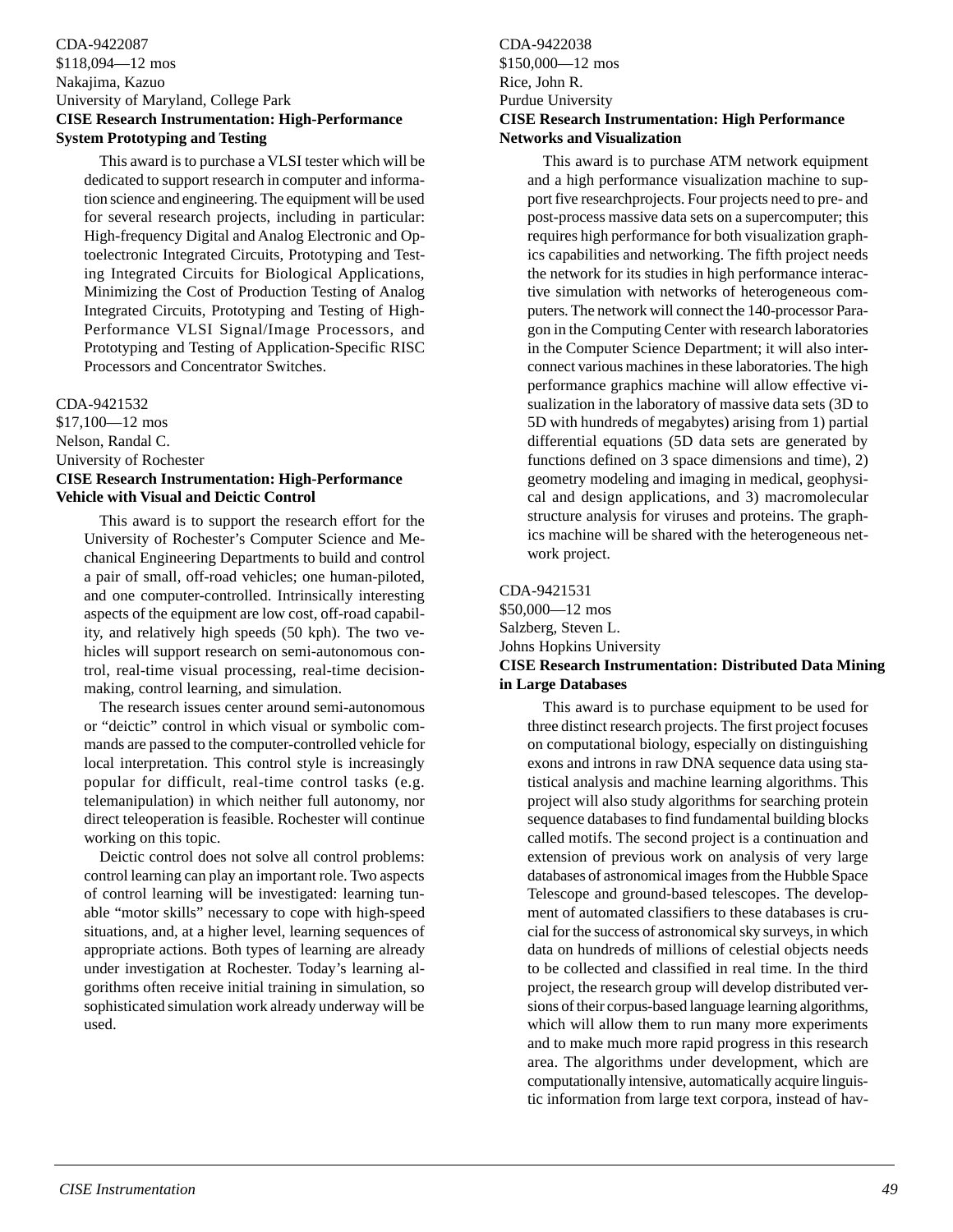<span id="page-48-0"></span>ing people manually input this information based upon their linguistic intuitions.

CDA-9422033 \$104,000—12 mos Schwan, Karsten Georgia Techology of Institute CISE Research Instrumentation: Interactive Distributed Computing

This award provides support for the acquisition of a computational cluster of 10 Sun SPARCstations, and 2 user-interface capable SGI Indy workstations. The research projects to be supported include interactive scientific programs, distributedcollaboration, interactive simulations, and efficient state sharing in interactive systems.

A goal of the research is to develop systems and user interface technologies that will allow the realistic solution of problems using computing, networking and user interface capabilities. Primary research projects include on-line interaction with scientific simulations running on multiple, networked parallel machines; collaboration support systems that will allow users to collaborate over long distances; interactive simulations that will allow end users to run and view system simulations in conjunction with actual system operation; and development of operating system technologies that address the efficient sharing of state on single parallel machines and across multiple networked workstations or super-computers.

### CDA-9421978

\$110,651—12 mos Singh, Ambuj University of California, Santa Barbara **CISE Research Instrumentation: A Proposal for High-Speed Cluster of Workstations**

This award is to purchase an ATM network which will be used for several research projects: design of a platform for evaluating shared memories and coherence protocols, networking research, image databases, and high performance transaction processing. The proposed research on distributed shared memories will extend an existing simulation and evaluation platform by providing efficient interfaces, implementation of objects, fault tolerance, and simulation using semantic information. The networking research will deal with a number of critical issues in ATM network design, modeling, and applications: traffic shaping, heterogeneous traffic modeling and measurement, the delivery of IP traffic over ATM, and the design and construction of native-mode ATM protocol stacks to support multimedia applications. The project on image databases will explore efficient content-based image retrieval mechanisms with the help of dynamic and adaptive index structures. The overall goal is to support efficient similarity queries as well as to develop fast browsing techniques. Finally, the proposed research on high performance transaction processing will implement and study the performance of a shared nothing system using weak memories and data partitioning techniques.

### CDA-9422123

\$101,232—12 mos Volz, Richard A. Texas A&M University **Instrumentation Grant for Research in CISE: Telecommuications in Virtual and Real Environments**

This award is to purchase equipment to support research in distributed real and virtual environments, including: 1) Attentive Model for Video Telecommunication—A framework for video analysis utilizing visual attention theory and eye movements is expected to yield high compression ratios; 2) Attention-Based Graphical Display of Complex Virtual Environments—An attentive display-time compression strategy will be developed, which tracksthe viewer's eyes and matches the imagery to the perceptual limitations of the human visual system; 3) Intelligent Control in a Telerobotic Network Using Predictive Simulated Reality—To counteract problems over long distances, predictive simulation and intelligent control are planned, in which the operator enters a virtual world corresponding to the real world; 4) Developing a General Framework for Natural and Precise Gestural Manipulations—A logical hand device to support precise and natural hand manipulations in virtual environments, e.g., a general framework to compose and manipulate 3-dimensional widgets and a subgesture alphabet to tokenize American Sign Language are presently being developed; 5) Rehabilatory Head Mounted Display Applications for the Physically Challenged—Virtual Reality technology are used to aide in the diagnosis and monitoring of subjects participating in physical rehabilitation and training programs, through the use of body tracking devices and Augmented Reality displays.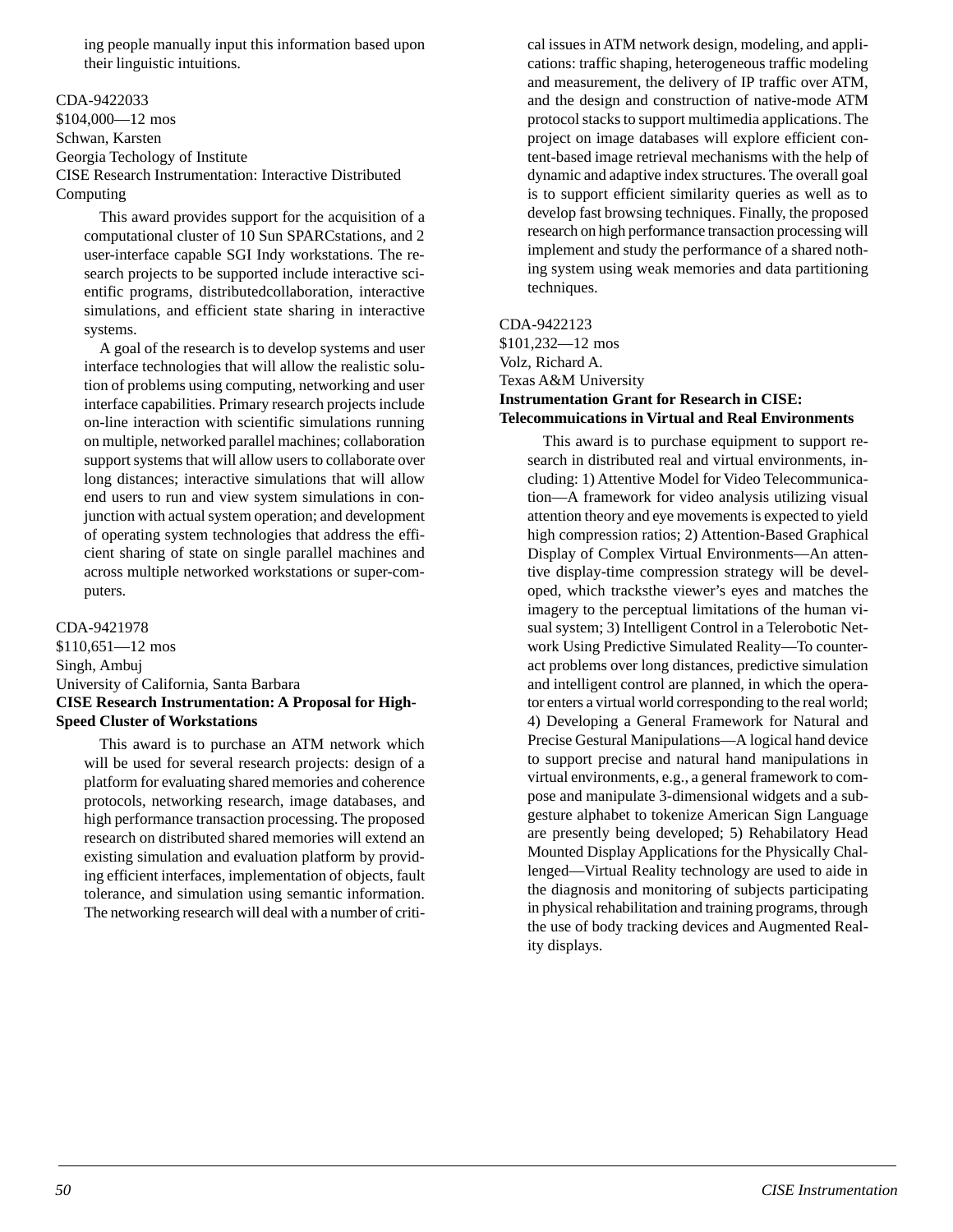# **CISE Special Projects**

### <span id="page-49-0"></span>CDA-9412718 \$78,194—12 mos Alo, Richard University of Houston-Downtown **Special Project: Visiting Scientist Programs for Minority Institutions and Small Colleges**

This project is designed to strengthen the research and related educational activities in computer and information science and engineering at minority institutions without doctoral programs. For the twenty-five selected institutions, it provides funds for Visitation Programs by recognized computer scientists, engineers and educators who can respond to the needs of the program proposal submitted by the institution to the Program Committee and who will establish a working relationship with the institution that is expected to extend beyond the period supported by this grant. The project includes a strong evaluation component that extends throughout the period of the grant.

CDA-9522128 \$50,000—12 mos Bennett, Jerome NASA-Goddard Space Flight **Special Project: 5th Annual MU-SPIN Conference (1995) and Supplemental Support for on-campus Regional Training Workshop**

The Minority University Space Interdisciplinary Network, MU-SPIN, is a program for minority institutions, as well as colleges with significant minority enrollments, which is oriented around wide area networking technology and its use in supporting interdisciplinary research. Sponsorship is by the NASA Goddard Space Flight Center, Data and Computing Division, the University Programs Office, the Equal Opportunity Office, and NASA Headquarters. Based on the success of the 1991-1994 meetings, this project is to support the fifth meeting of the MU-SPIN User Working Group, October 4-7, 1995, at Morgan State University, as well as a set of smaller workshops to be held during the year as a supplement to the workshops are to provide opportunities for discussions on networking, communications, and infrastructurebuilding and for the exchange of ideas on networking and communications to support interdisciplinary research. Funding will support the cost of participant travel, meals, and arrangements for the October meeting and expenses for the smaller workshops. The project is directly related to the interests of the Computer and Information Science and Engineering Directorate in that CISE is actively supporting programs to enhance the opportunities of underrepresented populations in the computing field. Access to adequate facilities, and the interchange made available by the network connections is an important aspect of this effort, and the programs of the large October meeting and those of the smaller workshops are expected to enhance the opportunities of the participants.

CDA-9422295

\$225,000—12 mos Blumenthal, Marjory S. National Academy of Sciences **Renewal of Core Support for the Computer Science and Telecommunications Board**

This project analyzes a type of law that has become very important in the business economy of the United States, but that has been largely ignored by legal scholars: private commercial law developed by trade associations and enforced through association-run arbitration tribunals. This private law exists in a wide variety of industries such as grain, textiles, rubber, movies, and diamonds. It is embodied in detailed rules and standard form contracts that cover most of the same aspects of commercial transactions as the Uniform Commercial Code (UCC). These rules are supplemented by customs and usages of trade as well as by industry specific ethical codes that set out standards defining proper commercial behavior. These standards are similar to the UCC's obligations of good faith and fair dealing, but tend to be far more specific. The tribunals that enforce these rules operate under detailed procedural codes. This project will explore why these private legal systems developed and endured. In addition to in-depth case studies of several private law systems, the project will create a data base of trade rules, standard form contracts, ethical rules, association by-laws, and procedural rules, as well as information about the associations obtained through interviews. It will seek to establish the substance and extent of private commercial law and compare and contrast this law with the formal commercial law produced by the state. The analysis will be presented in a book entitled THE NEWEST LAW MERCHANT: PRI-VATE COMMERCIAL LAW IN THE UNITED STATES. It will focus on the reasons for the development of the private law systems, the costs and benefits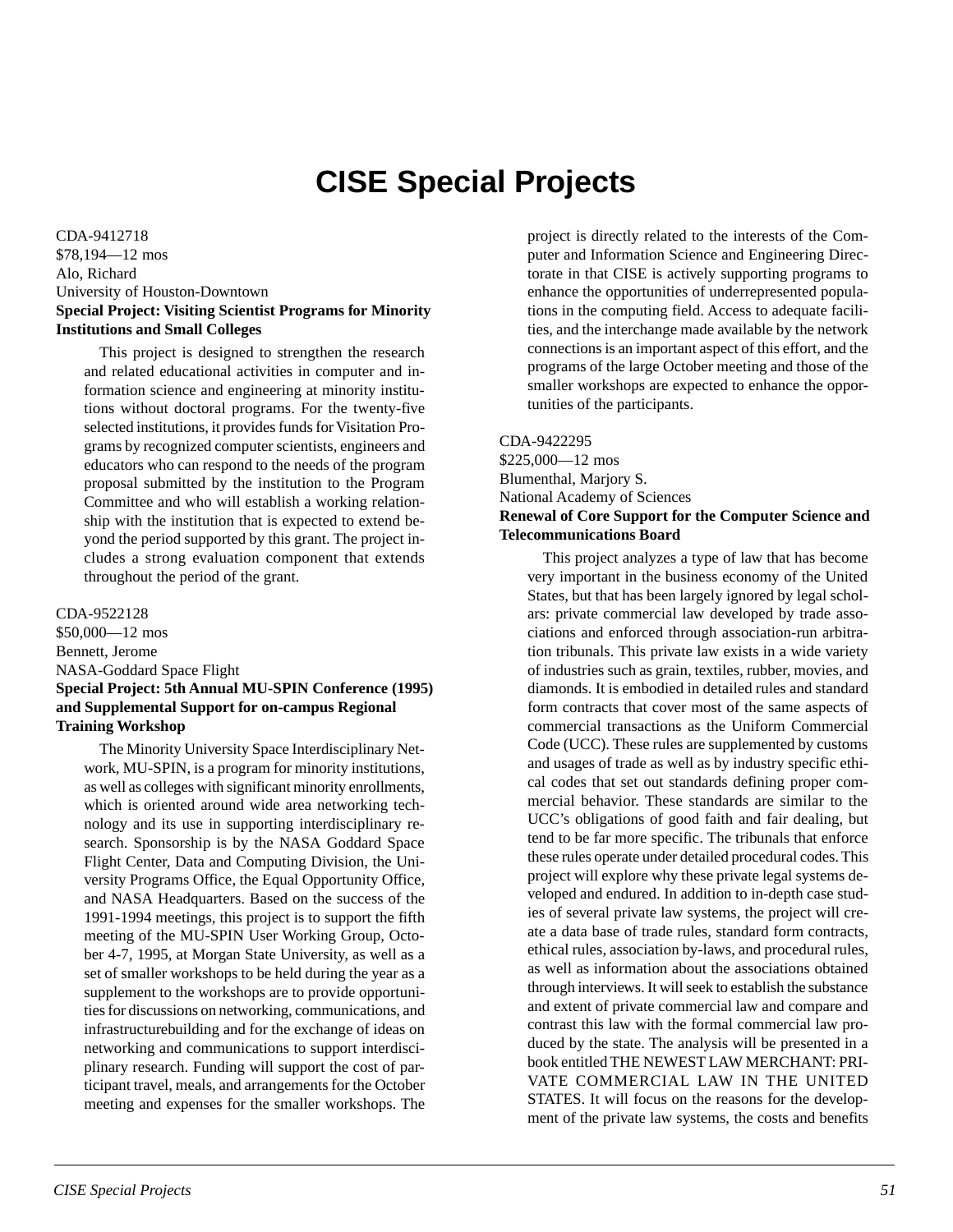<span id="page-50-0"></span>associated with their use, and the mechanisms through which the enforcing tribunals achieve compliance with their rulings without recourse to the courts. It will thus make a contribution to understanding dispute resolution in the United States in both the private and public spheres.

### CDA-9424506

\$14,866—12 mos

Carroll, John M.

Virginia Polytechnic Institute and State

(Split funded with Division of Information, Robotics and Intelligent Systems \$5,000 and Division of Networking and Communications Research and Infrastructure \$5,000) Total award \$24,866

### **Building a History of the Blacksburg Electronic Village**

This project will organize extant documents and other related materials pertaining to the Blacksburg Electronic Village (BEV). In addition to facilitating the time-critical development of an in-depth history, this project will provide the beginning for a self-sustaining digital library for the BEV. As such it will be the first step in the development of histories of the evolving Village information systems and a reference model for other community networking projects.

### CDA-9526518

\$47,725—12 mos

Coleman, Don

Association of Computer Science & Computer Engineering Departments at Minority Institutions

### **Special Project: Curriculum Workshop on the Introduction of High Performace Computing into Undergraduate Computing Programs**

This award provides support for a workshop on "Introduction of High Performance Computing in Undergraduate Computing Programs" to be held at the 1995 ADMI meeting. The annual ADMI meeting brings together faculty from a large number of minority institutions. The goal of this workshop is to provided participants with a comprehensive overview of computational science curricula and hands-on experience with the use of the Internet and HPCC shared resources. The workshop program includes a series of lectures by experts in the field, discussion of possible curricula implementations, and demonstrations and hands-on experiences in the use of the Internet, Netscape, and the World Wide Web.

### CDA-9503166

\$27,711—12 mos Glinert, Ephraim Renesselaer Polytech Institute **Ensuring NII Accessibility: A Research Agenda**

This award is for the funding of travel and subsistence for participants in a workshop setting a research agenda for facilitating the use of the National Information Infrastructure by the handicapped and elderly. The workshop is being held on October 30, 1994 and a report on the research agenda will be issued as part of this award.

### CDA-9522903

\$25,000—12 mos Kennedy, Ken William Marsh Rice University **Special Project: A Student Conference on Computational Science and Engineering for Minority Institutions in the South-Central United States**

This grant provides funding to support the travel of students selected to present research papers at the first student conference of the South-Central Computational Science in Minority Institutions Consortium (SC-COS-MIC). The consortium includesmajor research institutions, minority universities and colleges, community colleges, and independent school districts located in Louisiana, Texas, Oklahoma, Arkansas, New Mexico, and Arizona. Students from all of the institutions in the consortium are expected to present papers at the conference, which is scheduled for October 22-25, 1995.

### CDA-9424504

\$31,150—12 mos Lewis, Jesse C. Norfolk State University **Special Project: Maximizing The Impact of Conference Attendance Travel Grant: WCCE 95**

This grant is to provided partial support for 15 faculty members from minority institutions to attend the Sixth IFIP World Conference on Computers in Education in Birmingham, U.K., July 23-28, 1995. The 15 attendees are being selected from among the 120 individuals who were participants on similar NSF travel awards to the National Educational Computer Conferences (NECC), in 1992, 1993, and 1994, and are in attendance at NECC 95. Selection is based on specific accomplishments of the individual that resulted from participation in the previous conferences. This grant is expected to have significant impact on the professional development of faculty at minority institutions and hence on the human infrastructure of U.S. science and engineering.

### CDA-9528079

\$49,986—12 mos Vaina, Lucia Boston University

### **Special Project: The Majic Hat: An Adaptive Solution for Enhancing Visually Guided Mobility of the Visually**

### **Impaired**

This project is a Small Grant for Exploratory Research. The feasibility of new approaches to vision applied to recognition problems of use to the visually impaired is investigated. These approaches combine coarse, easily obtainable, visual data with novel adaptive learning algorithms to recognize features such as moving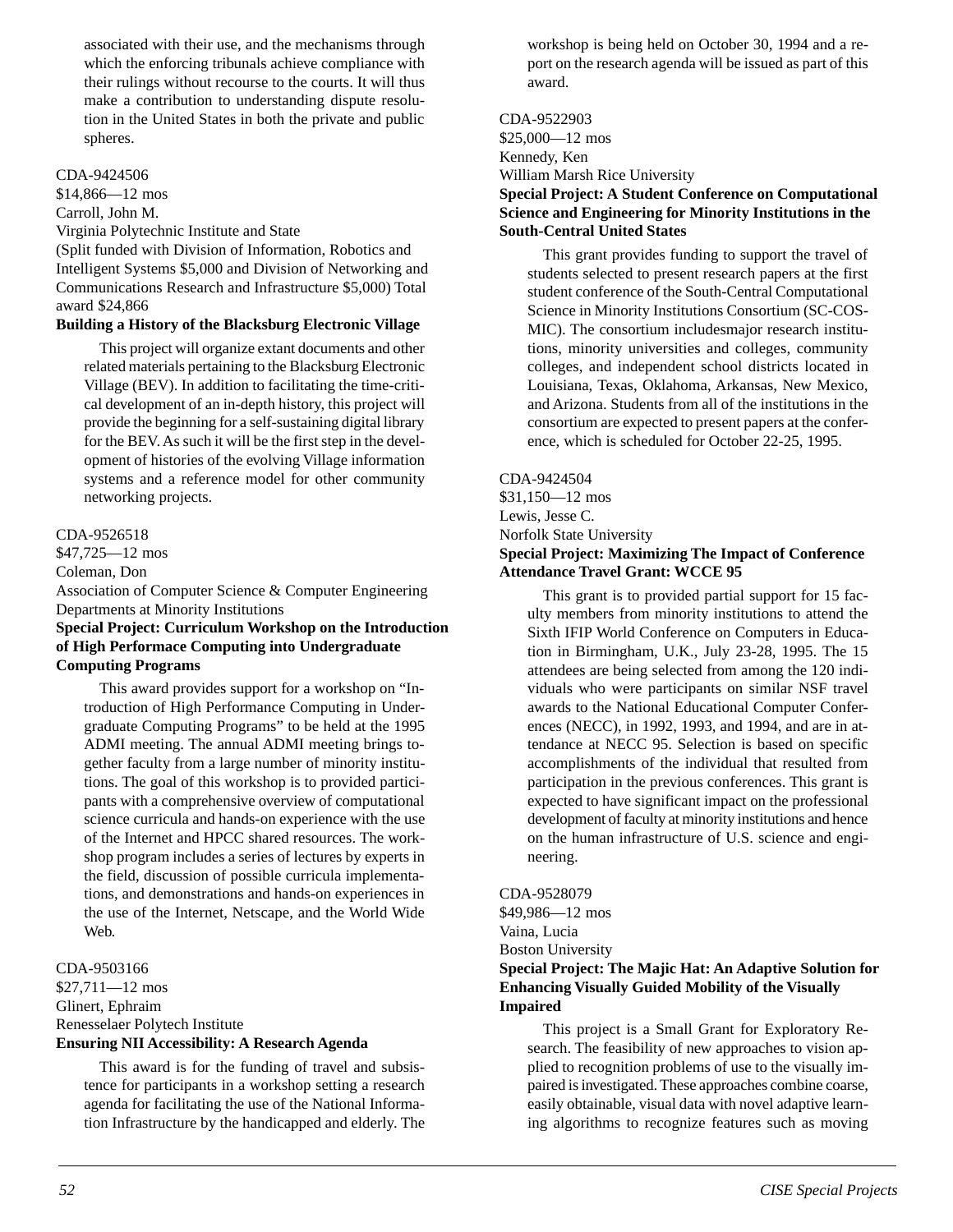<span id="page-51-0"></span>objects and terrain irregularities. The results of this research project will be a feasibility study as to the robustness and practicality of this approach in developing a "magic hat"—an aid to the visually impaired consisting of a sensor and computation ring that would be worn by users as a hat and which adaptively warn the user of hazards.

### CDA-9529074

\$168,080—12 mos Weingarten, Frederick Computer Research Association **Working Symposium of New Information Technology and Education: A Research Agenda**

This workshop will bring together over 100 key researchers in computer science, and educational technology to discuss future trents in research and develop a research agenda. The workshop will have six parallel working sessions which will focus discussion and develop working papers on set of key research topics in the field of educational technology. These papers willbe assembled with an overview paper and distributed widely.

CDA-9505200 \$8,000—12 mos Yanco, Holly A Wellesley College (Split funded with Division of Information, Robotics and Intelligent Systems \$3,000) Total award \$11,000 **Special Project: Towards assistive robots for the disabled**

This project will adapt general mobile robotics research to the specific problem of a wheelchair robot. A wheelchair robot kit, with a notebook computer providing the platform for the user interface, will be utilized to create a low-cost, general-purpose wheelchair robot that can be used as a navigational assistant in wheelchair accessible indoor environments. The system is planned to be easy to use and to increase the efficiency of the user's travel in the wheelchair.

Seven women students at Wellesley College will be involved with the Principal Investigator in the project. Since women are underrepresented in computer science and engineering in general and in robotics in particular, this project is particularly appropriate in the opportunity it provides to expose women undergraduates to possibilities in research activities and to encourage them to continue with further study in this area. With the planned complementary educational activities, the project will also bring new technical breadth to their computer science education at this liberal arts institution.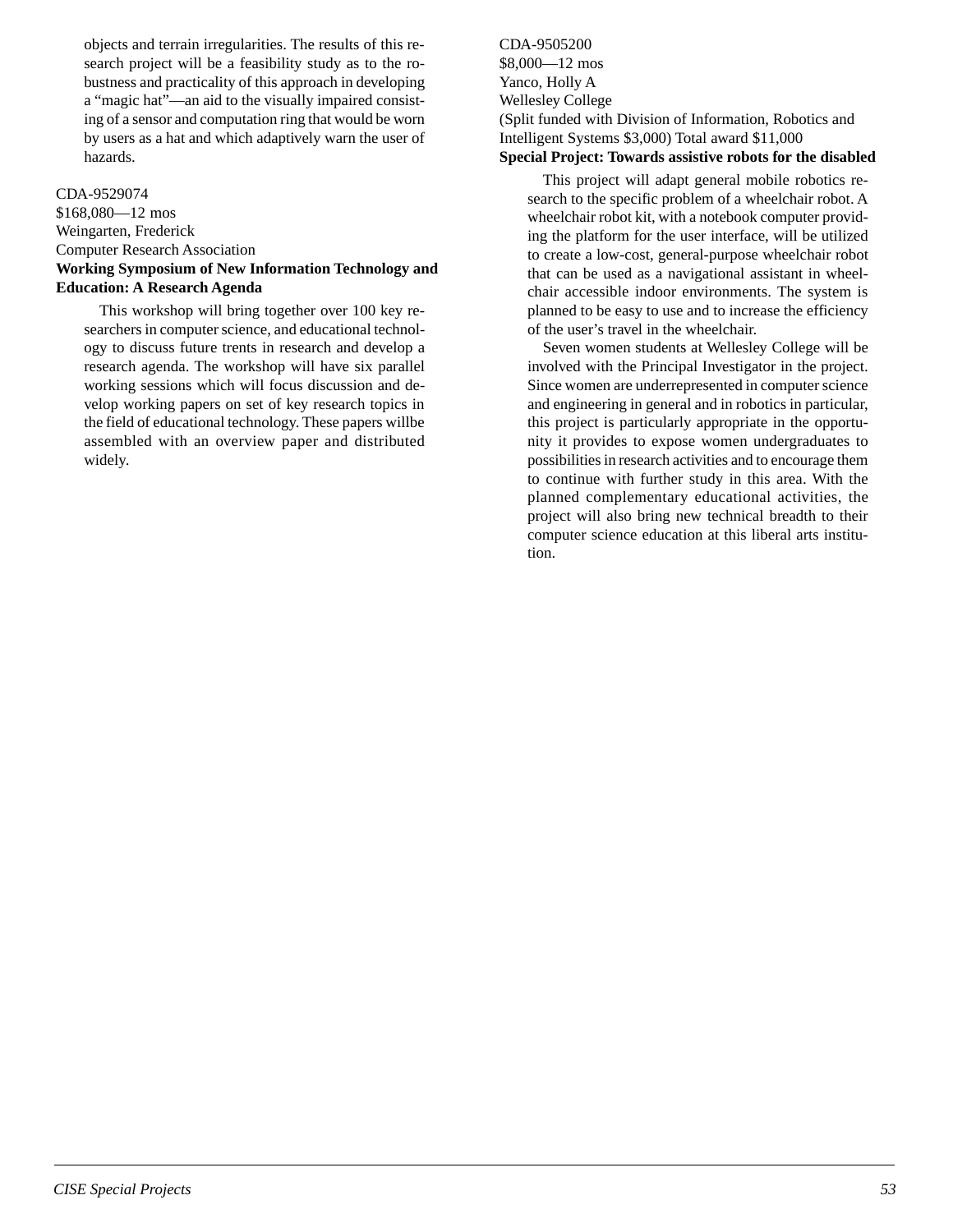# <span id="page-52-0"></span>**CISE Research Experiences for Undergraduates**

CDA-9322371

\$41,295—12 mos Berque, David Depauw University

### **REU Site: Research Experiences in Computer Science and Computational Mathematics for Undergraduates at Liberal Arts Colleges**

This program is intended to encourage talented undergraduates to pursue graduate study and research careers in Computer Science and Computational Mathematics. To achieve this goal, the program helps the students to experience, first-hand, several of the most rewarding activities that characterize most graduate programs and research careers. Specifically, the program gives eight student participants during each of three summers the opportunity to:

1. Conduct Research: Each of the eight students are paired with a faculty mentor who guides the student in carrying out a research project.

2. Disseminate Information: The program sponsors a seminar series in which the students regularly explain the progress of their research to the entire group. Each student also prepares a As part of the recruiting process, each C student provides a letter of support from a faculty member who agrees to arrange for the student to present the results of his/her research at the student's home institution during the following academic year.

3. Participate in a Community of Scholars: By providing a set of common experiences for the students, the programencourages these young researchers to build an informal community of scholars among themselves. The common experiences include participation in critiques of student talks, periodic group lunches, and attendance at presentations given by faculty members and guest speakers on various topics (e.g., discussion of a research interest, description of a particular career option, and discussion of the process of applying to graduate school.)

### CDA-9322010

### \$45,195—12 mos Cordes, David University of Alabama, Tuscaloosa **REU Site: University of Alabama Undergraduate Computer Science Research Program**

The University of Alabama Computer Science Undergraduate Research Program brings together nine students from small schools throughout the South. They participate in ongoing research projects with the faculty members in the Computer Science Department (and closely related disciplines) at The University of Alabama. The program is ten weeks in duration, spanning the same time frame as the summer term at the University of Alabama.

Individuals from small, primarily undergraduate schools in the South are the major focus of this program. Emphasis is placed on the recruitment of female and minority students. The program actively recruits students from Colleges and Universities across the South. Students from institutions that lack a graduate program in Computer Science, as well as predominately minority institutions, are the major focus of the recruiting efforts. The program at the University of Alabama targets students who have completed three years of studies and have an interest in participating in current research efforts underway in the Department.

### CDA-9423943

\$34,000—12 mos Dershem, Herbert L. Hope College **REU: An Undergraduate Research Participation Program in Computer Science**

The REU program at Hope College is designed to provide talented undergraduates with a meaningful research experience that will encourage them to consider in computer science research. The goal is to expose the students to the techniques, attitudes, and rewards of computer science research and to provide encouragement and direction in the pursuit of such a career. Women and minority students will be strongly recruited. Six participants will be selected each year, three from Hope College and three from other institutions. Those students will work for ten weeks during the summer in close collaboration with a Hope faculty mentor. Students will have the opportunity to use the Hope College Computer Science SUN SPARCstation network as well as the INMOS transputers. Areas of research include parallel algorithms, system development environments, data communications, voice recognition, graphics algorithms, algorithm animation, and programming language comparisons. The students will perform independent research, give oral presentations on their work,attend workshops on graduate school, prepare scientific papers, and present their work at seminars at their home institutions.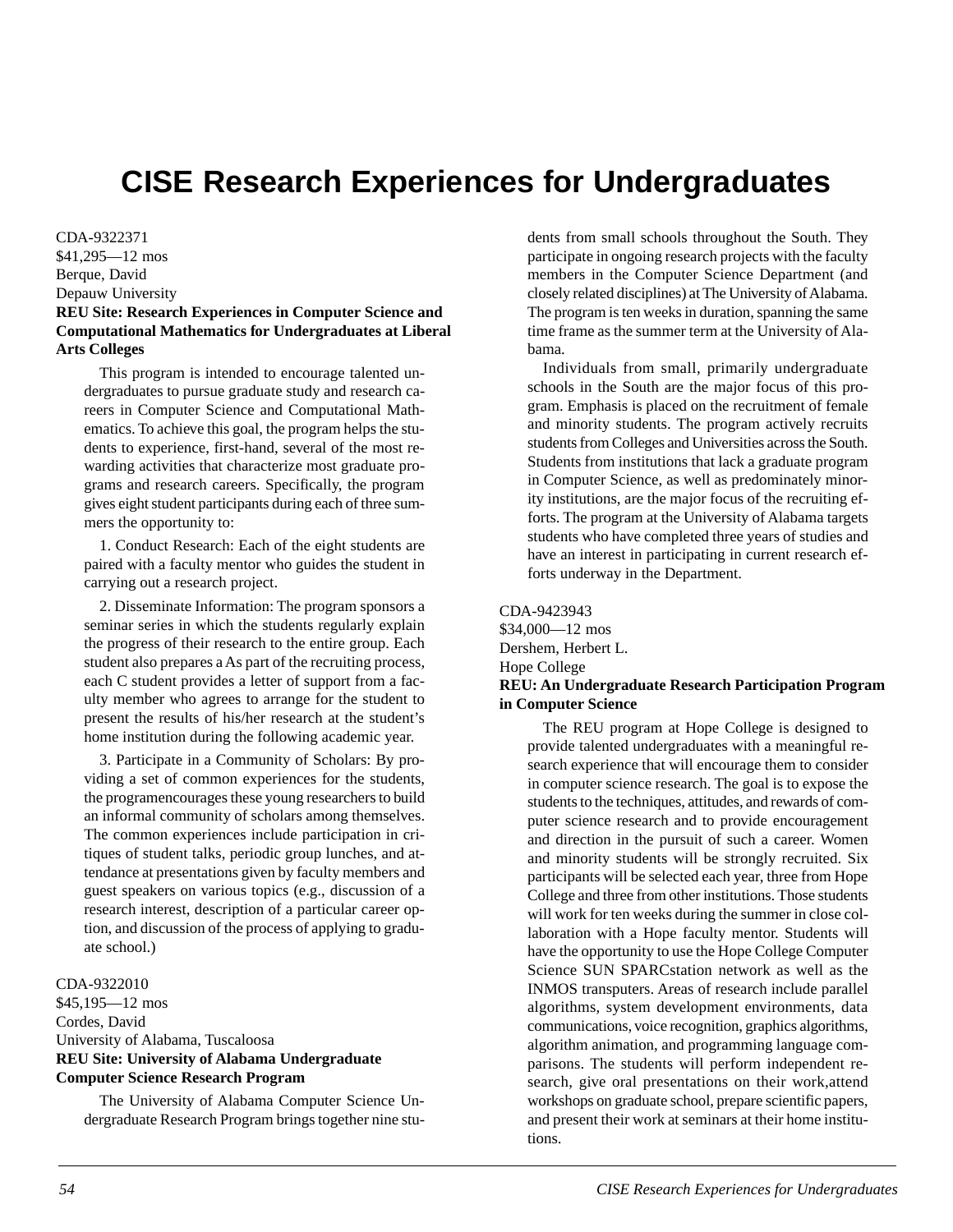### <span id="page-53-0"></span>CDA-9542161 \$4,131—6 mos Dershem, Herbert L. Hope College **REU Supplement: An Undergraduate Research Participation Program in Computer Science**

This supplement to the REU Site Award at Hope College provides funds to cover the charge to the grant of the mandated cost of the employer's FICA contribution. This charge is due to changes in procedures at the College following an auditor's review and would otherwise result in a reduction in funds to the planned activities of the grant.

### CDA-9424332

\$63,652—12 mos Fox, Geoffrey Syracuse University **REU: REU Site Program in High-Performance Computing and Communication**

The Northeast Parallel Architectures Center (NPAC) at Syracuse University will offer a summer REU site program for 12 undergraduate participants each year for 3 years. The program will offer research in High Performance Computing and Communications (HPCC) and will involve faculty from NPAC, the College of Engineering and Computer Science, the Department of Physics, and the Newhouse School of Public Communications. This program will be a continuation of the successful REU program at NPAC over the past four years. Research stipends will be awarded to talented and motivated undergraduate students entering their junior and senior years. At least 8 of the 12 REU participants will be selected from external applicants attending other colleges and universities. Women, minorities, and disabled students are especially encouraged to apply. The program will last 10 weeks each summer. The focus of the research topics will be high performance computing and communication applications in physics and media communications. Faculty will supervise projects in such topics as parallel computing languages, software and algorithms, computational fluid dynamics, computational physics, optimization problems, computer graphics and virtual reality, parallel databases, natural language processing, high-speed networking and ATM technologies, development and application of multimedia technologies such as video-on-demand and the World Wide Web, and the use of HPCC for education.

CDA-9424015 \$46,263—12 mos George, K.M. Oklahoma State (Split funded with Division of Computer and Computation Research \$5,000) Total award \$51,263 **REU Site in Computer Science at Oklahoma State University**

This project will provide an environment for minority undergraduate students to experience research in Applied Computer Science. Ten minority students will be recruited to the REUprogram. Minority institutions without graduate programs in Computer Science will be the main focus of the recruitment effort. The major components of the REU program are a summer research project and a one day mini-seminar during the academic year. The participants will be given well defined research projects and will participate in ongoing research projects. They will also have the opportunity to interact with faculty and graduate students. The research projects will be designed such that the participants can be co-authors of papers. Such experience is expected to encourage the participants to continue their education into graduate school and move on to research careers. The participants will be matched with faculty members based on their interests. Examples of projects (not an exhaustive list) are simulation of architectures and protocols, and developing efficient implementations for abstract data types in shared memory and distributed memory machines. The participants will work in small groups under experienced professors. They will be expected to write a paper describing their research and present the results in a mini-seminar to be organized during the academic year. Contact with the students will be maintained throughout the academic year.

### CDA-9224933 \$40,000—12 mos Gray, Paul R. University of California, Berkeley **REU Site: Summer Undergraduate Program in Engineering at Berkeley**

This project will bring seven undergraduate students to the University of California, Berkeley for an eight week period in each of the summers of 1993, 1994, and 1995. The research projects will focus on microelectronics, communications, and computer science. The participants will have completed their junior year, and will all be women, or members of an underrepresented ethnic minority. In addition to working one-on-one with a faculty member in the Department of Electrical Engineering and Computer Science, each participant will be assigned to a graduate student co-mentor of the same gender or ethnicity.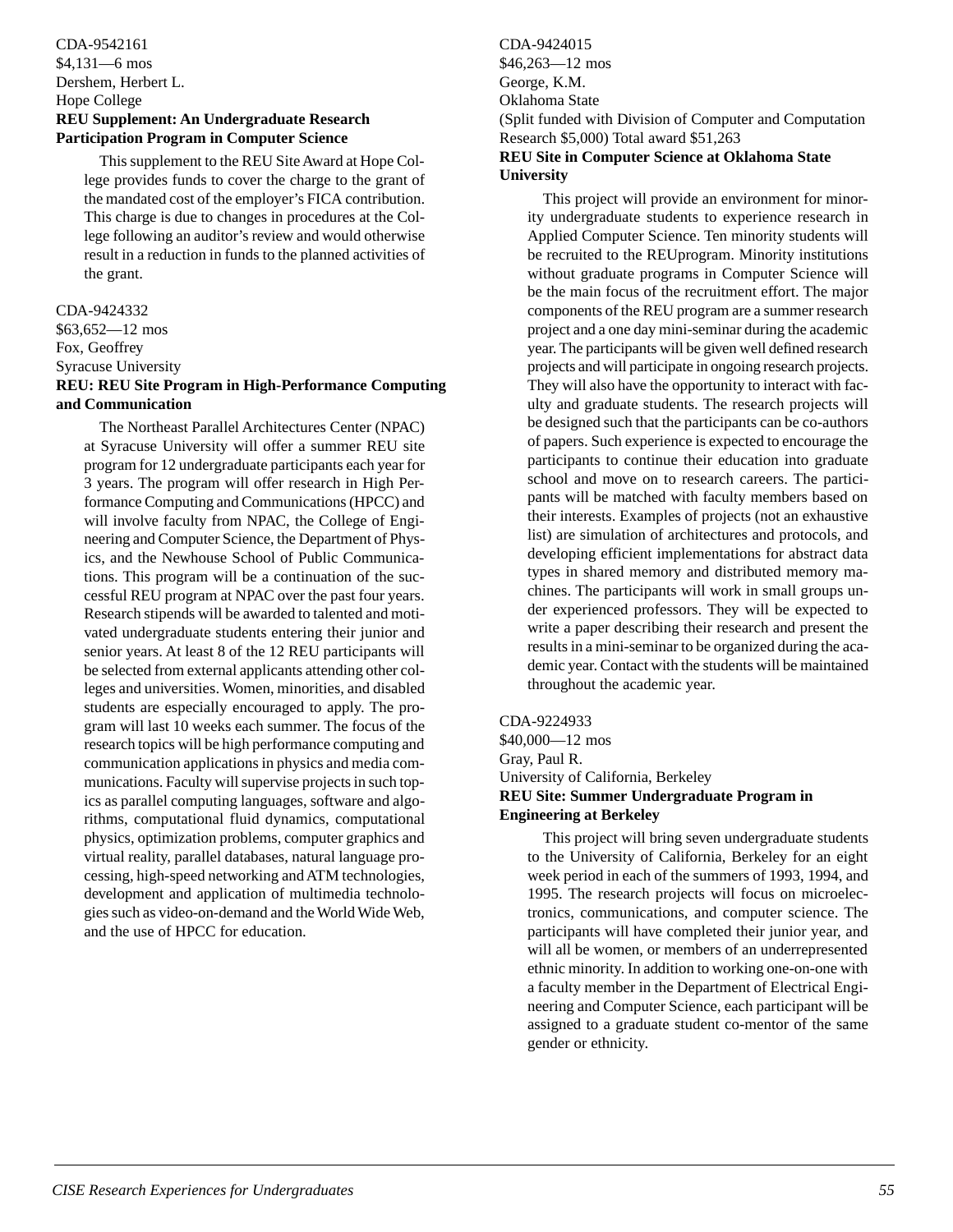### <span id="page-54-0"></span>CDA-9424195 \$75,000—12 mos Guckenheimer, John M. Cornell University—Endowed **REU Site: Supercomputing Program for Undergraduate**

**Research (1995-1997)**

Under this three-year program, undergraduate students will investigate problems in a variety of areas of computational science research under the joint guidance of Cornell University faculty member and members of the Corand technical staff. While working on their research projects, students will not only participate in scientific research but will also learn about computational methods and receive training in high performance computing techniques. The research projects will take advantage of the advanced computational resources of the Theory Center including scaleable parallel processing and visualization tools. The research experience will be enhanced by the interaction amongstudents from diverse institutions with multi-disciplinary backgrounds and research projects. Building on long-standing relationships, the project will aggressively recruit from historically black colleges and women's colleges; it will also target those institutions which lack a strong research orientation. Students at colleges and universities with otherwise limited computational research resources will thus have the opportunity to undertake significant research projects as part of their undergraduate education.

CDA-9424075

\$41,186—12 mos

Hodges, Larry

Georgia Tech Research Corporation

(Split funded with Division of Information, Robotics and Intelligent Systems \$5,000) Total award \$46,186 **REU: Software Development Experimental Quantification, and Application Development for Virtual Reality and Real-Time Visualization Systems**

This Research Experiences for Undergraduates project will support undergraduates to participate in research projects in the areas of computer graphics, virtual environments and visualization. The goal is to involve junior and senior students in a long term research experience (1-2 years) in which they make real contributions to the research, present papers at academic conferences, and author or co-author papers submitted to journals. The research project will focus on software and algorithm development, experimental quantification, and application development for virtual reality and realtime visualization systems. The student participants will be split into two groups of four each. One group will focus on the development of design tools for 3-D environments, image display techniques and algorithms, and application of virtual reality to exposure therapy. The other group will develop methods and tools for highlyinteractive visualization and analysis in scientific applications. The methods and tools will be both for workstation-based and virtual environments and will be based on a common set of principles. Undergraduate participants will work in a state-of-the-art visualization laboratory and will meet weekly with faculty members and graduate students who are also involved in these projects.

### CDA-9322132

\$77,868—12 mos Kearney, Joseph University of Iowa **REU Site: Research Experience for Undergraduates at the Univ. of Iowa in Computer Vision, Robotics, Simulation, Virtual Environments, and Mobile Communication Systems**

This project supports undergraduate partcipation in research projects in the areas of computer vision, robotics, simulation, virtual environments, and mobile communication systems. Two programs are supported: A 10 week long, intensive summer program and a 30 week long program during the academic year. Research projects include: programming behaviors of simulated vehicles in virtual driving environments; simulatingrobot locomotion; integrating three-dimensional vision and graphics; programming texture description and stereo matching algorithms; and developing applications for mobile computers. The projects provide hands-on laboratory experience with state-of-the-art software and computing facilities working on challenging research problems.

### CDA-9322276

\$39,994—12 mos Liang, P University of California, Riverside **REU Site: Recognition of 3-D Objects by Learning Networks**

This REU Site Program will provide eight undergraduate students with research training and experience. The students will participate in all phases of two research projects in 3-D object recognition and shape recovery using neural network learning. The projects are chosen since they involve several research areas that are currently active and are of practical importance, namely, 3- D object recognition, learning in computer vision, and neural networks. The ultimate goal of the proposed REU program is to provide an exciting and productive experience to the students that will expand their intellectual horizons and motivate them to a career in scientific inquiry and engineering innovation. Solid usable research results from the program, some of which may be of publishable quality, are expected. Selected students will join the research program in the summer after their junior year. The research will be contained for the whole senior year until their graduation. Theoretical understanding and hands-on problem solving will be equally emphasized. The research is to be carried out in the wellequipped Visualization and Intelligent System Laboratory. In order to broaden the base for attracting students to scientific careers, we plan to recruit four students from other institutions in the region. Because of the diversity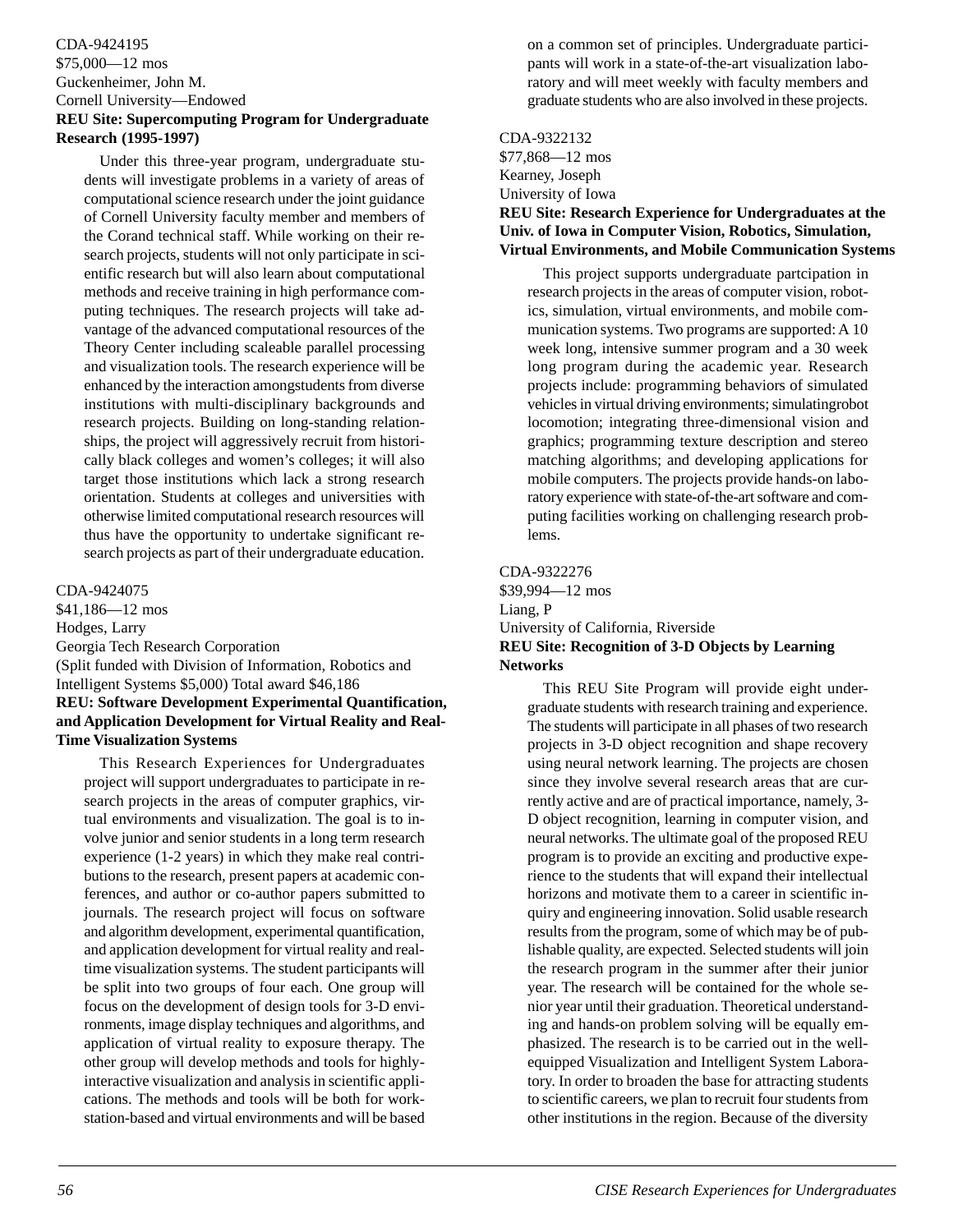<span id="page-55-0"></span>of the population of the region, we expect 50% of the participants to be miniority and woman students.

CDA-9415573 \$37,210—12 mos Loui, Ronald Washington University (Split funded with Division of Information, Robotics and Intelligent Systems \$5,000) Total award \$42,210 **REU Site: Summer Undergraduate Research Assistantship Program**

This Research Experiences for Undergraduates project will support eight to ten students per year in programs carried out during the Summers, for two years. Students will be involved in research projects across the interests of the department faculty, including AI and law, computer visualization, DNA mapping, medical informatics, distributed computing, neural networks, parallel architectures, and others. Students will be selected from institutions across the country based on selection criteria which include quality of background, research potential, diversity, and representation of underrepresented groups. Students will be matched to research professors based on faculty and students interests and prospects of success. The students will utilize all of the research facilities of the departmentincluding parallel processors, graphics systems, multimedia networking facilities, and the high-bandwidth switching network developed at the University.

CDA-9322553

\$38,723—12 mos Messa, Kenneth Loyola University **REU Site: A Center for Undergraduate Research in Multi-Paradigm Design**

Many methodologies have been promoted for the development of large, complex software systems. Among these the most prevalent have been based upon the standard topdown structured analysis and design. This methodology is associated with the traditional procedure-oriented paradigm. However, the introduction of other paradigms such as logic-oriented, object-oriented and database-oriented paradigms suggested the possibility of developing new design methodologies. In particular, there is currently extensive research in integrating the logic-oriented, object-oriented and database-oriented design paradigms. The study of systems that are based on these multi-paradigms, provides a rich spectrum for undergraduate research.

Undergraduate research, like any other kind of research, is open-ended, requires innovation, and involves the incorporation of knowledge from a variety of sources. Research experiences includes experimentation, the comparison and evaluation of different viewpoints, and the production of publishable papers and their presentation to peer groups and professional organizations. The undergraduate researchers will review software development methodologies and will get instruction on the use of CASE tools. They will gain insight into the multiparadigms involved in the study, and, they will learn how different paradigms encourage alternate solutions to problems. This center has four primary goals:

(1) The involvement in research of undergraduates from underrepresented groups,

(2) The exposure of these undergraduates to the stateof-the-art software engineering methodologies,

(3) The research in multi-paradigm software design, and

(4) The production of undergraduate research papers which can be published and presented at regional or national conferences

CDA-9322248

\$60,000—12 mos Miller, Thomas W.

University of New Hampshire

### **Intelligent Structures Group Research Experiences for Undergraduates Site**

A Research Experiences for Undergraduates Site is being formed by the Intelligent Structures Group based within the Department of Electrical and Computer Engineering at the University of New Hampshire for a two year period starting in May, 1994. This REU site supports six students on a full-time basis during each summer and six students on a part-time basis during each academic year, allowing them to participate in research within the group. Activities of the group include allsystem aspects from theoretical analysis to prototype hardware implementation and evaluation. Basic research is performed in the areas of distributed fault-tolerance, neural networks, synthetic vision, and learning systems in control and signal processing.

The organization of the Intelligent Structures Group provides a combination of structure and diversity to enhance the student experience. Group members often collaborate on research, and meet to discuss research objectives, organize workshops for industry, and to coordinate equipment proposals and acquisitions. Through such interaction, student participants become familiar with the research programs of a number of faculty and graduate students as well as general issues of research administration. The diversity of the group's research offers a wide range of projects from neural network based learning in robotics to machine vision to VLSI design and implementation. This diversity makes it possible to stimulate students with a broad spectrum of professional interests.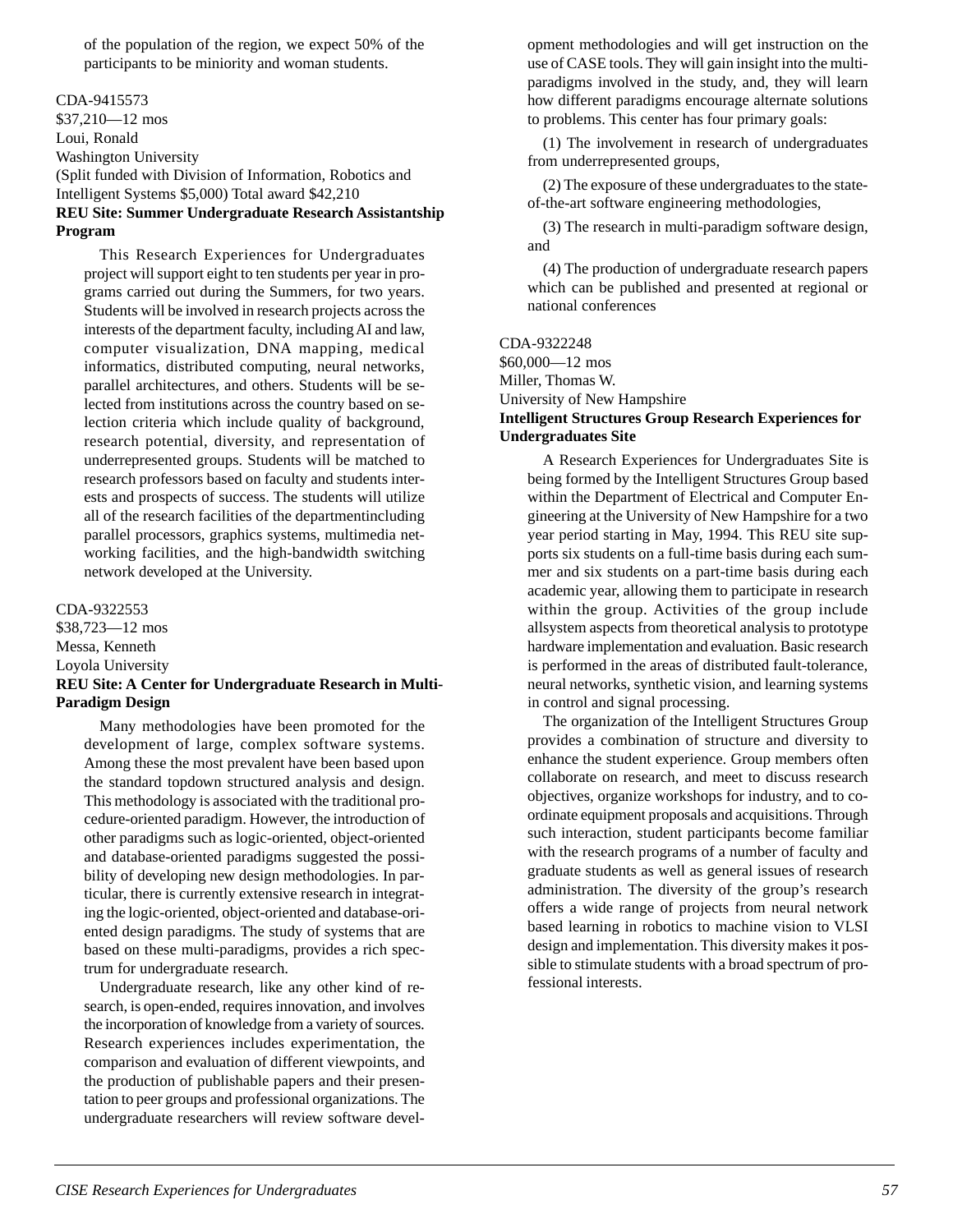### <span id="page-56-0"></span>CDA-9322249 \$49,888—12 mos Pitts, Gerald Trinity University **Computer Science Research Experiences for Undergraduates**

The Center for Undergraduate Research in Virtual Systems Development at Trinity University provides a unique opportunity for outstanding young undergraduate scholars to participate in a research experience in the challenging and exciting area of Virtual Reality. South Texas is a high percentage minority area and major effort is being waged to recruit minorities into the participant pool. Five participants will be selected for the 1994 summer research experience and, subsequently, ten participants will be selected for each of the following summers (1995 and 1996). Seven Professors of the Computer Science Department provide the research mentorship for students in seven different state-of-theart aspects of Virtual Reality. Each student selects a research aspect area and mentor from research presentations/demonstrations during the first week of the Summer Research Experience. After eight weeks of intensive research, each student should have an in-depth understanding of research methodology, simulated world development, 3-D graphics, object oriented graphic design, intelligent systems and, consequently, Virtual Reality. Most research will be conducted in the newly created Meadows Scientific Visualization Laboratory that contains twenty-two (22) H.P. 9000 networked high-end processors with enhanced graphics capability. Participants will be expected to submit their research experience to either the ACM Annual SIGSE Conference or the National Conference on Undergraduate Research.

CDA-9500708 \$40,300—12 mos Potts, Joseph GTE Laboratories **REU Site Industrial Research for Undergraduates**

and minorities.

Under this project, GTE Laboratories will ppovide support for 15 undergraduate students per year as part of its ten week summer research program, now in its eighteenth year. Students areselected from a nation-wide applicant pool and assigned to a member of the Laboratories' technical staff to work on a pre-selected research project in the area of computer, information and telecommunications networks. Requirements include both oral and written reports. University faculty members play an important role in the selection and administration of the program. Strong efforts are made to recruit women

### CDA-9300580 \$47,940—12 mos Roberts, James University of Kansas **REU Site: Information Systems Engineering at the Universitiy of Kansas**

This project will bring ten undergraduates per summer to the University of Kansas campus to work with the Department of Electrical and Computer Engineering. The projects will be conducted in a ten week period in the summers of 1993, 1994, 1995. No More than two of the student participants per summer will be from the University of Kansas. The students will be working on existing research teams within the program. Special emphasis in the program is in the areas of microwave remote sensing, computer architecture, digital signal processing, artificial intelligence,telecommunications and networking, and very-large-scale-integration circuit design.

CDA-9424214

\$56,000—12 mos Shah, Mubarak University of Central Florida (Split funded with Division of Social, Behavioral and Economic Research \$2,000) Total award \$58,000 **REU: Research Experiences for Undergraduates in Computer Vision**

This project represents a continuation of a Research Experience for Undergraduates site which has operated successfully for the past seven years. Over sixty undergraduate students from a half dozen institutions in Florida have participate in this program. The key distinctive elements of the approach at this institution are (1) to have a full calendar year experience planned for the participants, so that they have time to follow a substantial project of their own through to completion, (2) to present each participant with several possible project to topics, so that they can feel they have chosen a project which is most interesting to them, (3) to immerse the participants in the general research environment almost as if they were graduate students, by having them meet with the faculty member once each week to discuss their project, participate in the weekly research group meetings, attend research presentations and meet with visiting researchers, and (4) to follow through over the year by working with the students to write a technical report on their project, to study for the GRE's and to apply to graduate programs. In past years, a large fraction of the participants in this program have been able to prepare a paper for submission to a conference, have the paper accepted and then attend the conference to present the paper. Several past participants have even accomplished substantial enough researchto also result in journal publications. Many of the past participants are now pursuing graduate studies at various institutions.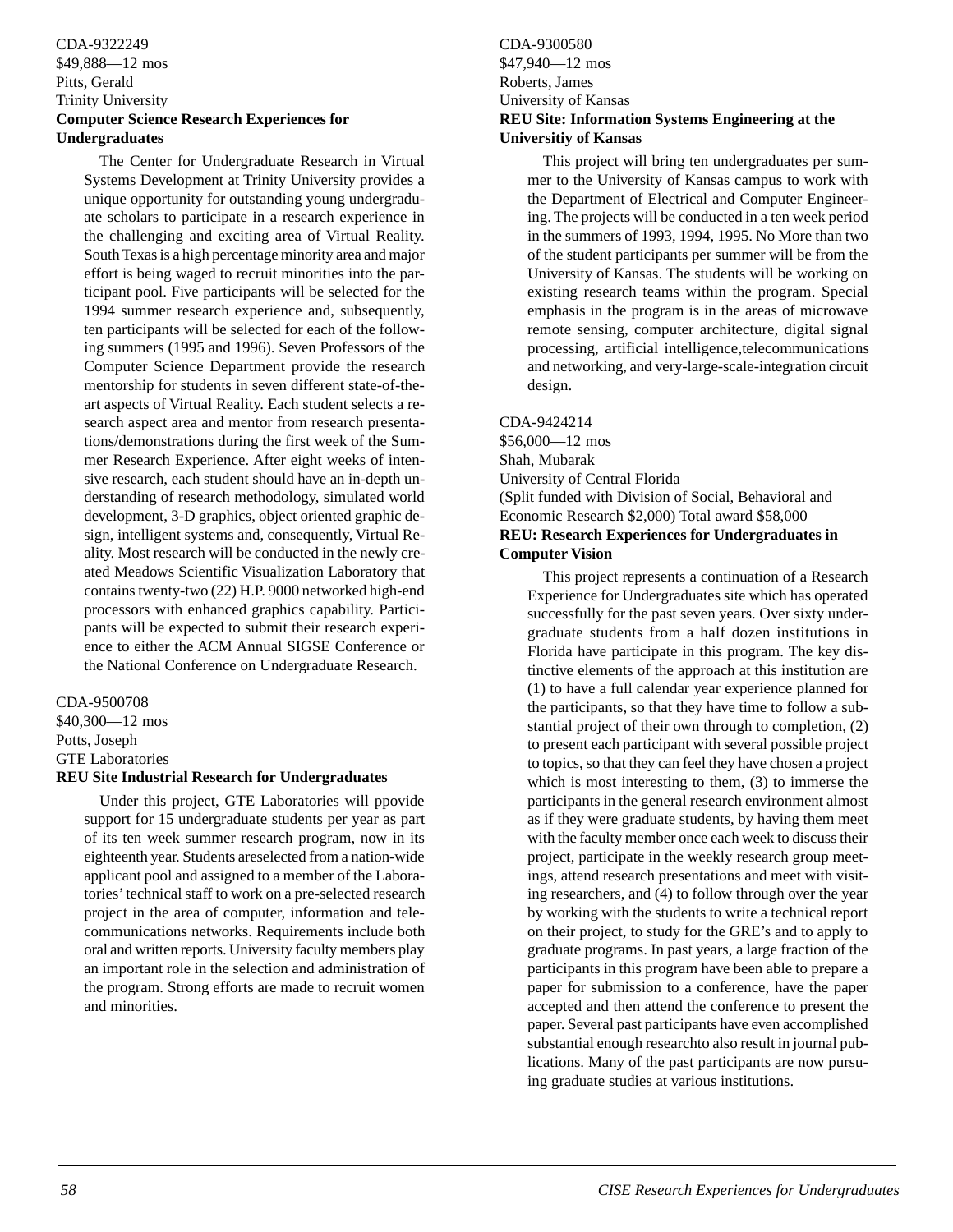<span id="page-57-0"></span>CDA-9300252 \$40,725—12 mos Shirazi, Behrooz University of Texas, Arlington **Research Experiences for Undergraduates in Software Tools for Parallel Program Development and Assessment**

This project will bring seven students per year to the Computer Science Engineering Department's Architecture and Parallel Processing Laboratory at the University of Texas at Arlington. The focus of recruiting will be on upper division women, minority, and disabled students, with special emphasis on institutions in the Dallas/Fort Worth area that lack research facilities. The program will extend over a three year period. The students will investigate problems related to parallel program development, debugging, scheduling, and performance profiling.

CDA-9225044 \$30,000—12 mos Thomas, David Minnesota Institute of Technology **Undergraduate Internship Program in Biophysical Computing and Graphics: Protein Structure and Dynamics**

This project will bring six undergraduate students to the Minnesota Supercomputer Institute in each of the summers of 1993, 1994,and 1995. The students will work on ongoing, and new research in biophysical computing and computational dynamics, and in new software development efforts for scientific computing and graphics support for such research.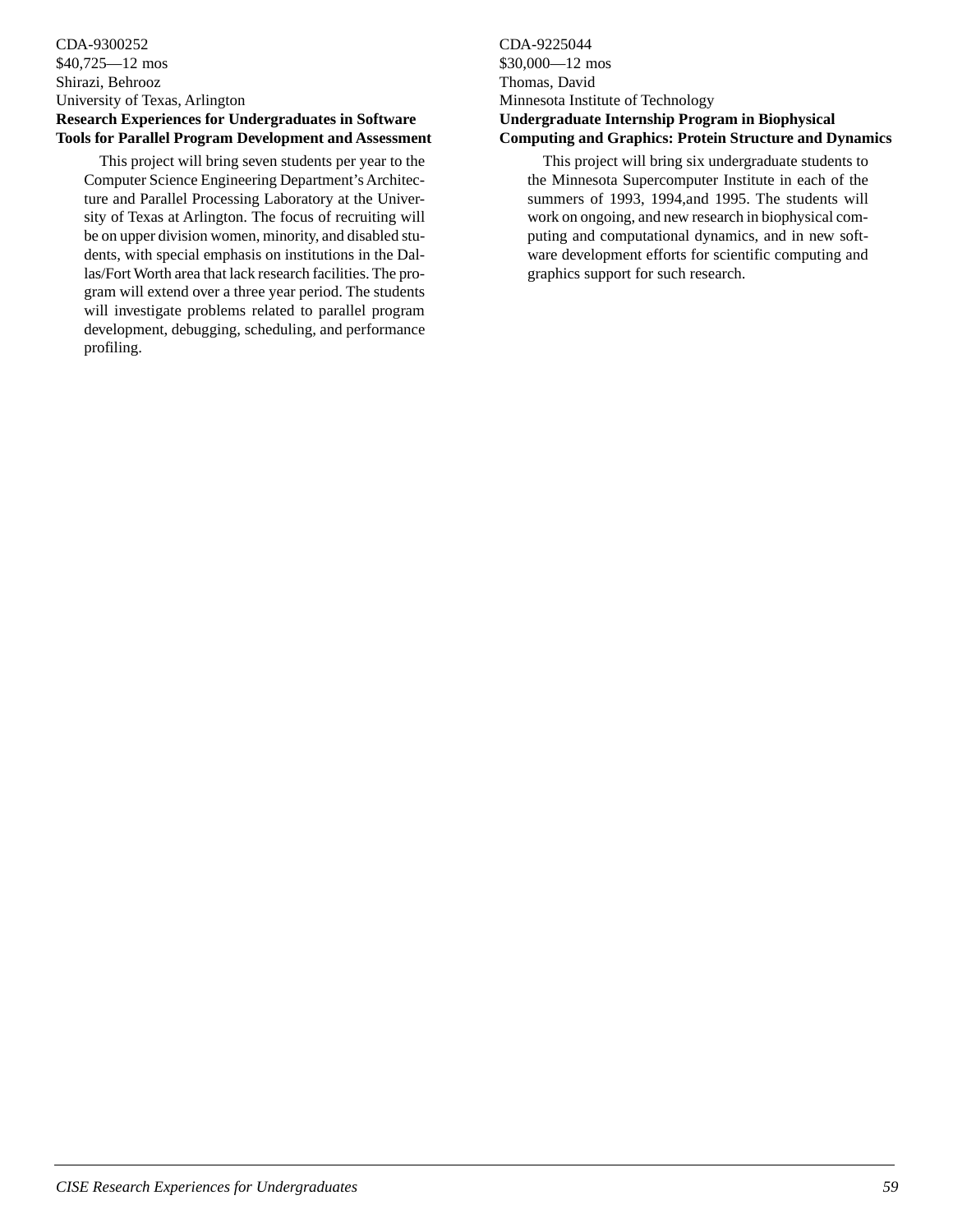# **Index of Principal Investigators**

| <b>A</b>                                                                               |  |
|----------------------------------------------------------------------------------------|--|
|                                                                                        |  |
|                                                                                        |  |
|                                                                                        |  |
| Arnow, David M. $\dots \dots \dots \dots \dots \dots \dots \dots \dots \dots \dots 33$ |  |

### **B**

| Bruno, John L. $\dots \dots \dots \dots \dots \dots \dots \dots \dots \dots \dots 24$ |  |
|---------------------------------------------------------------------------------------|--|

### **C**

| Carroll, John M. $\dots \dots \dots \dots \dots \dots \dots \dots \dots \dots 52$       |  |
|-----------------------------------------------------------------------------------------|--|
|                                                                                         |  |
| Coleman, Don $\ldots \ldots \ldots \ldots \ldots \ldots \ldots \ldots \ldots \ldots 52$ |  |
|                                                                                         |  |
|                                                                                         |  |
|                                                                                         |  |

### **D**

| Davis, Larry $\dots \dots \dots \dots \dots \dots \dots \dots \dots \dots \dots \dots \dots 13$ |
|-------------------------------------------------------------------------------------------------|
|                                                                                                 |
|                                                                                                 |
|                                                                                                 |
|                                                                                                 |
|                                                                                                 |
| Dutt, Nikil D. $\dots \dots \dots \dots \dots \dots \dots \dots \dots \dots \dots \dots 45$     |

## **E**

| Espinosa, Ramon $\dots \dots \dots \dots \dots \dots \dots \dots \dots \dots 30$ |  |  |  |  |  |  |  |  |  |  |  |  |  |
|----------------------------------------------------------------------------------|--|--|--|--|--|--|--|--|--|--|--|--|--|

### **F**

<span id="page-58-0"></span>

| Name | Page(s) | Name | Page(s) |
|------|---------|------|---------|
|      |         |      |         |

| Fox, Geoffrey $\ldots \ldots \ldots \ldots \ldots \ldots \ldots \ldots \ldots \ldots 55$ |  |  |
|------------------------------------------------------------------------------------------|--|--|
|                                                                                          |  |  |

# **G**

| George, K.M. $\dots \dots \dots \dots \dots \dots \dots \dots \dots \dots \dots \dots 55$   |
|---------------------------------------------------------------------------------------------|
| Giguette, Marguerite 30                                                                     |
| Glinert, Ephraim $\ldots \ldots \ldots \ldots \ldots \ldots \ldots \ldots \ldots \ldots 52$ |
|                                                                                             |
|                                                                                             |
|                                                                                             |
| Grosz, Barbara J. $\ldots \ldots \ldots \ldots \ldots \ldots \ldots \ldots \ldots 16$       |
| Guckenheimer, John M. $\dots\dots\dots\dots\dots\dots\dots\dots56$                          |
|                                                                                             |

### **H**

| Henderson, Thomas C. $\dots \dots \dots \dots \dots \dots \dots 20$ , 35                                            |
|---------------------------------------------------------------------------------------------------------------------|
|                                                                                                                     |
| Hollan, James $\dots\dots\dots\dots\dots\dots\dots\dots\dots\dots\dots\dots$                                        |
|                                                                                                                     |
| Hopcroft, John E. $\dots \dots \dots \dots \dots \dots \dots \dots \dots \dots \dots \dots \dots \dots \dots \dots$ |
|                                                                                                                     |
| Huang, Thomas S. $\dots \dots \dots \dots \dots \dots \dots \dots \dots \dots \dots 25$                             |
|                                                                                                                     |
|                                                                                                                     |

### **J**

| Jain, Ramesh C. $\dots \dots \dots \dots \dots \dots \dots \dots \dots \dots 47$ |  |  |  |  |  |  |  |  |  |  |
|----------------------------------------------------------------------------------|--|--|--|--|--|--|--|--|--|--|
| Jordan, R.G. $\dots\dots\dots\dots\dots\dots\dots\dots\dots\dots\dots36$         |  |  |  |  |  |  |  |  |  |  |

### **K**

| Kearney, Joseph $\dots\dots\dots\dots\dots\dots\dots\dots\dots\dots56$                  |  |
|-----------------------------------------------------------------------------------------|--|
| Kedem, Zvi M. 47                                                                        |  |
| Kennedy, Ken $\dots\dots\dots\dots\dots\dots\dots\dots\dots\dots\dots\dots$             |  |
|                                                                                         |  |
|                                                                                         |  |
| Kurose, James F. $\dots \dots \dots \dots \dots \dots \dots \dots \dots \dots \dots 16$ |  |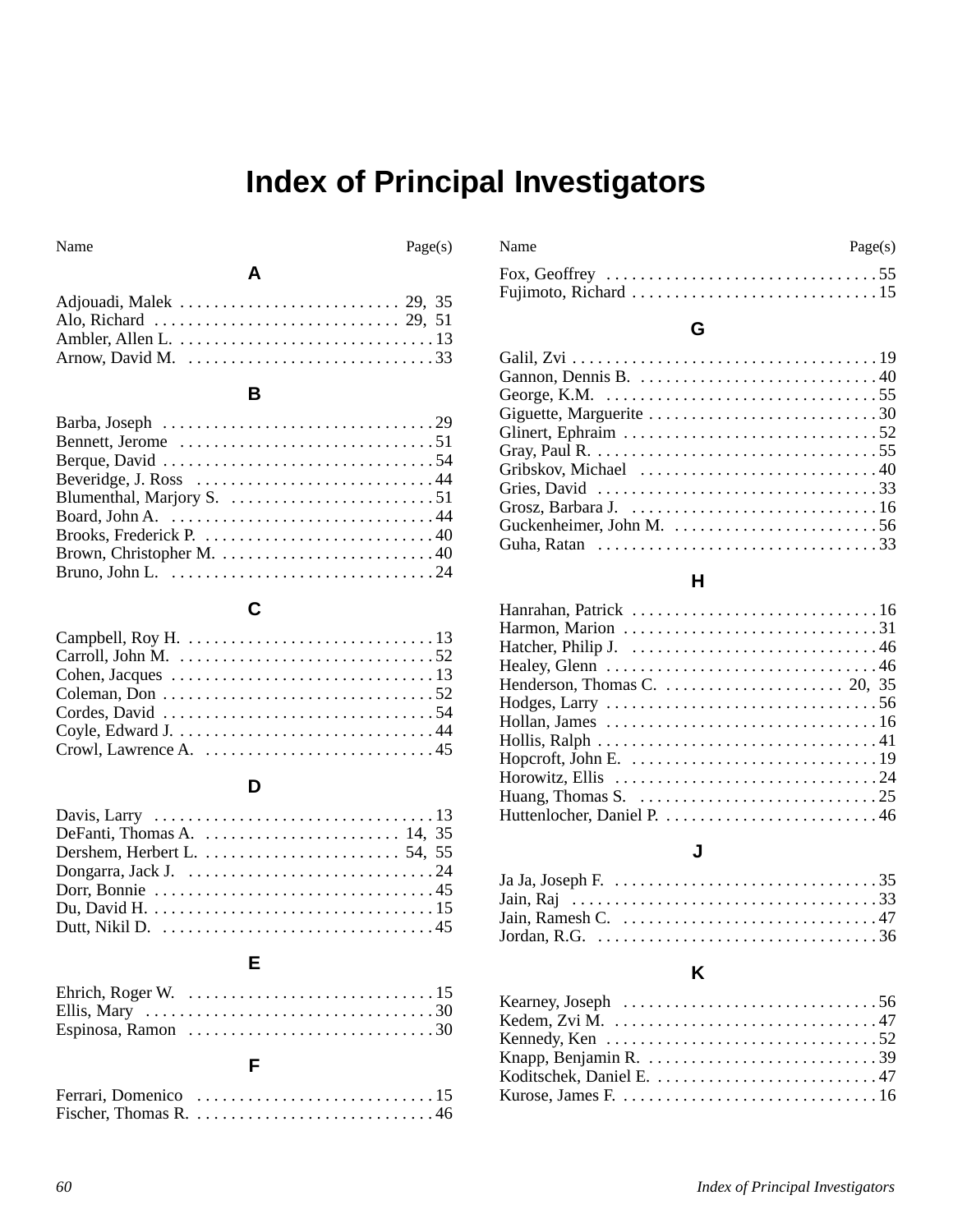| LeBlanc, Thomas J. $\dots \dots \dots \dots \dots \dots \dots \dots \dots \dots \dots 17$      |
|------------------------------------------------------------------------------------------------|
|                                                                                                |
|                                                                                                |
| Levy, Henry $\dots \dots \dots \dots \dots \dots \dots \dots \dots \dots \dots \dots \dots 20$ |
|                                                                                                |
|                                                                                                |
| Lobo, Niels D. $\dots \dots \dots \dots \dots \dots \dots \dots \dots \dots \dots 48$          |
| Loui, Ronald $\ldots \ldots \ldots \ldots \ldots \ldots \ldots \ldots \ldots \ldots$           |

**L**

### **M**

| Messina, Paul $\dots \dots \dots \dots \dots \dots \dots \dots \dots 20$ , 21, 37    |
|--------------------------------------------------------------------------------------|
|                                                                                      |
| Moody, John $\dots\dots\dots\dots\dots\dots\dots\dots\dots\dots\dots41$              |
|                                                                                      |
| Moreno, Oscar $\dots\dots\dots\dots\dots\dots\dots\dots\dots\dots31$                 |
| Myers, Eugene $\dots \dots \dots \dots \dots \dots \dots \dots \dots \dots \dots 17$ |

## **N**

| Nicol, David M. $\dots \dots \dots \dots \dots \dots \dots \dots \dots \dots \dots 37$ |  |
|----------------------------------------------------------------------------------------|--|

### **O**

### **P**

| Pitts, Gerald $\ldots \ldots \ldots \ldots \ldots \ldots \ldots \ldots \ldots \ldots \ldots \ldots$ |  |
|-----------------------------------------------------------------------------------------------------|--|
|                                                                                                     |  |
|                                                                                                     |  |
|                                                                                                     |  |
| Prucnal, Paul R. $\dots \dots \dots \dots \dots \dots \dots \dots \dots \dots 42$                   |  |
|                                                                                                     |  |
|                                                                                                     |  |

### **Q**

[Quinn, Michael J. . . . . . . . . . . . . . . . . . . . . . . . . . . . . . 26](#page-24-0)

### **R**

| Rappaport, Theodore $\dots\dots\dots\dots\dots\dots\dots\dots39$                            |  |
|---------------------------------------------------------------------------------------------|--|
|                                                                                             |  |
| Roberts, James $\dots \dots \dots \dots \dots \dots \dots \dots \dots \dots \dots \dots 58$ |  |
| Rowe, Lawrence A. $\dots\dots\dots\dots\dots\dots\dots\dots\dots37$                         |  |

# **S**

# **T**

| Thomas, David $\ldots \ldots \ldots \ldots \ldots \ldots \ldots \ldots \ldots \ldots$ |  |  |  |  |  |  |  |  |
|---------------------------------------------------------------------------------------|--|--|--|--|--|--|--|--|
|                                                                                       |  |  |  |  |  |  |  |  |
|                                                                                       |  |  |  |  |  |  |  |  |

# **V**

| Vernon, Mary K. $\dots \dots \dots \dots \dots \dots \dots \dots \dots \dots \dots \dots 22$ |  |  |  |
|----------------------------------------------------------------------------------------------|--|--|--|
|                                                                                              |  |  |  |
| Volz, Richard A. $\ldots \ldots \ldots \ldots \ldots \ldots \ldots \ldots \ldots \ldots 50$  |  |  |  |

### **W**

| Wetherbee, Ted $\dots\dots\dots\dots\dots\dots\dots\dots$ 31, 32                                  |  |
|---------------------------------------------------------------------------------------------------|--|
|                                                                                                   |  |
| Wise, David S. $\dots \dots \dots \dots \dots \dots \dots \dots \dots \dots \dots \dots \dots 18$ |  |
| Wolf, Wayne $\dots \dots \dots \dots \dots \dots \dots \dots \dots \dots \dots 27$                |  |

### **Y**

| Yanco, Holly A $\ldots \ldots \ldots \ldots \ldots \ldots \ldots \ldots \ldots \ldots$ |  |  |
|----------------------------------------------------------------------------------------|--|--|
| York, Donald G. $\dots \dots \dots \dots \dots \dots \dots \dots \dots \dots \dots 38$ |  |  |

### **Z**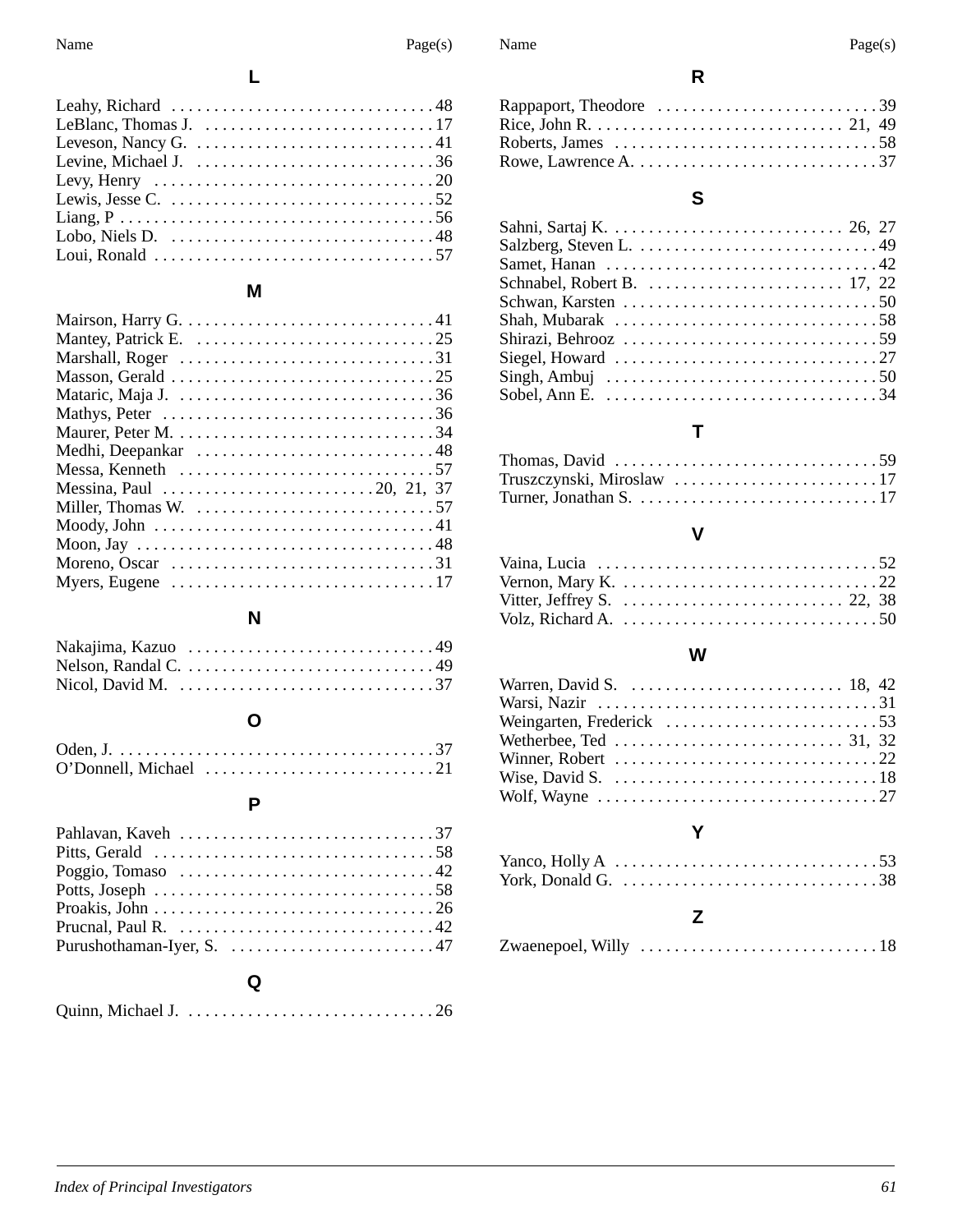The Foundation provides awards for research and education in the sciences and engineering. The awardee is wholly responsible for the conduct of such research and preparation of the results for publication. The Foundation, therefore, does not assume responsibility for the research or their interpretation.

The Foundation welcomes proposals from all qualified scientists and engineers and strongly encourages women, minorities, and persons with disabilities to compete fully in any of the research and education related programs described here. In accordance with federal statutes, regulations, and NSF policies, no person on grounds of race, color, age, sex, national origin, or disability shall be excluded from participation in, be denied the benefits of, or be subject to discrimination under any program or activity receiving financial assistance from the National Science Foundation.

Facilitation Awards for Scientists and Engineers with Disabilities (FASED) provide funding for special assistance or equipment to enable persons with disabilities (investigators and other staff, including student research assistants) to work on NSF projects. See the program announcement or contact the program coordinator at (703) 306-1636.

The National Science Foundation has TDD (Telephonic Device for the Deaf) capability, which enables individuals with hearing impairment to communicate with the Foundation about NSF programs, employment, or general information. To access NSF TDD dial (703) 306-0090; for FIRS, 1-800-877- 8339.